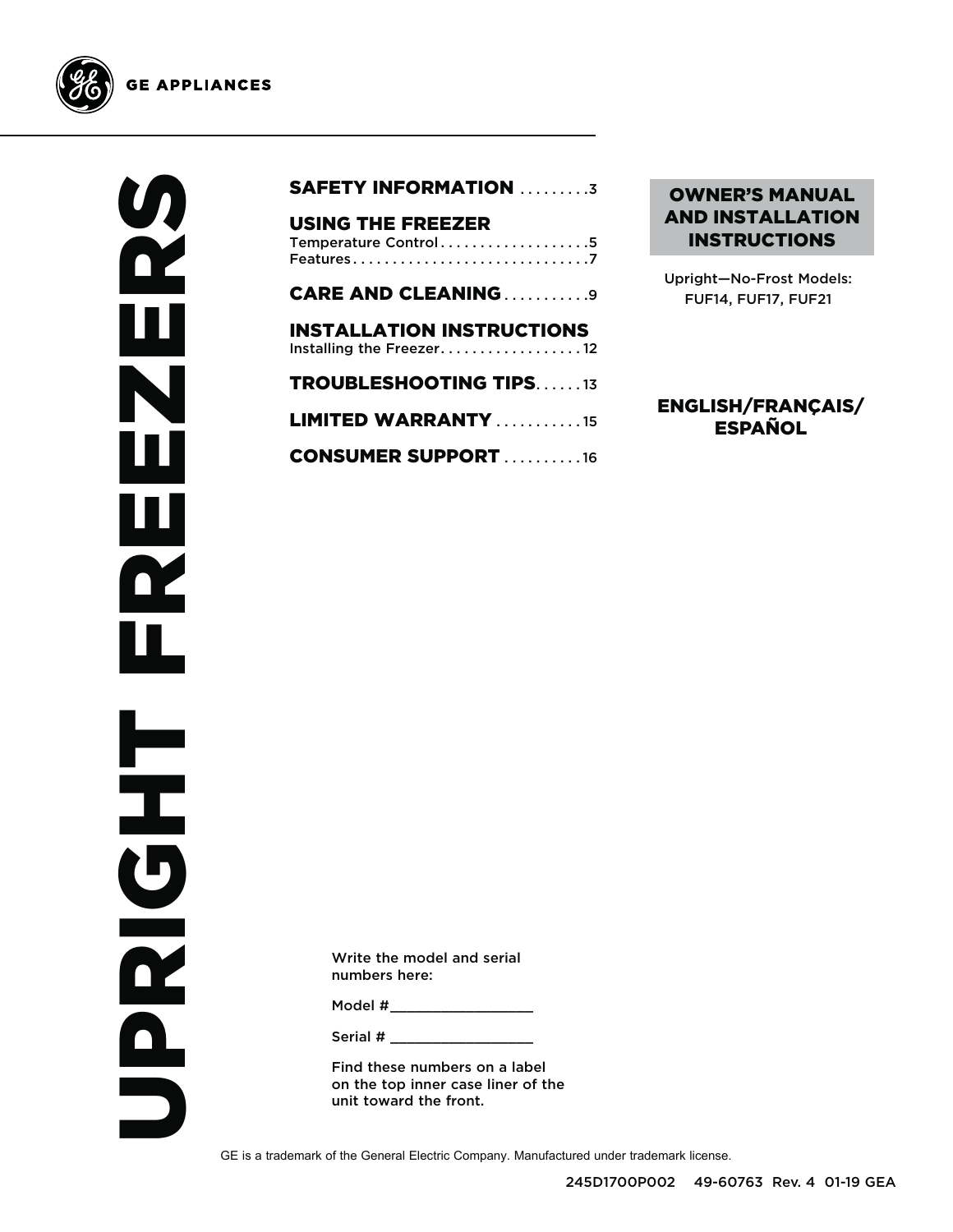### **THANK YOU FOR MAKING GE APPLIANCES A PART OF YOUR HOME.**

Whether you grew up with GE Appliances, or this is your first, we're happy to have you in the family.

We take pride in the craftsmanship, innovation and design that goes into every GE Appliances product, and we think you will too. Among other things, registration of your appliance ensures that we can deliver important product information and warranty details when you need them.

Register your GE appliance now online. Helpful websites and phone numbers are available in the Consumer Support section of this Owner's Manual. You may also mail in the pre-printed registration card included in the packing material.

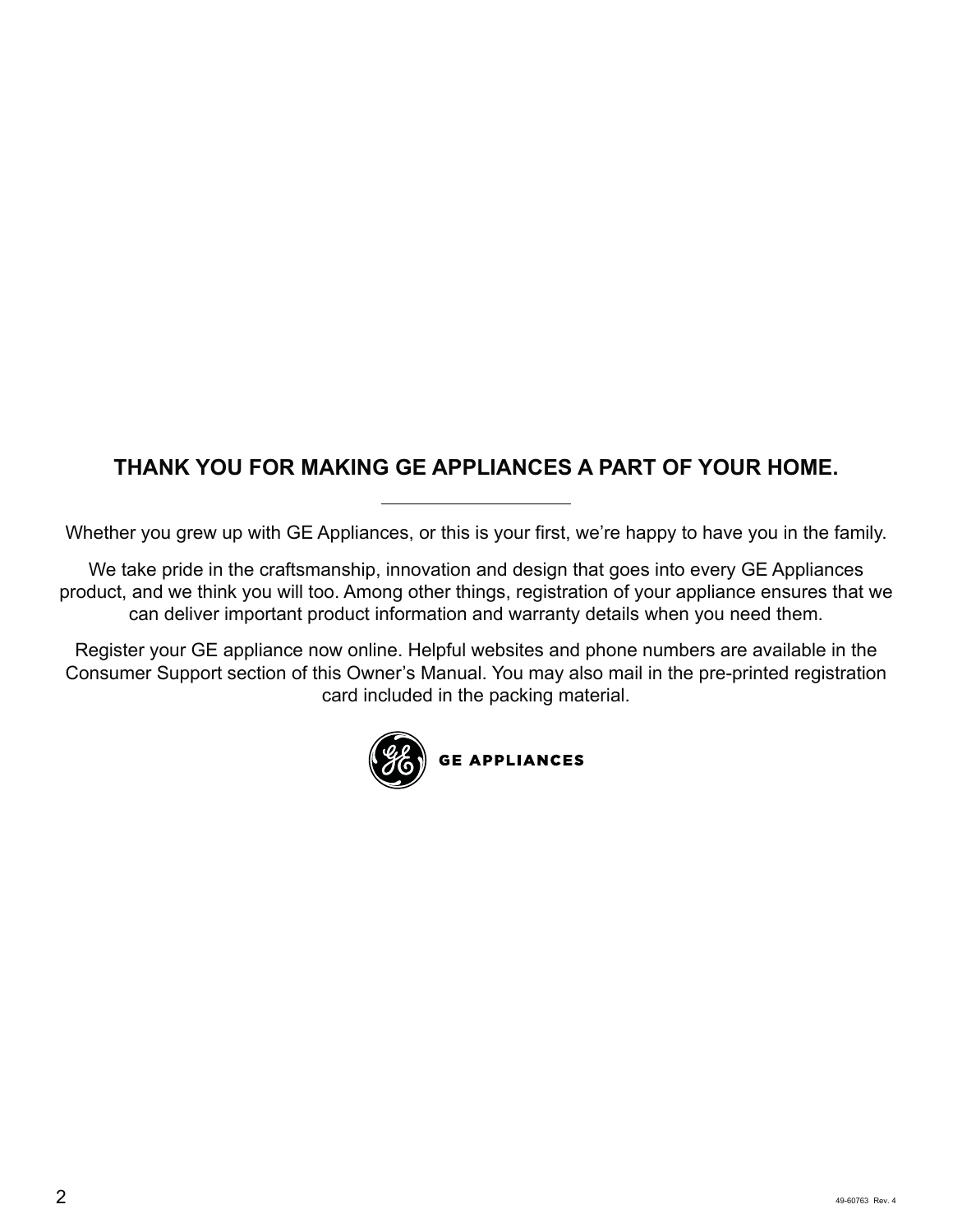# **IMPORTANT SAFETY INFORMATION READ ALL INSTRUCTIONS BEFORE USING THE APPLIANCE**

**AWARNING** To reduce the risk of fire, explosion, electric shock, or injury when using your upright freezer follow these basic safety precautions: follow these basic safety precautions:

• This freezer must be properly installed and located in accordance with the Installation Instructions before it is used.

Unplug the freezer before making repairs or cleaning. **NOTE:** Power to the freezer cannot be disconnected by any setting on the control panel.

**NOTE:** Repairs must be performed by a qualified Service Professional.

- Replace all parts and panels before operating.
- Do not store or use gasoline or other flammable vapors and liquids in the vicinity of this or any other appliance.
- Do not store explosive substances such as aerosol cans with a flammable propellant in this appliance.
- Do not use an extension cord.
- To prevent suffocation and entrapment hazards to children, remove the door from any freezer before disposing of it or discontinuing its use.
- To avoid serious injury or death, children should not stand on, or play in or with the appliance.
- Children and persons with reduced physical, sensory or mental capabilities or lack of experience and knowledge can use this appliance only if they are supervised or have been given instructions on safe use and understand the hazards involved.
- This appliance is intended to be used in household and similar applications such as: staff kitchen areas in shops, offices and other working environments; farm houses; by clients in hotels, motels, bed  $\&$ breakfast and other residential environments; catering and similar non-retail applications.
- Do not apply harsh cleaners to the refrigerator. Certain cleaners will damage plastic which may cause parts such as the door or door handles to detach unexpectedly. See the Care and Cleaning section for detailed instructions.

**ACAUTION** To reduce the risk of injury when using your freezer, follow these basic safety precautions.

- Do not clean glass shelves or covers with warm water when they are cold. Glass shelves and covers may break if exposed to sudden temperature changes or impact, such as bumping or dropping. Tempered glass is designed to shatter into many small pieces if it breaks.
- Keep fingers out of the "pinch point" areas; clearances between the doors and between the doors and cabinet are necessarily small. Be careful closing doors when children are in the area.
- Do not touch the cold surfaces in the freezer compartment when hands are damp or wet, skin may stick to these extremely cold surfaces.
- Do not refreeze frozen foods which have thawed completely.
- **WARNING EXPLOSION HAZARD Flammable Refrigerant**

**This appliance contains isobutane refrigerant, R600a, a natural gas with high environmental compatibility. However, it is also combustible. Adhere to the warnings below to reduce the risk of injury or property damage.**

- **1.** When handling, installing and operating the appliance, care should be taken to avoid damage to the refrigerant tubing.
- **2.** Service shall only be performed by authorized service personnel. Use only manufacturer-authorized service parts.
- **3.** Dispose of refrigerator in accordance with Federal and Local Regulations. Flammable refrigerant and insulation material used require special disposal procedures. Contact your local authorities for the environmentally safe disposal of your refrigerator.
- **4.** Keep ventilation openings in the appliance enclosures or in the built-in structure clear of obstruction.
- **5.** Do not use mechanical devices or other means to accelerate the defrosting process.
- **6.** Do not damage refrigerant circuit.
- **7.** Do not use electrical appliances inside the food storage compartment of the appliance.

# **READ AND SAVE THESE INSTRUCTIONS**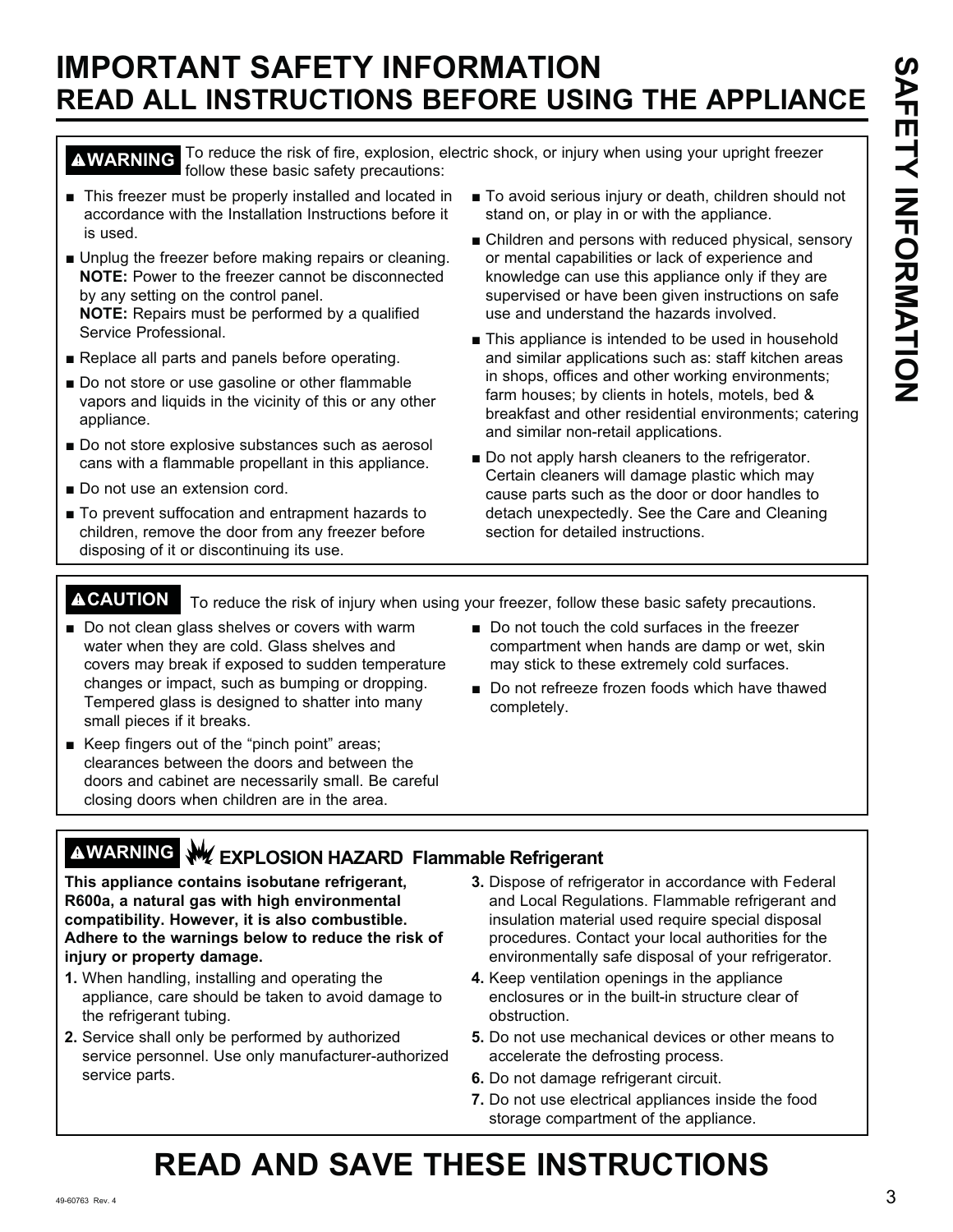# **SAFETY INFORMATION<br>
SEAD ALL INSTRUCTIONS BEFORE USIN<br>
INSTALLATION<br>
IMPORTANT (INSTRUCTIONS BEFORE USIN<br>
INSTALLATION<br>
INSTALLATION<br>
INSTALLATION<br>
INSTALLATION<br>
INSTALLATION<br>
INSTALLATION<br>
INSTALLATION<br>
INSTALLATION<br>
INS READ ALL INSTRUCTIONS BEFORE USING THE APPLIANCE**

### **INSTALLATION**

### **AWARNING WEXPLOSION HAZARD**

Keep flammable materials and vapors, such as gasoline, away from freezer. Failure to do so can result in fire, explosion, or death.

### **CONNECTING ELECTRICITY**

# **AWARNING RU** ELECTRICAL SHOCK HAZARD

Plug into a grounded 3-prong outlet Do not remove the ground prong

Do not use an adapter

Do not use an extension cord.

Failure to follow these instructions can result in death, fire, or electrical shock.

### **Do not, under any circumstances, cut or remove the third (ground) prong from the power cord. For personal safety, this appliance must be properly grounded.**

The power cord of this appliance is equipped with a 3-prong (grounding) plug which mates with a standard 3-prong (grounding) wall outlet to minimize the possibility of electric shock hazard from this appliance.

Have the wall outlet and circuit checked by a qualified electrician to make sure the outlet is properly

grounded.

Where a standard 2-prong wall outlet is encountered, it is your personal responsibility and obligation to have it replaced with a properly grounded 3-prong wall outlet. Do not use an adapter.

The freezer should always be plugged into its own individual electrical outlet which has a voltage rating that matches the rating plate.

A 115 Volt AC, 60 Hz, 15- or 20-amp fused, grounded electrical supply is required. This provides the best performance and also prevents overloading house wiring circuits which could cause a fire hazard from overheated wires.

Never unplug your freezer by pulling on the power cord. Always grip plug firmly and pull straight out from the outlet.

Immediately discontinue use of a damaged supply cord. If the supply cord is damaged, it must be replaced by a qualified service professional with an authorized service part from the manufacturer.

When moving the freezer away from the wall, be careful not to roll over or damage the power cord.

### **PROPER DISPOSAL OF YOUR OLD APPLIANCE**

### **WARNING SUFFOCATION AND ENTRAPMENT HAZARD**

Failure to follow these disposal instructions can result in death or serious injury

**IMPORTANT:** Child entrapment and suffocation are not problems of the past. Junked or abandoned appliances are still dangerous even if they will sit for "just a few days." If you are getting rid of your old appliance, please follow the instructions below to help prevent accidents.

### **Before You Throw Away Your Old Appliance**

- $\blacksquare$  Take off door.
- $\blacksquare$  Leave the shelves in place so that children may not easily climb inside.

### **Refrigerant and Foam Disposal:**

Dispose of appliance in accordance with Federal and Local Regulations. Flammable refrigerant insulation material used requires special disposal procedures. Contact your local authorities for the environmentally safe disposal of your appliance.

# **READ AND SAVE THESE INSTRUCTIONS**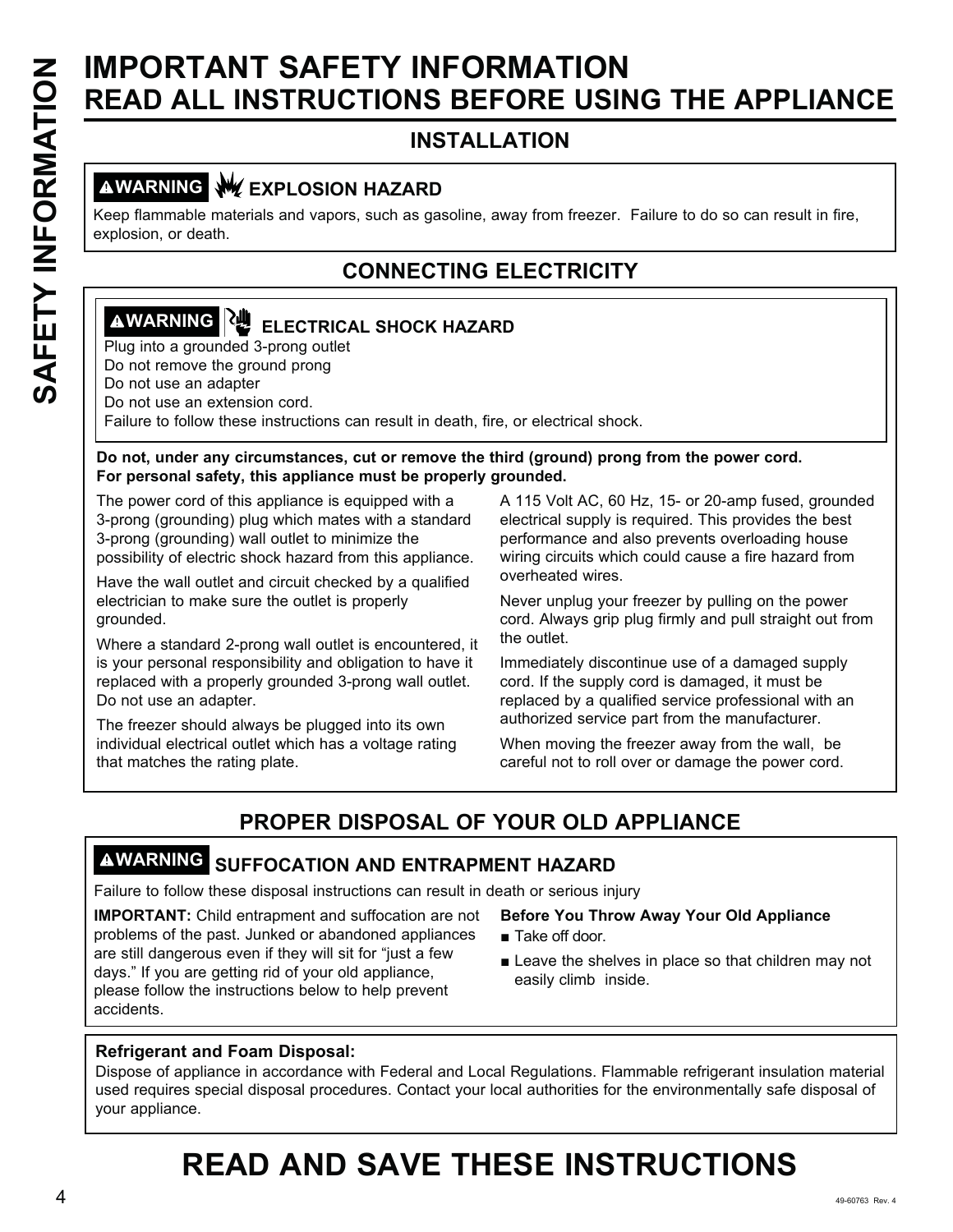# **Temperature Control**

For safe food storage, allow 4 hours for the freezer to cool down completely. The freezer will run continuously for the first several hours. Foods that are already frozen may be placed in the freezer after the first few hours of operation. Unfrozen food should NOT be placed in the freezer until it has operated for 4 hours. Allow several hours after each one-step adjustment for the freezer temperature to stabilize.

When loading the freezer, freeze only 3 pounds of fresh food per cubic foot of space at a time. Distribute packages evenly throughout the freezer. It is not necessary to turn the control knob to a colder setting while freezing food.

### **Starting the Freezer with Electronic Control**

- 1. If desired,clean the inside of the freezer with a mild solution of baking soda and water (see Care and Cleaning).
- 2. Connect cord to power outlet. The 7-segement display will come on and flash with the default setting temperature of 0°F, and the "High Temp" Alarm will be displayed on the electronic temperature control with an audible warning. Pressing "Alarm Reset" on the control will silence the alarm, and stop the flashing, but the "High Temp" LED will stay on until your freezer reaches a safe storage temperature.
- 3. Press "-" or "+" to reach desired temperature.
- 4. Press "+" and "-" buttons at the same time for 3 seconds to switch the display temperature unit between °F and °C.
- 5. Allow freezer to operate for at least four hours before placing food inside.

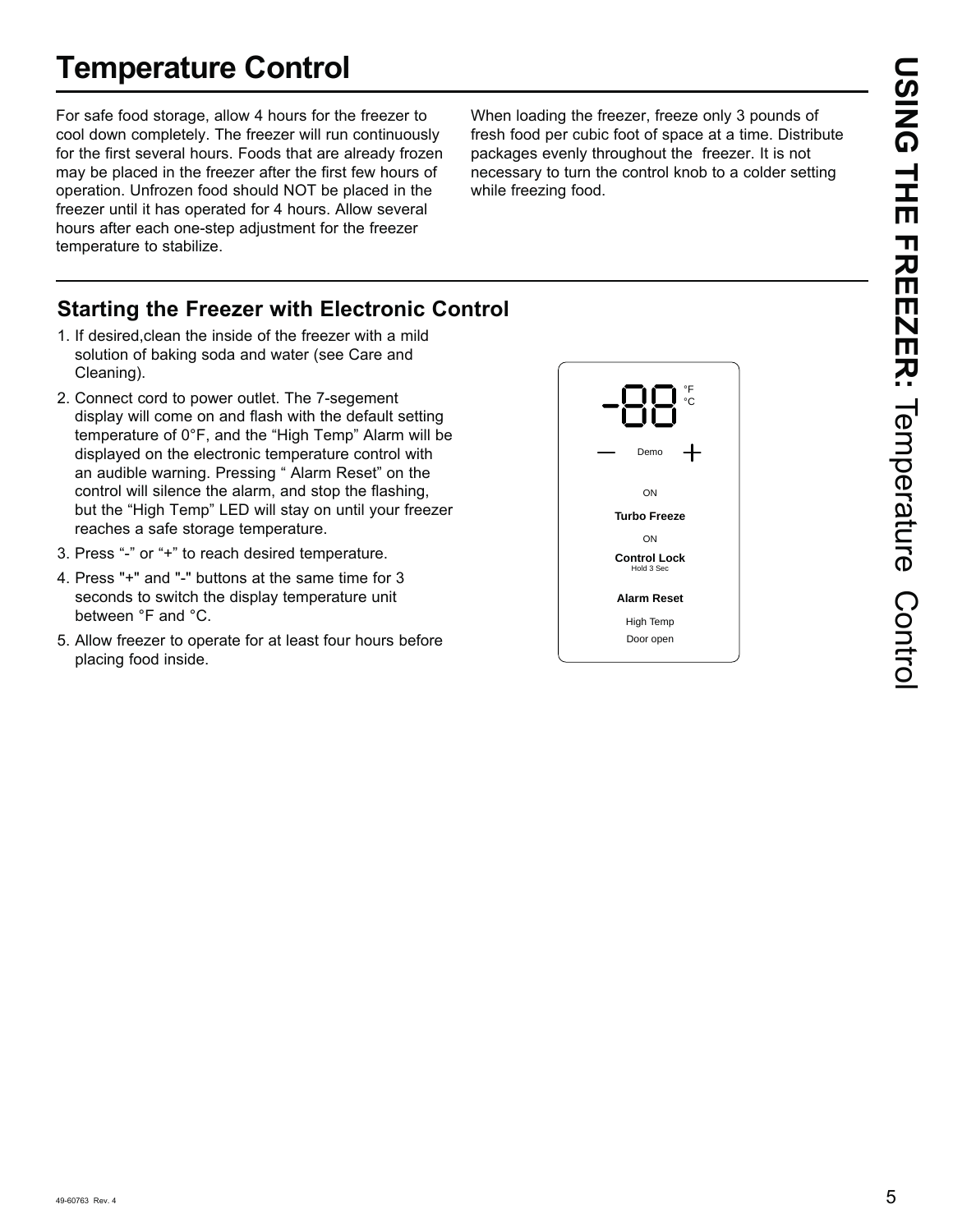

This electronic temperature control is located on the front of the freezer door. The temperature is factorypreset to provide satisfactory food storage temperatures. To adjust the temperature setting, press - to decrease temperatures and + to increase temperatures. Allow several hours for the temperature to stabilize between adjustments.

### **High Temp Alarm**

This electronic control has a high temperature alarm feature. An alarm will sound if the freezer temperature is high. To silence the alarm, press **Alarm Reset** on the control panel.

The **High Temp** will continue to be displayed on the control panel until set temperature has been restored. The alarm will sound again if the temperature is not restored and remains high in six hours.

### **Turbo Freeze**

To enable **Turbo Freeze**, press **Turbo Freeze** until Turbo Freeze ON light turns on. The unit will be in "Turbo Freeze" mode for 8 hours and the ON light for Turbo Freeze will stay illuminated. After the 8 hours is completed, **Turbo Freeze** turns off automatically. The **ON** light will be off to show that **Turbo Freeze** is off. To exit **Turbo Freeze** before the 8 hour automatic shutoff. press Turbo Freeze until ON light for Turbo Freeze is off.

### **Control Lock**

To lock the controls, press Control Lock and hold for 3 seconds until the **ON** light for Control Lock turns on.

To unlock, press and hold **Control Lock** for 3 seconds. The **ON** light for **Control Lock** turns off and the control panel will be unlocked. Control setting cannot be changed when the control is locked.

### **Power Fail**

If a power outage has caused the internal temperature to be high, the high temp alarm will sound and the temperature display will flash. Pressing **Alarm Reset** on the control will silence the alarm and stop the flashing, but **High Temp** LED will stay on until your freezer reaches a safe storage temperature.

If the internal temperature has been restored before you press Alarm Reset, the sound alarm will stop on its own, and the High Temp LED will go off automatically. The temperature display will continuing flashing to remind you that a power outage has occurred. Press Alarm Reset to stop the flashing.

### **Door Open Alarm**

If your door has been left open for more than 2 minutes, the control panel will display **Door Open** and will sound an alarm until the door has been closed or Door Open is pressed on the control panel. If **Door Open** has been pressed but the door has not been closed, **Door Open** will continue to be displayed on the control panel until the door has been closed. If 10 minutes after **Door Open** has been pressed, the door is still open, the door open alarm will sound again.

### **C or F Setting**

To change between  $C^{\circ}$  or  $F^{\circ}$ , press and hold the - and + pads at the same time for 3 seconds.

### **Control Dormant**

The control settings are displayed at normal condition. Press and hold **Control Lock** and **Turbo Freeze** for 3 seconds. The electric control will enter into Dormant Mode and will not show the control settings. The control settings will be displayed for 30 seconds if one of the buttons on the control is pressed or the door is opened while in Dormant Mode. Press and hold Control Lock and **Turbo Freeze** for 3 seconds again will disable Dormant Mode.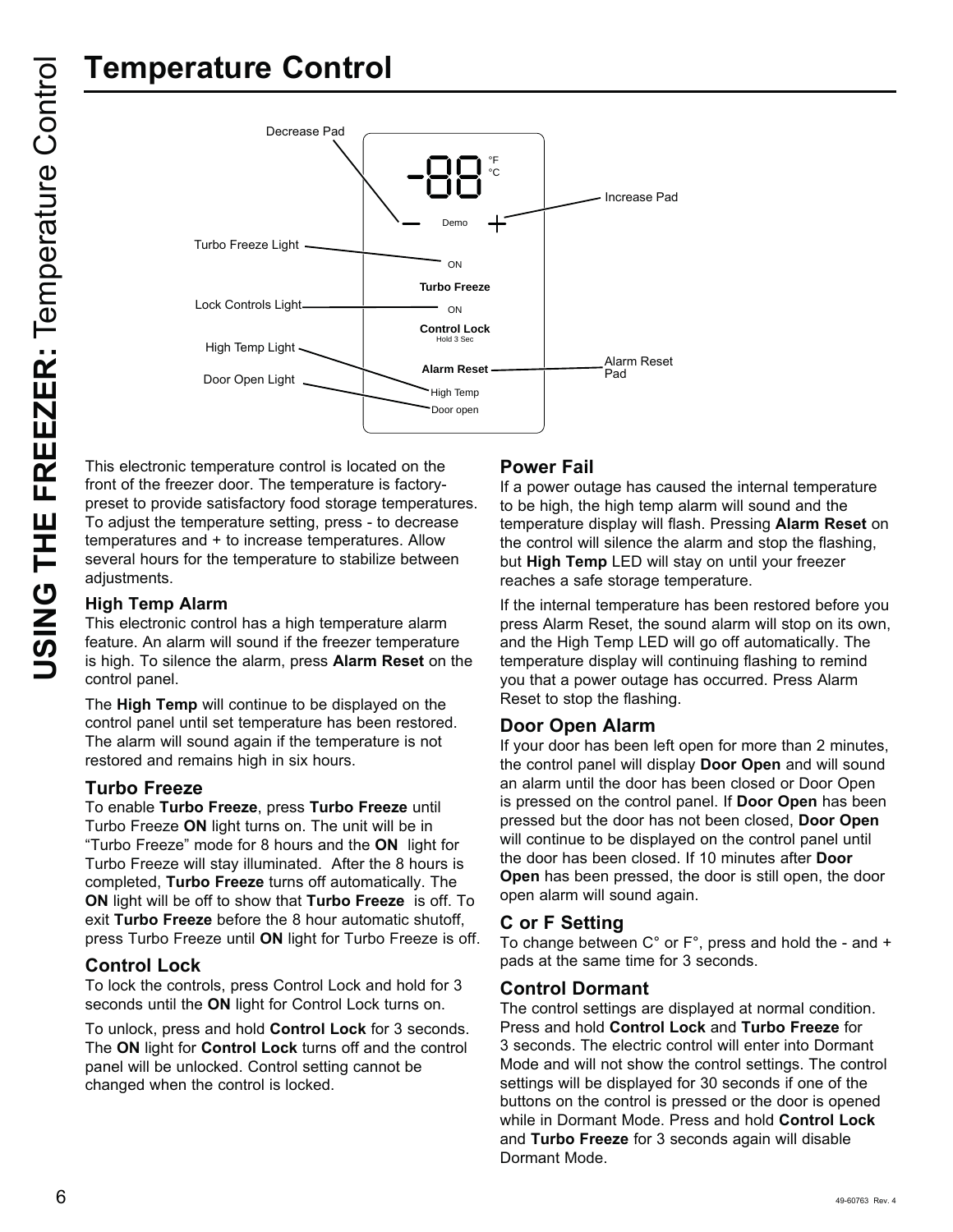# **Features**

### **Key-Ejecting Lock**

The lock is spring loaded so the key cannot be left in the lock. To lock or unlock, press the key in while turning. If the key is lost, you can order a replacement by calling GE Appliances at 800.GE.CARES (800.492.2737) during normal business hours. Provide the model and serial number of the freezer when requesting a replacement key.

### **WARNING**

To prevent a child from being entrapped, keep the key out of reach of children and away from the freezer.

### **Drawers/Basket**

The drawers or basket provide separate storage spaces for items that are difficult to store on shelves. To remove the drawers or basket, pull out and lift up.

### **Adjustable Shelves**

The shelves are adjustable, some are full depth and the others are partial depth.

The full depth shelf shall be installed to a higher position where the unit is deeper; and the partial depth shelf shall be installed to a lower position where the unit is shallower.

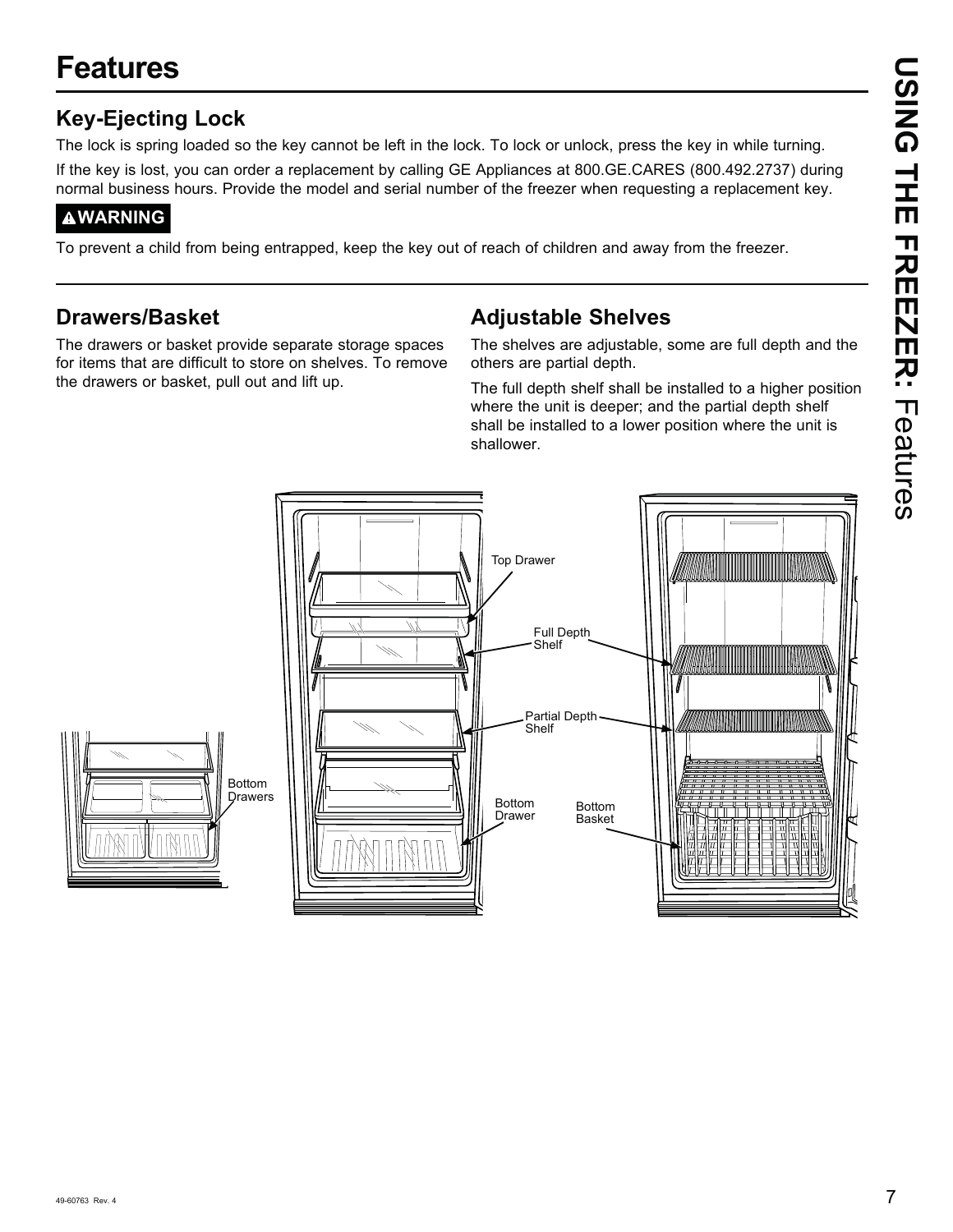# **Features**

There are 3 full depth door bins and one partial depth door bin on the unit. The partial depth door bin should always be installed at the bottom.



**Cpaque Door Bins**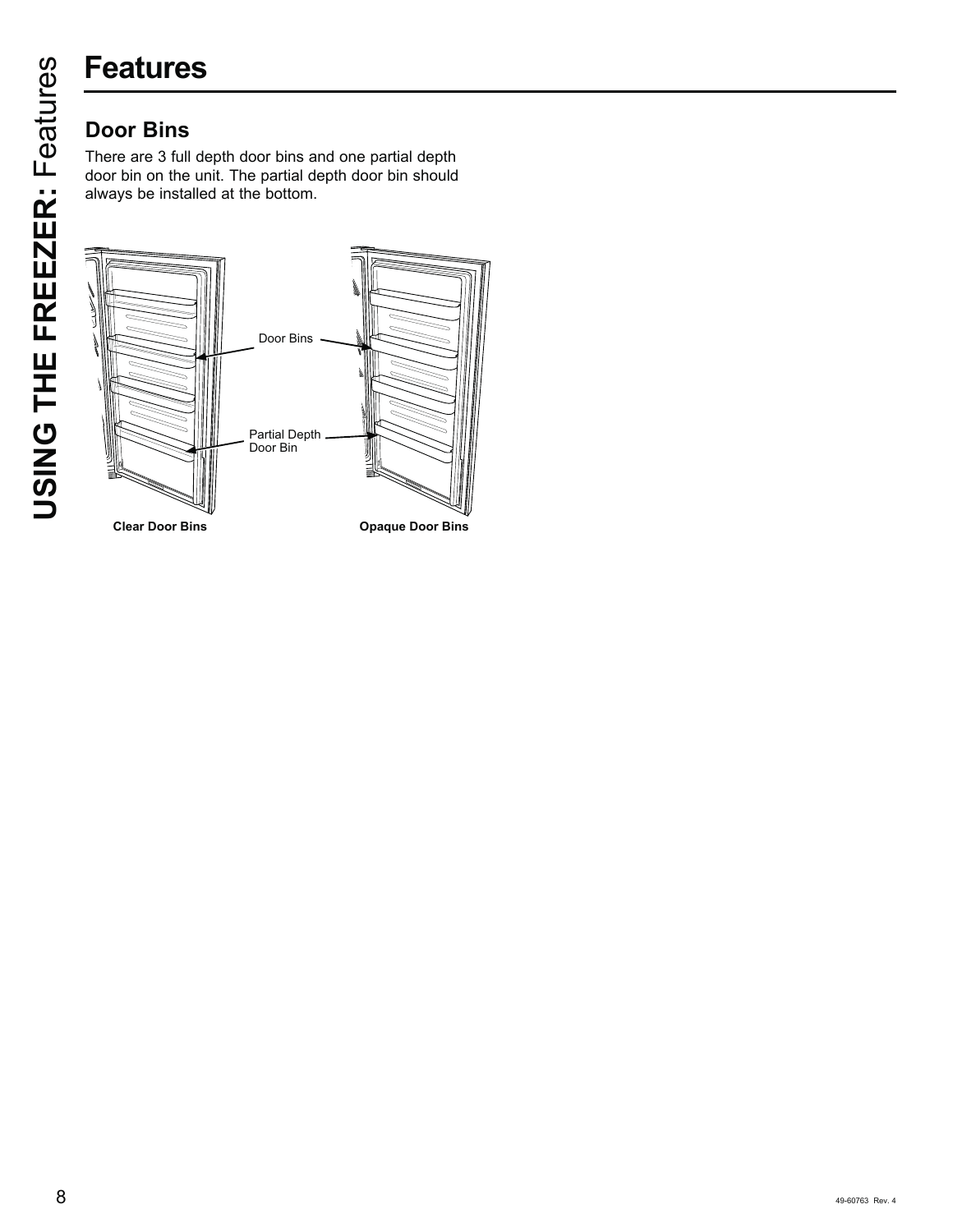### **Cleaning the Inside**

**To help prevent odors,** leave an open box of baking soda in the freezer.

Unplug the freezer before cleaning. If this is not practical, wring excess moisture out of sponge or cloth when cleaning around switches, lights or controls. Use warm water and baking soda solution--about a tablespoon (15 ml) of baking soda to a quart (1 liter) of water. This both cleans and neutralizes odors. Thoroughly rinse and wipe dry.

**ACAUTION** Do not clean glass shelves with warm water when they are cold. Glass shelves may break if exposed to sudden temperature changes or impact such as bumping or dropping. Tempered glass is designed to shatter into many small pieces if it breaks.

Do not wash any plastic freezer parts in the dishwasher.

Do not clean with any products containing detergent, bleach or ammonia. They may damage the freezer.

After cleaning the door gaskets, apply a thin layer of petroleum jelly to the door gaskets at the hinge side. This helps keep the gaskets from sticking and bending out of shape.

### **Cleaning the Outside**

| <b>DO USE</b>                                                                                                                                                                                                                                                                                                                                                    | <b>DO NOT USE</b>                                                                                                                                                                                                                              |
|------------------------------------------------------------------------------------------------------------------------------------------------------------------------------------------------------------------------------------------------------------------------------------------------------------------------------------------------------------------|------------------------------------------------------------------------------------------------------------------------------------------------------------------------------------------------------------------------------------------------|
| Soft, clean cloth or sponge                                                                                                                                                                                                                                                                                                                                      | Abrasive cloths, scrubbing sponges, scouring or steel<br>wool pads                                                                                                                                                                             |
| Mild detergent mixed with warm water<br>Approved stainless steel cleaners; Visit the GE<br>Appliances parts store for approved stainless steel<br>cleaners: GEAppliancesparts.com or call 877.959.8688<br>Cleaners with oxalic acid such as Bar Keepers Friend<br>Soft Cleanser <sup>™</sup> can be used to remove surface rust,<br>tarnish and small blemishes. | Abrasive powders or sprays<br>Window Sprays or Ammonia<br>Citrus or plant oil-based cleaners<br>Acidic or vinegar-based cleaners<br>Oven cleaners<br>Cleaners containing acetone (propanone)<br>Any cleaner with WARNING about plastic contact |

### **Directions for Cleaning Outside Surfaces, Door Handles, and Trim**

**NOTE: DO NOT** allow stainless steel cleaner to come in contact with any plastic parts such as trim pieces, handle hardware and liners. If unintentional contact of cleaners with plastic parts does occur, clean plastic part with a sponge and mild detergent mixed with warm water.

### **No Defrosting**

You never have to defrost your new No-Frost freezer. It has been pre-set at the factory to defrost itself automatically.

During defrosting, a slight noise may be noticed if the door is opened while the freezer is in the automatic defrosting cycle.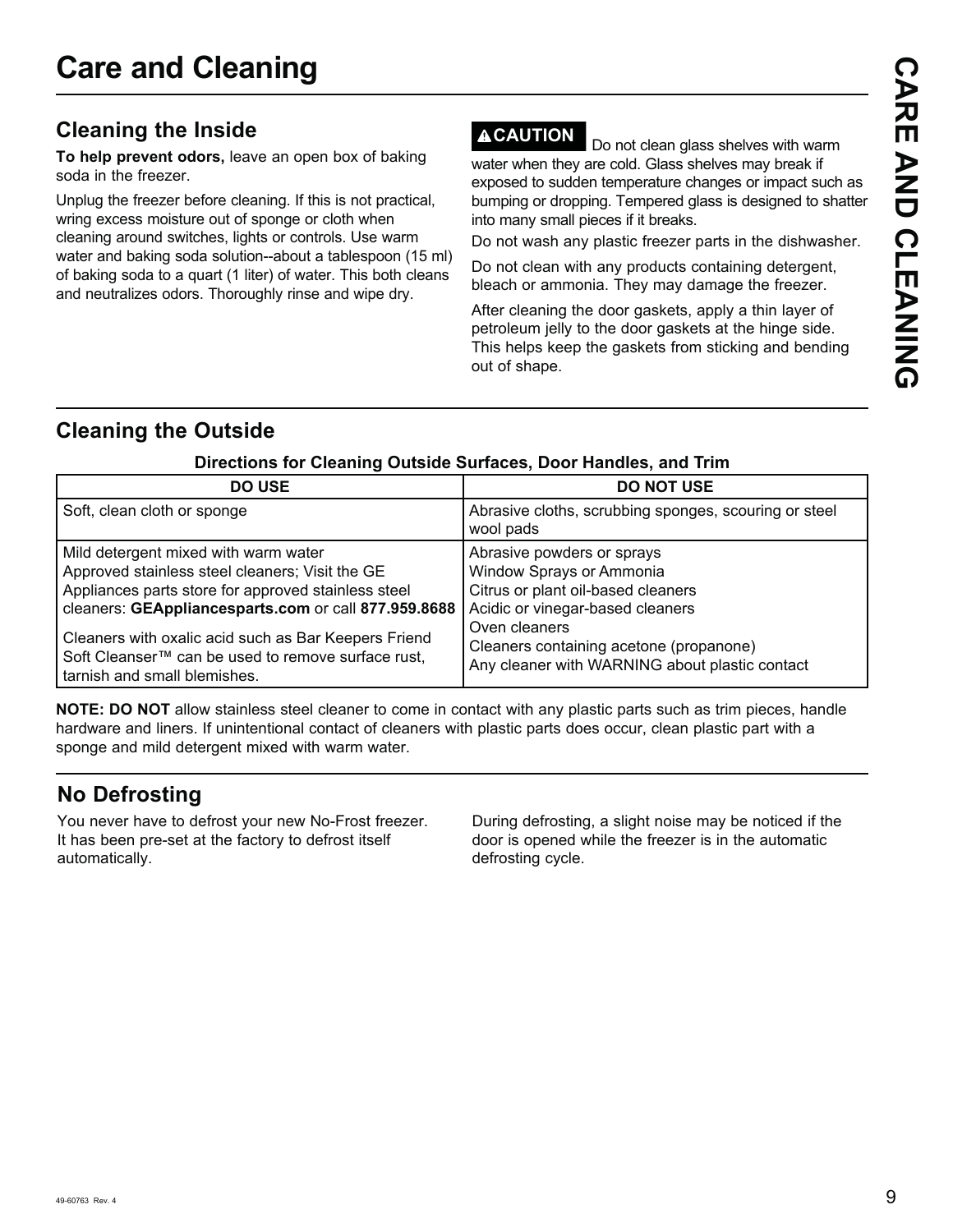# **Care and Cleaning**

- Care and Cleaning<br>
To Remove the Freezer Door<br>
1. Remove the plastic hinge cover by removative and the ambient thermistor from the hinge contributing it off.<br>
2. Remove the screws holding the hinge to cabinet using a Phill 1. Remove the plastic hinge cover by removing one screw, disconnect the wiring connector and remove the ambient thermistor from the hinge cover, and then lifting it off.
	- 2. Remove the screws holding the hinge to the top of the cabinet using a Phillips screwdriver or 5/16" socket driver. Be carefully not to damage the wiring nearby.
	- 3. Remove the top hinge from the cabinet and lift the door up and off the lower hinge pin. Set the door aside.
	- 4. Remove the screws from the bottom hinge.

To replace the doors, reverse the order of the above instructions.

**NOTICE: I**t is very important that all hinge screws are securely tightened to ensure a secure assembly and prevent hinge slippage. Do not overtighten the hinge screws. Tighten them until they are just snug, and then turn them another one-half turn.

**NOTE:** The door swing is not reversible.

### **Replacing the LED Light**

The LED light is located behind a light lens in the celling of the Freezer section.

### **To replace the LED light:**

- 1. Remove the top shelf (if necessary).
- 2. Gently push the three snap-in tabs at the front of the lens, release the lens from the liner, and pull to remove.
- 3. Remove the LED assembly from the mounting tabs.
- 4. Gently pull the leads out and disconnect from the unit.
- 5. Replace with new LED assembly and slide assembly back into mounting tabs.
- 6. Replace the light lens by sliding the tabs at the back of the lens into the slots and push up on the lens until the tabs at the front of the lens snap into place.

To order the LED assembly, please call GE Appliances at 800.GE.CARES (800.492.2737) during normal business hours.





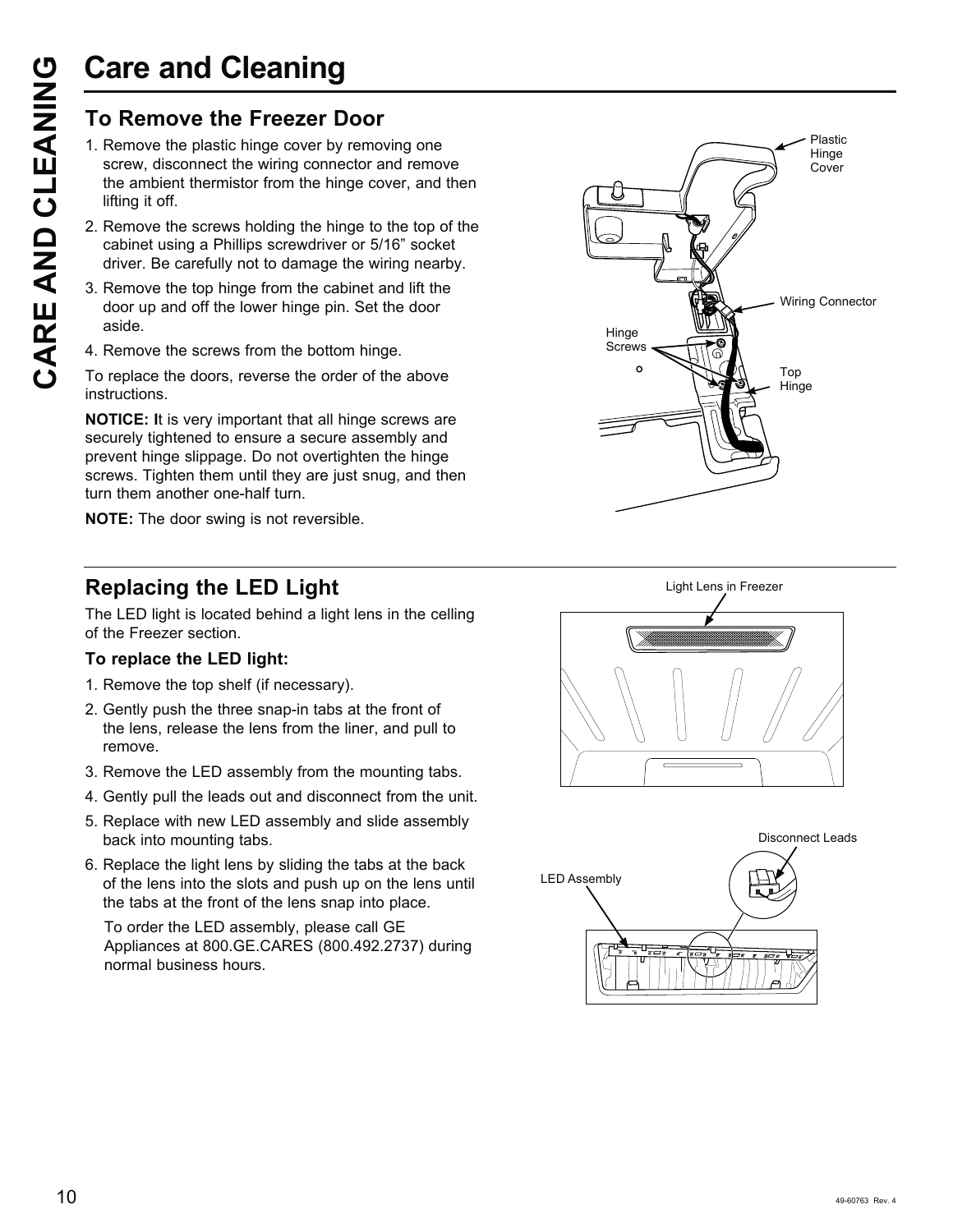## **In Case of Extended Power Failure**

- Keep freezer door closed. Your freezer will keep food frozen for 24 hours provided warm air is not admitted.
- **If freezer is out of operation for 24 hours or more, add** dry ice. Leave ice in large pieces. Add more ice as required.

### **Preparing to Move**

Disconnect the power cord plug from the wall outlet. Remove foods and clean the freezer.

Secure all loose items such as baskets and shelves by taping them securely in place to prevent damage.

# **Preparing for Vacation**

To maintain freezer in operation during vacations, be sure your house power is not turned off. For sure protection of freezer contents, you may want to ask a neighbor to check the power supply and freezer operation every 48 hours.

For extended vacations or absences, you may prefer to move your frozen foods to a storage locker temporarily. If your freezer is to be left empty, disconnect power cord

## **Save Money/Save Energy**

 $\blacksquare$  The freezer should be located in the coolest area of the room, away from heat-producing appliances or heating ducts, and out of direct sunlight.

**Let hot foods cool to room** temperature before placing in the freezer. Overloading the freezer forces the compressor to run longer. Foods that freeze too slowly may lose quality or spoil.

**ACAUTION** Handling of dry ice can cause freezing of the hands—gloves or other protection is recommended.

 $\blacksquare$  If dry ice is not available, move food to a frozen food locker temporarily—until power is restored.

Be sure freezer stays in upright position during actual moving and during transportation. The freezer must be secured during transportation to prevent movement. Protect outside of freezer with blanket.

plug from wall outlet. To prevent formation of odors, place open box of baking soda in freezer and leave freezer door open.

When the freezer is not operating, it can be left in an unheated house or room without damage to cabinet or mechanism.

- $\blacksquare$  Be sure to wrap foods properly, and wipe containers dry before placing them in the freezer. This cuts down on frost buildup inside the freezer.
- Organize and label food to reduce door openings and extended searches. Remove as many items as needed at one time, and close the door as soon as possible.

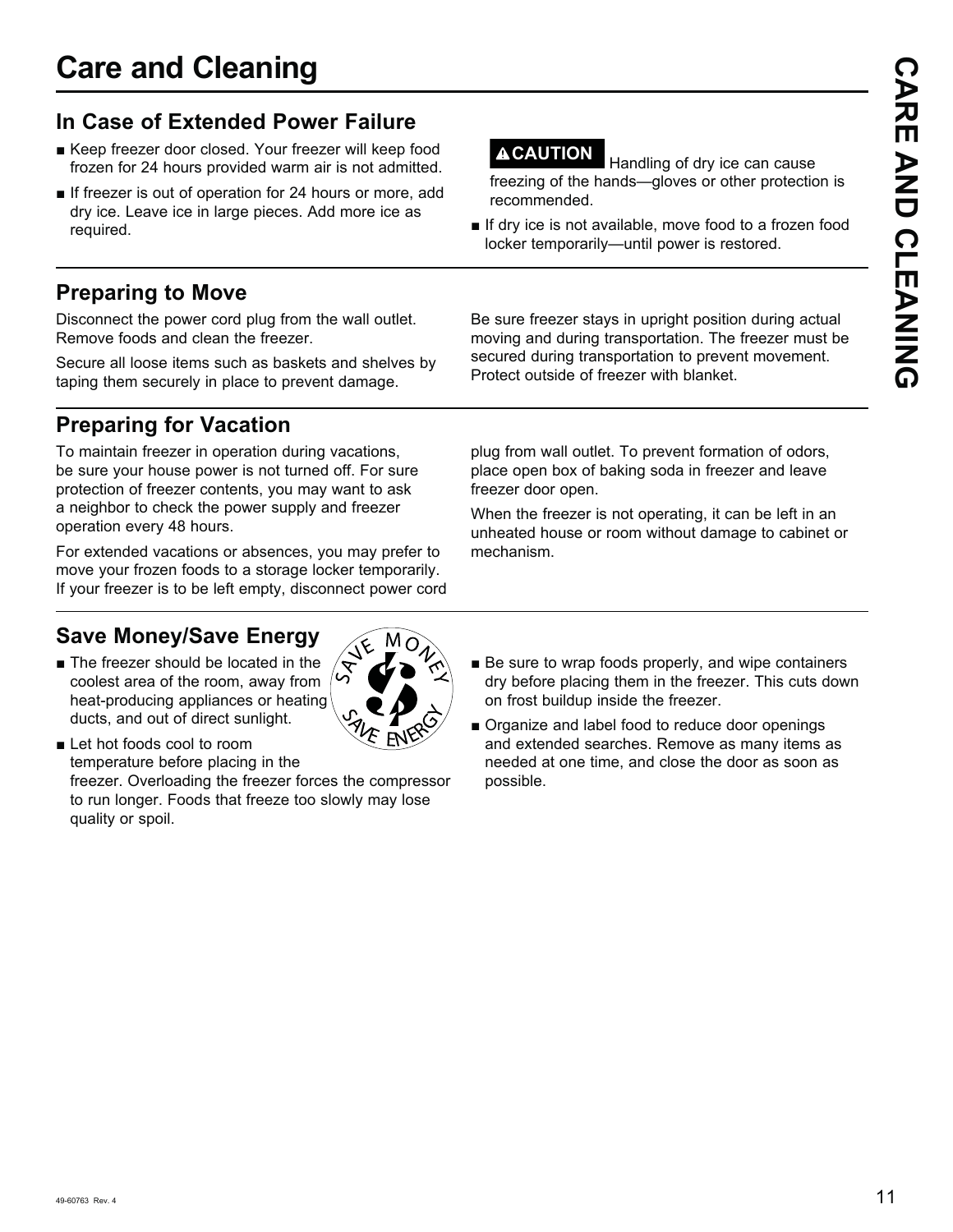Your freezer should be conveniently located for day-to-day use in a dry, well-ventilated room.

Do not install the freezer where the temperature will go below 0°F or above 110°F, because it will not maintain proper temperatures.

Be sure to install your freezer on a floor strong enough to support it when it is fully loaded.

Do not install the freezer in a location exposed to rain water or direct sunlight.

### **Clearances**

On all models, allow 3" (76 mm) on top, back and sides for proper air circulation.

### **Adjustable Legs**

Legs at the front corners of the freezer should be set so the freezer is firmly positioned on the floor, and the front is raised just enough so the door closes easily when opened about halfway.



### **Level Freezer**

Use a carpenter's level to level the freezer from back to front. Adjust the plastic leveling feet in front 1/2 bubble higher so the door closes easily when left open.

### **Door Handle**

Shape of handle may vary on your model.

- 1. Align the handle with fasteners.
- 2. Push the handle over fasteners until it touches the door.
- 3. Use the allen wrench to turn set screw clockwise to



### **Unit Loading**

**NOTICE:** To allow the door to close and seal properly, DO NOT let food packages extend past the front of the shelves.

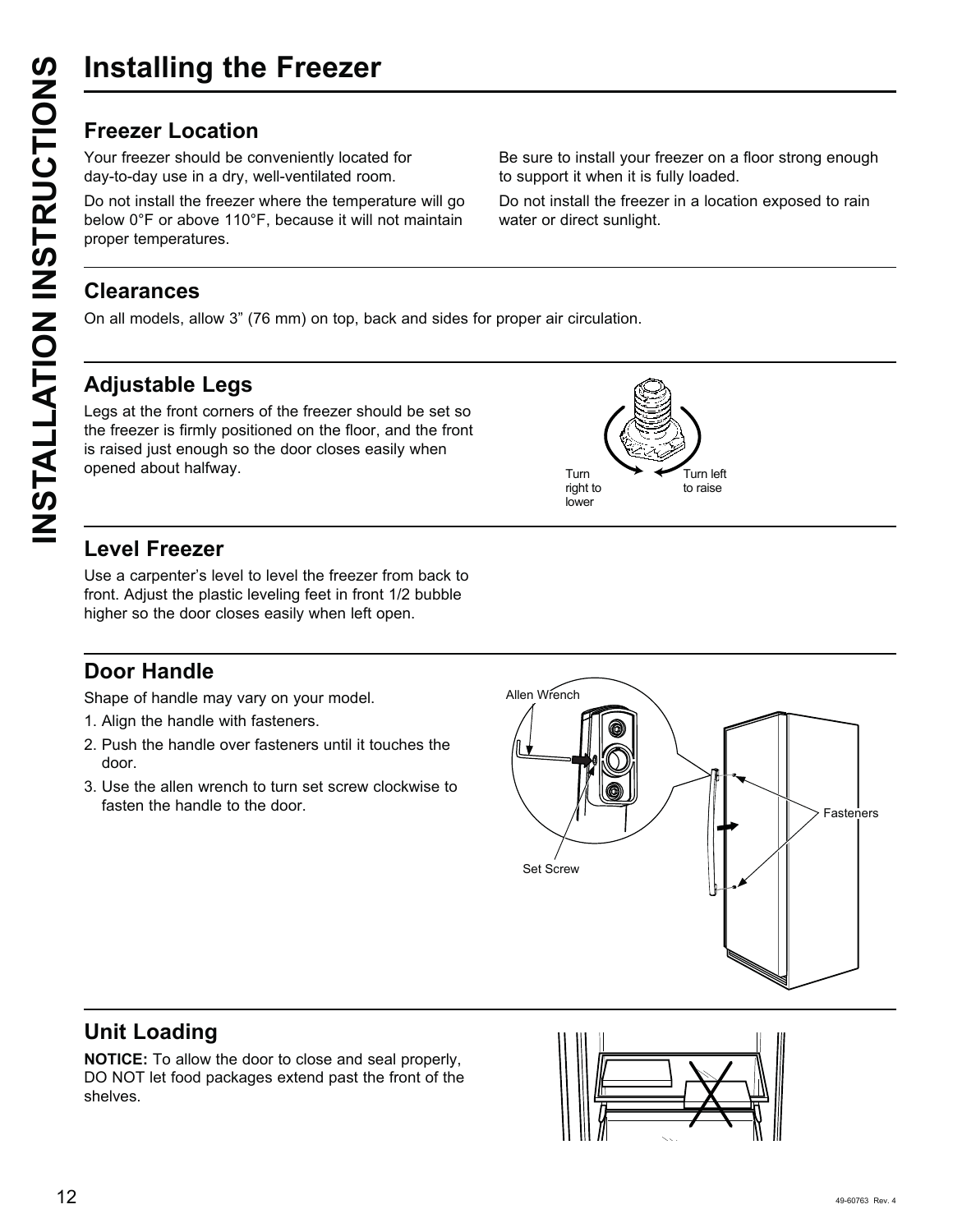# **Troubleshooting Tips...** Before you call for service

| ľ |  |
|---|--|
|   |  |
|   |  |
|   |  |
|   |  |
|   |  |
|   |  |
|   |  |
|   |  |
|   |  |
|   |  |
|   |  |
|   |  |
|   |  |
|   |  |
|   |  |

Save time and money! Review the charts on the following pages first and you may not need to call for service.

| <b>Problem</b>                         | <b>Possible Causes</b>                                               | <b>What to Do</b>                                                                           |
|----------------------------------------|----------------------------------------------------------------------|---------------------------------------------------------------------------------------------|
| Freezer does not operate               | Freezer is unplugged.                                                | Push the plug completely into the outlet.                                                   |
|                                        | The fuse is blown/circuit breaker is<br>tripped.                     | Replace fuse or reset the breaker.                                                          |
|                                        | "Demo" LED light is on and                                           | Please press "Alarm Reset" first, and then press                                            |
|                                        | Freezer is in Demo mode.                                             | the "-" and "+" immediately while holding "Control                                          |
|                                        |                                                                      | Lock" at the same time for 5 seconds and                                                    |
|                                        |                                                                      | release. "Demo" LED light will be off.                                                      |
| Freezer starts/stops too               | Door left open.                                                      | Check to see if package is holding door open.                                               |
| frequently                             | Too frequent or too long door                                        | Open the door less often.                                                                   |
|                                        | openings.                                                            |                                                                                             |
|                                        | Temperature control set too cold.                                    | See Temperature Control.                                                                    |
| Freezer operates too long              | Door left open.                                                      | Check to see if package is holding door open.                                               |
|                                        | Too frequent or too long door<br>openings.                           | Open the door less often.                                                                   |
|                                        | Temperature control set too cold.                                    | See Temperature Control.                                                                    |
|                                        | Inadequate air circulation space<br>around cabinet.                  | See Installing the Freezer.                                                                 |
|                                        | Room or outside weather is hot.                                      | It's normal for the freezer to work harder under<br>these conditions.                       |
|                                        | Freezer has been disconnected<br>recently for a period of time.      | It takes 4 hours for the freezer to cool down<br>completely.                                |
|                                        | Large amounts of warm or hot<br>food have been stored recently.      | Warm food will cause the freezer to run more<br>until the desired temperature is reached    |
| Noisy operation or cabinet<br>vibrates | Floor may be weak, causing<br>freezer to vibrate when                | Check to make sure freezer is located on solid<br>floor and adjust leveling legs as needed. |
|                                        | compressor is on.                                                    |                                                                                             |
|                                        | Cabinet is not positioned solidly                                    | Adjust legs. See Installing the Freezer. Or use                                             |
|                                        | on floor.                                                            | shims for uneven floor.                                                                     |
|                                        | Freezer is touching the wall.                                        | Level freezer or move slightly. See Level<br>Freezer.                                       |
| Freezer temperature too                | Door left open.                                                      | Check to see if package is holding door open.                                               |
| warm                                   | Too frequent or too long door<br>openings.                           | Open the door less often.                                                                   |
|                                        | Temperature control is set too<br>warm.                              | Turn control to a colder setting. Allow several<br>hours for the temperature to stabilize.  |
|                                        | Large amounts of water or hot food<br>may have been stored recently. | Wait until the freezer has had a chance to reach<br>its selected temperature.               |
|                                        | Freezer has been disconnected<br>recently.                           | Freezer requires 4 hours to cool down<br>completely.                                        |
| <b>Foods defrosting</b>                | High temp alarm is on and<br>temperature display is flashing.        | Power outage may have caused high internal<br>temperature.                                  |
|                                        | Freezer is unplugged.                                                | Push the plug completely into the outlet.                                                   |
|                                        | The fuse is blown/circuit breaker is<br>tripped.                     | Replace fuse or reset the breaker.                                                          |
|                                        | Door left open.                                                      | Check to see if package is holding door open.                                               |
|                                        | Too frequent or too long door<br>openings.                           | Open the door less often.                                                                   |
| Freezer temperature too<br>cold        | Temperature control set too cold.                                    | See About the operation of your freezer.                                                    |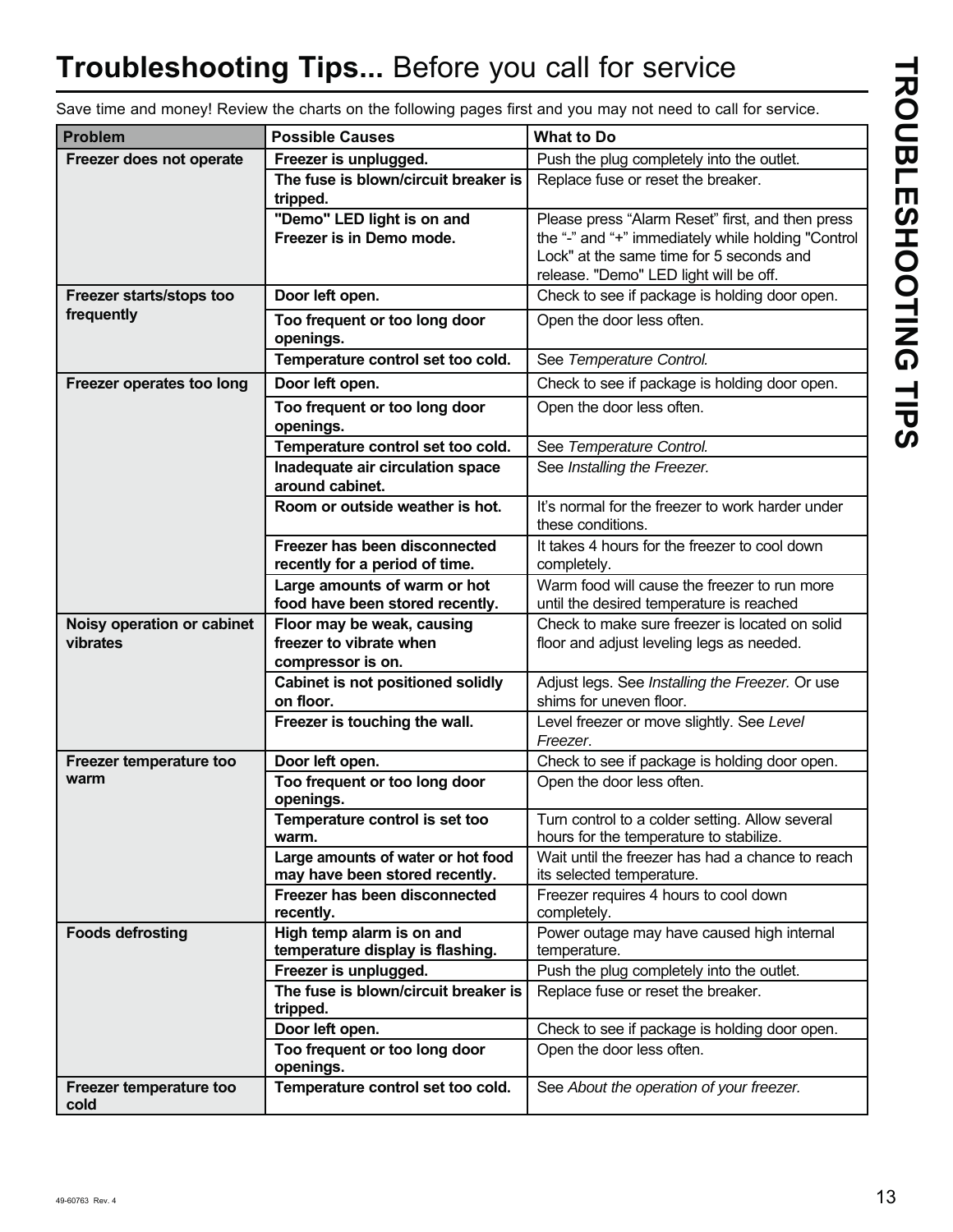# **Troubleshooting Tips...** Before you call for service

| <b>Problem</b>                                         | <b>Possible Causes</b>                                                                                                             | <b>What to Do</b>                                                                                                                    |
|--------------------------------------------------------|------------------------------------------------------------------------------------------------------------------------------------|--------------------------------------------------------------------------------------------------------------------------------------|
| Moisture forms on outside of<br>cabinet                | Not unusual during periods of high<br>humidity.                                                                                    | Wipe surface dry.                                                                                                                    |
|                                                        | Door may not be seating properly,<br>causing cold air from inside the<br>freezer to meet warm moist air<br>from the outside.       | See Preparing to install the freezer.                                                                                                |
| Interior light does not work                           | No power at outlet.                                                                                                                | Replace fuse or reset the breaker.                                                                                                   |
|                                                        | Freezer is unplugged.                                                                                                              | Push the plug completely into the outlet.                                                                                            |
|                                                        | LED light burned out.                                                                                                              | Replace the LED.                                                                                                                     |
| Door won't fully close by itself                       | Legs need adjusting.                                                                                                               | See Preparing to install the freezer.                                                                                                |
|                                                        | Package holding door open.                                                                                                         | Move package to a different location.                                                                                                |
| Slow starting time after being off                     | Built-in overload protection.                                                                                                      | This is normal after being off.                                                                                                      |
| <b>Excessive frost buildup</b>                         | Door left open.                                                                                                                    | Check to see if package is holding door<br>open.                                                                                     |
|                                                        | Too frequent or too long door<br>openings.                                                                                         | Open the door less often.                                                                                                            |
|                                                        | Not unusual during periods of high<br>humidity.                                                                                    | Wipe surface dry.                                                                                                                    |
| Freezer external surface<br>temperature is warm        | The external freezer walls can be<br>as much as 30°F warmer than<br>room temperature.                                              | This is normal while the compressor<br>works to transfer heat from inside the<br>freezer cabinet.                                    |
| Louder sound levels whenever<br>freezer is on          | Modern freezers have increased<br>storage capacity and more stable<br>temperatures. They require a high-<br>efficiency compressor. | This is normal. When the surrounding<br>noise level is low, you might hear the<br>compressor running while it cools the<br>interior. |
| <b>Higher sound levels when</b><br>compressor comes on | Freezer operates at higher<br>pressures during the start of the<br>ON cycle.                                                       | This is normal. Sound will level off or<br>disappear as freezer continues to run.                                                    |
| Popping or cracking sound when<br>compressor comes on  | Metal parts undergo expansion and<br>contraction, as in hot water pipes.                                                           | This is normal. Sound will level off or<br>disappear as freezer continues to run.                                                    |
| Bubbling or gurgling sound, like<br>boiling water      | Refrigerant (used to cool freezer) is<br>circulating throughout the system.                                                        | This is normal.                                                                                                                      |
| Moisture forms on inside freezer<br>walls              | Weather is hot and humid, which<br>increases internal rate of frost<br>buildup.                                                    | This is normal.                                                                                                                      |
|                                                        | Door may not be seating properly.                                                                                                  | See Preparing to install the freezer.                                                                                                |
|                                                        | Door is kept open too long, or is<br>opened too frequently.                                                                        | Open the door less often.                                                                                                            |
| <b>Odors in freezer</b>                                | Interior needs to be cleaned.                                                                                                      | Clean interior with sponge, warm water<br>and baking soda.                                                                           |
|                                                        | Foods with strong odors are in the<br>freezer.                                                                                     | Cover the food tightly.                                                                                                              |

### **Normal Operating Characteristics**

- A warm cabinet exterior as the refrigeration system transfers heat from the inside to the outside through the exterior cabinet walls.
- $\blacksquare$  The sound of the high-efficiency compressor motor.
- $\blacksquare$  The sound of water dripping as it melts from the evaporator and escapes to the drain pan during defrost cycle.
- $\blacksquare$  The sound of the fan circulating air within the interior of the cabinet providing a consistent temperature throughout.

TROUBLESHOOTING TIPS **TROUBLESHOOTING TIPS**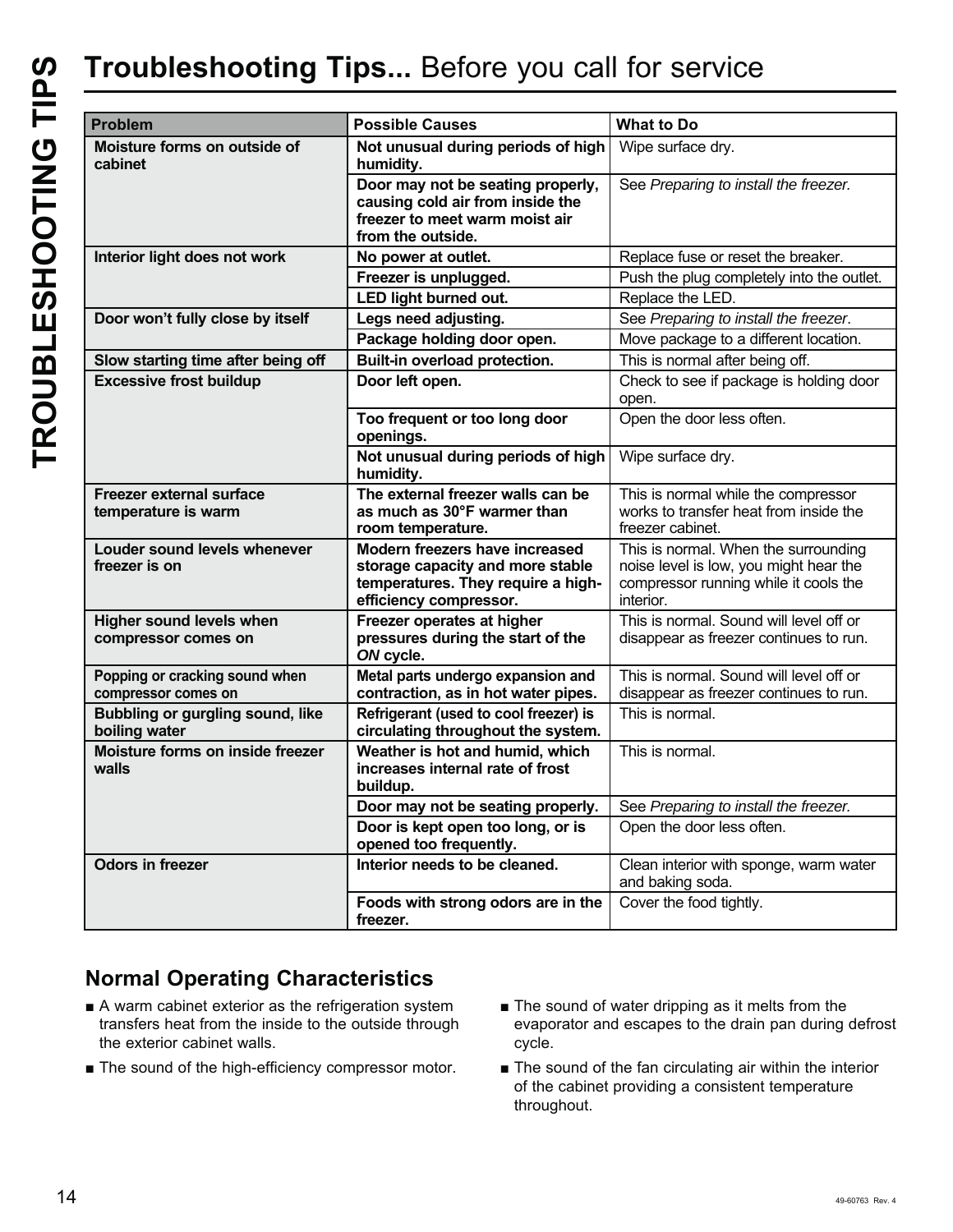# **GE Appliances Freezer Limited Warranty**

### **GEAppliances.com**

All warranty service is provided by our Factory Service Centers, or an authorized Customer Care® technician. To schedule service online, visit us at **GEAppliances.com/service**, or call GE Appliances at 800.GE.CARES (800.432.2737). Please have your serial number and your model number available when calling for service. In Canada, call 800.661.1616.

| For the Period of:   | <b>GE Appliances Will Replace</b>                                                          |
|----------------------|--------------------------------------------------------------------------------------------|
| <b>One Year</b>      | Any part of the freezer which fails due to a defect in materials or workmanship.           |
| From the date of the | During the limited one-year warranty, GE Appliances will also provide, free of charge, all |
| original purchase    | labor and related service to replace the defective part.                                   |

### **What GE Appliances Will Not Cover:**

- Service trips to your home to teach you how to use **the product.**
- $\blacksquare$  Improper installation, delivery or maintenance.
- **Example 2** Failure of the product if it is abused, misused, or **used for other than the intended purpose or used commercially.**
- Replacement of house fuses or resetting of circuit **breakers.**
- Damage to the product caused by accident, fire, **floods or acts of God.**
- $\blacksquare$  Incidental or consequential damage caused by **possible defects with this appliance.**
- $\blacksquare$  Product not accessible to provide required service.

■ Loss of food due to spoilage. ■ Damage caused after delivery.

### **EXCLUSION OF IMPLIED WARRANTIES**

Your sole and exclusive remedy is product repair as provided in this Limited Warranty. Any implied warranties, including the implied warranties of merchantability or fitness for a particular purpose, are limited to one year or the shortest period allowed by law.

**For US Customers:** This limited warranty is extended to the original purchaser and any succeeding owner for products purchased for home use within the USA. If the product is located in an area where service by a GE Appliances Authorized Servicer is not available, you may be responsible for a trip charge or you may be required to bring the product to an Authorized GE Appliances Service location for service. In Alaska, the limited warranty excludes the cost of shipping or service calls to your home.

Some states do not allow the exclusion or limitation of incidental or consequential damages. This limited warranty gives you specific legal rights, and you may also have other rights which vary from state to state. To know what your legal rights are, consult your local or state consumer affairs office or your state's Attorney General.

### **Warrantor: GE Appliances,** *a* **Haier** *company*  **Louisville, KY 40225**

**For Customers in Canada:** This limited warranty is extended to the original purchaser and any succeeding owner for products purchased in Canada for home use within Canada. In-home warrant service will be provided in areas where it is available and deemed reasonable by Mabe to provide.

### **Warrantor Canada: MC Commercial, Burlington, Ontario, L7R 5B6**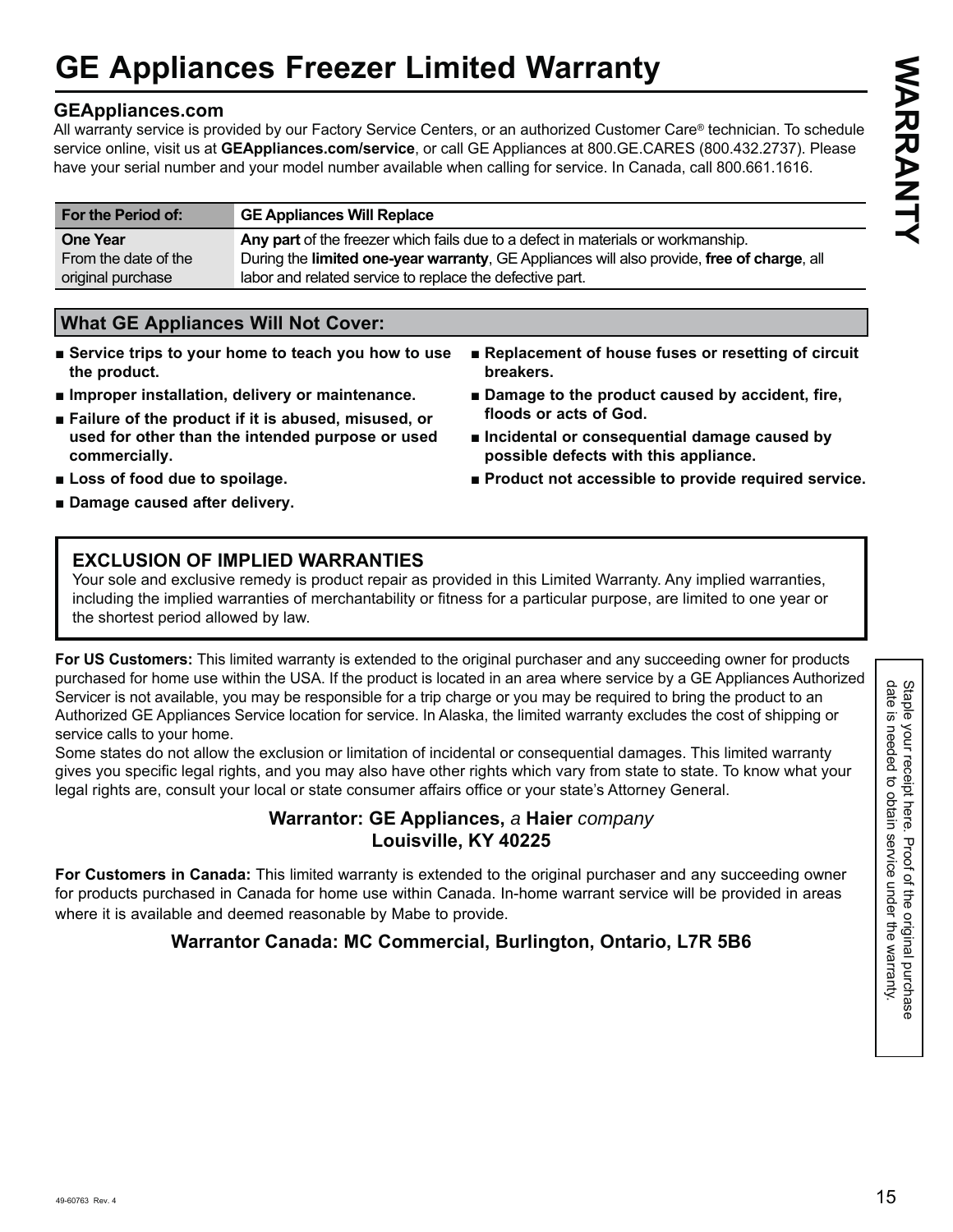# **Consumer Support**

**CONSUMER SUP**<br> **GE Appliances Website**<br>
Have a question or need assistar<br>
of the year! You can also shop for<br>
services designed for your conver<br> **CONSUMER PERITHER PROPERITY CONSUMER PROPERITY OUT Appliance on-1**<br>
CONSUME Have a question or need assistance with your appliance? Try the GE Appliances Website 24 hours a day, any day of the year! You can also shop for more great GE Appliances products and take advantage of all our on-line support Exervices designed for your convenience. In the US: **GEAppliances.com** In Canada: **GEAppliances.ca** 

### **Register Your Appliance**

Register your new appliance on-line at your convenience! Timely product registration will allow for enhanced communication and prompt service under the terms of your warranty, should the need arise. You may also mail in the pre-printed registration card included in the packing material.

In the US: GEAppliances.com/register

In Canada: **Prodsupport.mabe.ca/crm/Products/ProductRegistration.aspx**

### **Schedule Service**

Expert GE Appliances repair service is only one step away from your door. Get on-line and schedule your service at your convenience any day of the year. In the US: **GEAppliances.come/service** or call 800.432.2737 during normal business hours.

In Canada: GEAppliances.ca/en/support/service-request or call 800.561.3344

### **Extended Warranties**

Purchase a GE Appliances extended warranty and learn about special discounts that are available while your warranty is still in effect. You can purchase it on-line anytime. GE Appliances Services will still be there after your warranty expires. In the US: GEAppliances.com/extended-warranty or call 800.626.2224 during normal business hours.

In Canada: GEAppliances.ca/en/support/purchase-extended-warranty or call 866.277.9842

### **Parts and Accessories**

Individuals qualified to service their own appliances can have parts or accessories sent directly to their homes (VISA, MasterCard and Discover cards are accepted). Order on-line today 24 hours every day. In the US: GEApplianceparts.com or by phone at 877.959.8688 during normal business hours.

**Instructions contained in this manual cover procedures to be performed by any user. Other servicing generally should be referred to qualified service personnel. Caution must be exercised, since improper servicing may cause unsafe operation.**

Customers in Canada should consult the yellow pages for the nearest Mabe service center, visit our website at **GEAppliances.ca/en/products/parts-filters-accessories** or call 800.661.1616.

### **Contact Us**

If you are not satisfied with the service you receive from GE Appliances, contact us on our Website with all the details including your phone number, or write to:

In the US: General Manager, Customer Relations | GE Appliances, Appliance Park | Louisville, KY 40225 **GEAppliances.com/contact**

In Canada: Director, Consumer Relations, Mabe Canada Inc. | Suite 310, 1 Factory Lane | Moncton, N.B. E1C 9M3 **GEAppliances.ca/en/contact-us**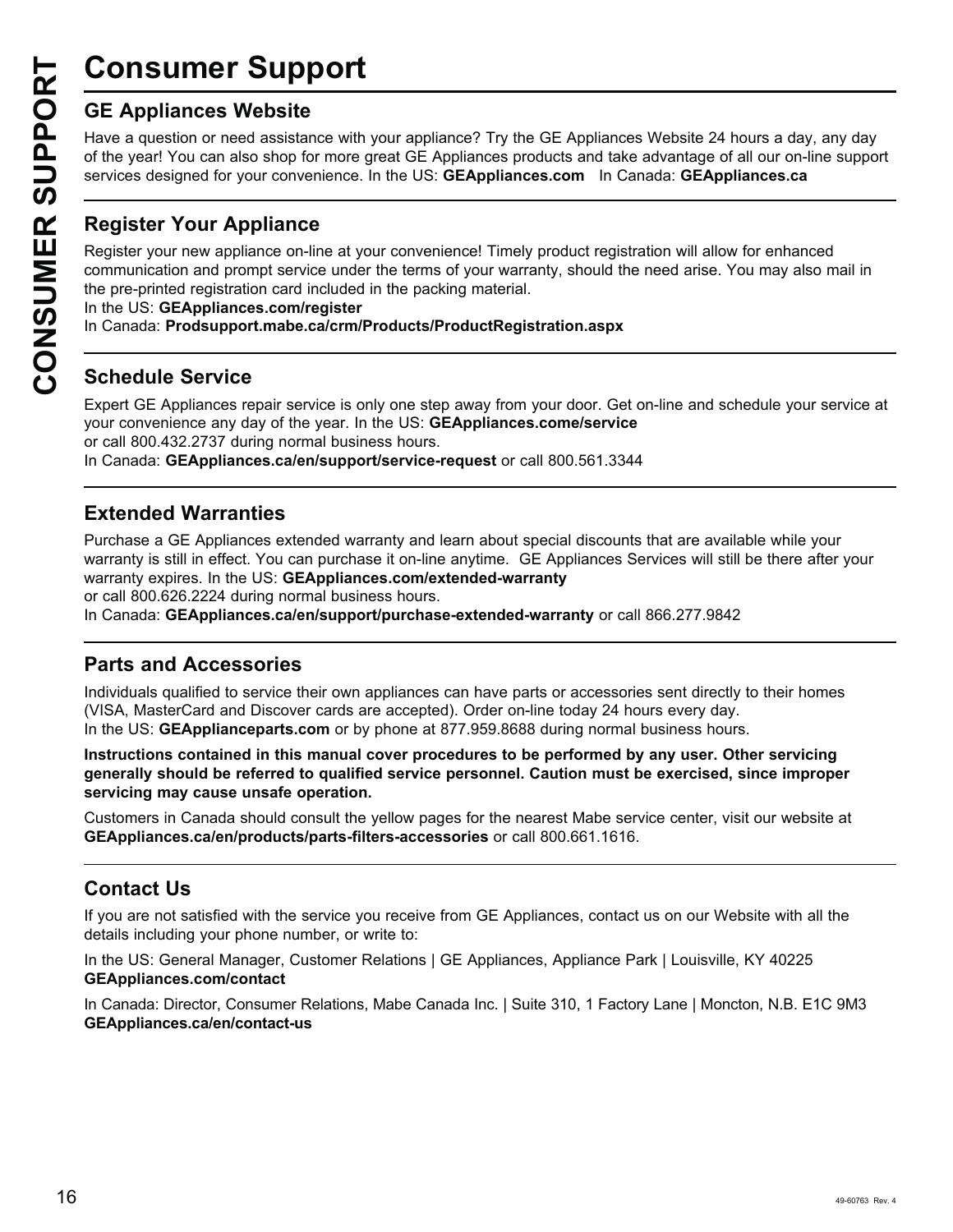

### INFORMATION DE SÉCURITÉ . . .3

UTILISATION DU CONGÉLATEUR Commande de température . . . . . . . . . . . . 5 Caractéristiques . . . . . . . . . . . . . . . . . . . . . . .7

ENTRETIEN ET NETTOYAGE . . . .9 INSTALLATION l'installation du la congélateur.......... 12 CONSEILS DE DÉPANNAGE . . . . 13

**GARANTIE LIMITÉE . . . . . . . . . . . . 15** 

SOUTIEN AU **CONSOMMATEUR . . . . . . . . . . . . . . 16** 

### MANUEL D'UTILISATION ET D'INSTALLATION

Modèles verticaux—Sans givre : FUF14, FUF17, FUF21

Transcrivez les numéros de modèle et de série ici :

Numéro de modèle : \_\_\_\_\_\_

Numéro de série :

Ils sont inscrits sur une plaque qui se sur la paroi gauche supérieure à l'intérieur .

GE est une marque déposée de General Electric Company. Fabriqué sous licence de marque.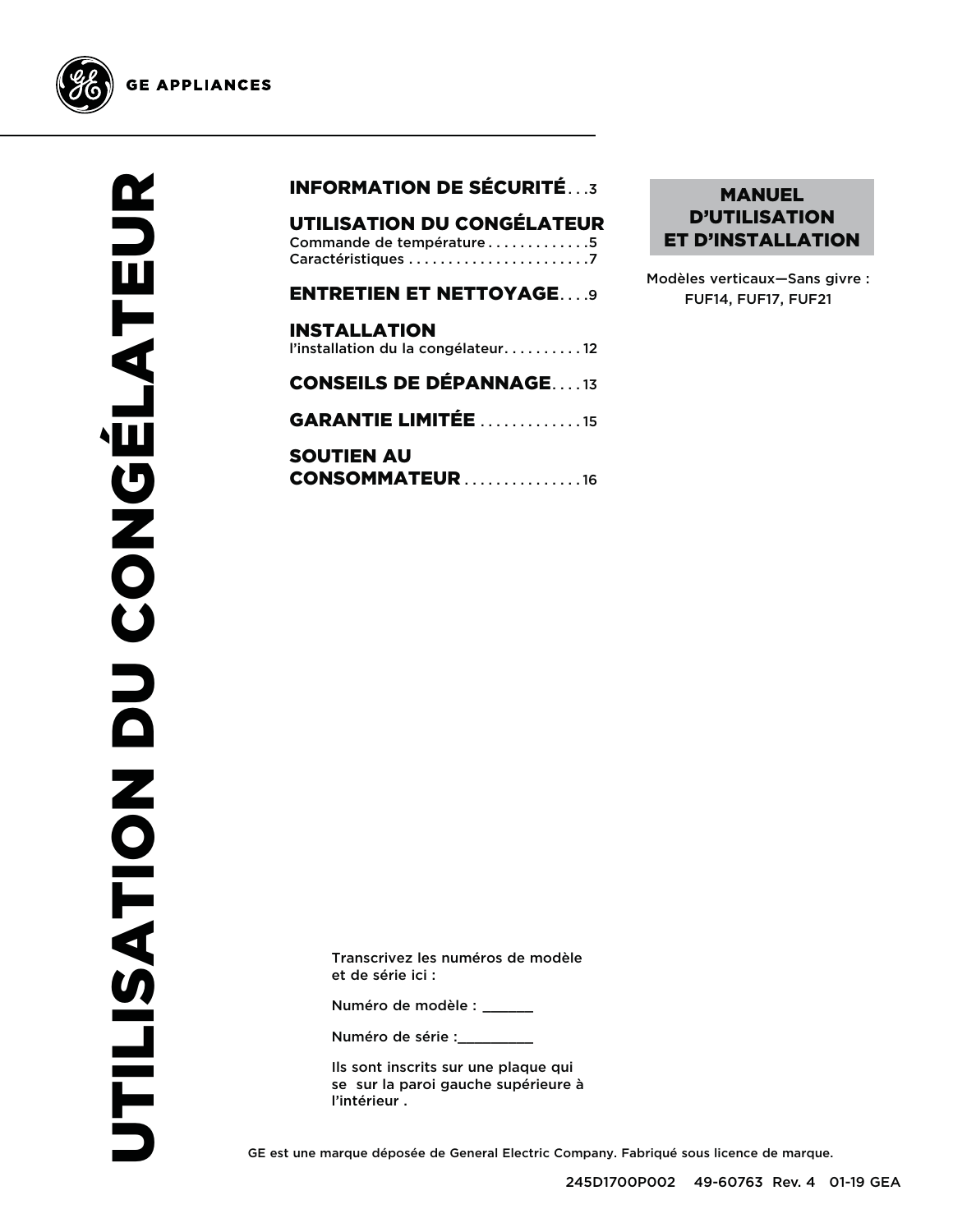### **NOUS VOUS REMERCIONS D'ACCUEILLIR GE APPLIANCES CHEZ VOUS**

Que vous ayez grandi avec GE Appliances ou qu'il s'agisse de votre première acquisition, nous sommes heureux de vous accueillir dans notre famille.

Nous sommes fiers du savoir-faire, de l'innovation et de l'esthétique qui composent chaque appareil GE Appliances, et nous pensons que vous le serez aussi. Dans cette optique, nous vous rappelons que l'enregistrement de votre électroménager vous assure la communication de renseignements importants sur le produit et la garantie lorsque vous en avez besoin.

Enregistrez votre électroménager GE en ligne dès maintenant. Des sites Web et des numéros de téléphone utiles figurent dans la section Soutien au consommateur de ce manuel d'utilisation. Vous pouvez aussi poster la fiche de garantie pré-imprimée incluse dans l'emballage.

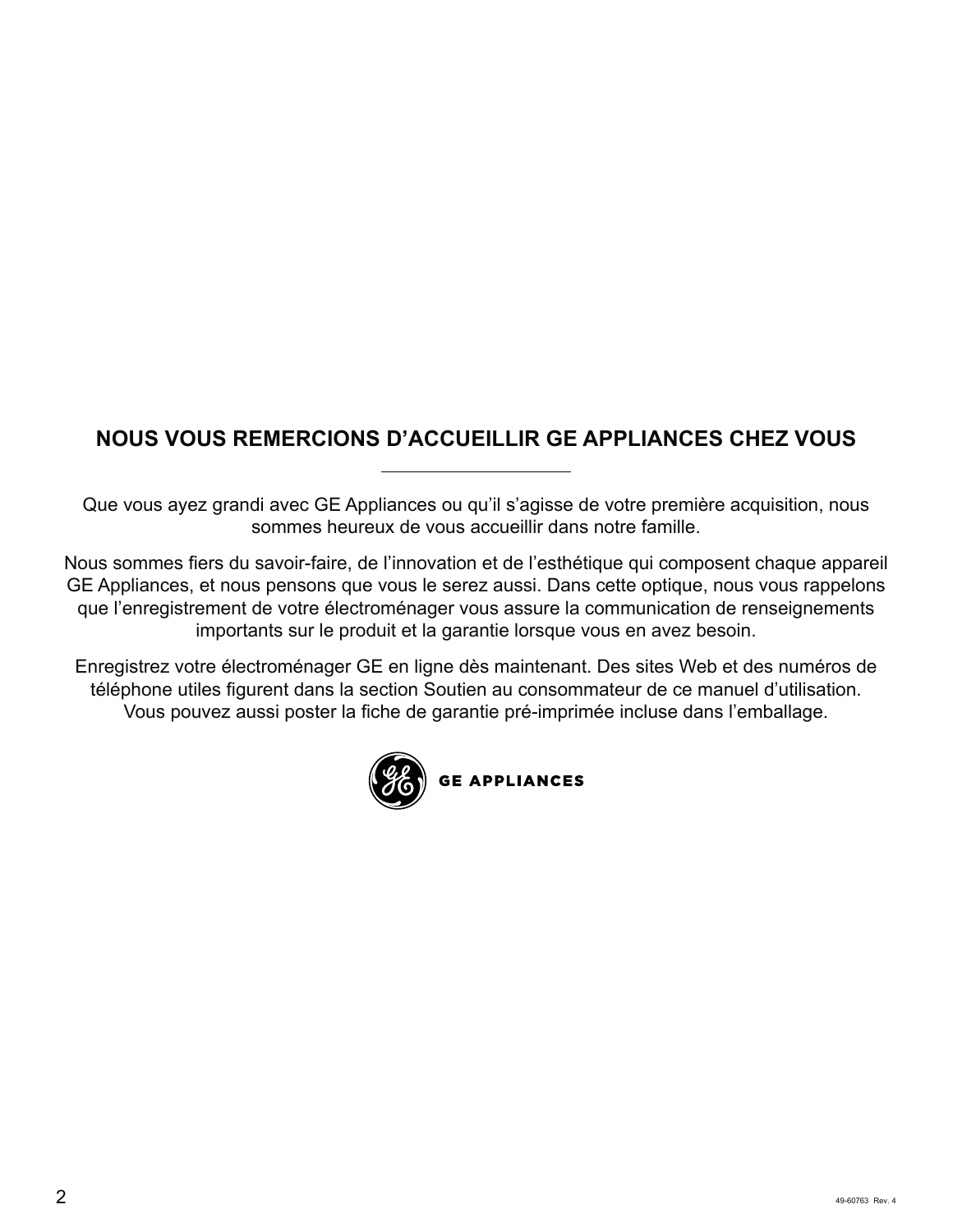# **INFORMATION DE SÉCURITÉ IMPORTANTES LISEZ TOUTES LES DIRECTIVES AVANT D'UTILISER L'APPAREIL**

**AVERTISSEMENT** Pour réduire le risque d'incendie, d'explosion, de choc électrique ou de blessures lorsque vous utilisez votre congélateur, veuillez suivre ces consignes de sécurité :

- Ce congélateur doit être correctement installé conformément aux Consignes d'Installation avant toute utilisation.
- Débranchez le congélateur avant d'effectuer une réparation, de remplacer une ampoule ou de le nettoyer. Remarque : L'alimentation du congélateur ne peut être déconnectée par aucune des fonctions sur le panneau de commande.

Remarque : Les réparations doivent être effectuées par un professionnel qualifié.

- Remettez toutes les pièces et panneaux en place avant d'utiliser l'appareil.
- Abstenez-vous d'entreposer ou d'utiliser de l'essence ou d'autres vapeurs et liquides inflammables aux alentours de cet électroménager ou d'autres appareils.
- N'entreposez pas dans cet électroménager des substances explosives telles que des bombes aérosols qui contiennent un gaz propulseur.
- N'utilisez pas de cordon de rallonge.
- Pour éviter tout risque de suffocation ou d'enfermement, retirez le couvercle d'un congélateur avant de le mettre au rebut ou si vous arrêtez de l'utiliser.
- Afin de prévenir les accidents graves ou la mort, les enfants ne doivent pas se tenir ni jouer dans ou sur l'électroménager.
- Les enfants et les personnes dont les capacités sont réduites sur le plan physique, sensoriel ou mental, ou qui manquent d'expérience ou de connaissances, peuvent utiliser cet électroménager seulement si elles sont surveillées ou ont reçues des consignes de sécurité sur son usage et les risques y sont associés.
- Cet électroménager est conçu pour une utilisation domestique et applications similaires : salle du personnel dans une usine, un bureau ou d'autres lieux de travail; maison de ferme; clients dans un hôtel, un motel, un gîte touristique et d'autres lieux résidentiels; approvisionnement et applications similaires non reliées au commerce de détail.
- N'appliquez pas de nettoyants corrosifs sur le réfrigérateur. Certains nettoyants endommagent le plastique et peuvent ainsi causer le détachement inopiné de pièces telles que porte ou poignées de porte. Voyez la section Entretien et nettoyage pour des instructions détaillées.

**ATTENTION** Respectez ces précautions de base pour éviter le risqué de blessures lorsque vous utilisez votre congélateur.

- $\blacksquare$  Ne nettoyez pas les clayettes ou les couvercles en verre avec de l'eau tiède quand ceux-ci sont froids. Les clayettes et couvercles en verre peuvent se casser s'ils sont exposés à des changements soudains de température ou si vous les cognez ou les faites tomber. Le verre trempé est conçu pour se briser en petits morceaux en cas de casse
- Éloignez les doigts des parties du congélateur où l'on peut facilement se pincer : les espaces entre les portes, et entre les portes et les placards sont toujours étroits. Soyez prudent lorsque vous fermez les portes en présence d'enfants.
- Ne touchez pas les surfaces froides du congélateur lorsque vous avez les mains humides ou mouillées. La peau risque d'adhérer à ces surfaces extrêmement froides.
- Ne recongelez pas les aliments surgelés qui ont complètement dégelé.

# **W**ZRISQUE D'EXPLOSION Fluide frigorigène inflammable

**Cet électroménager contient le réfrigérant isobutane, R600a, un gaz naturel à compatibilité élevée avec l'environnement. Il s'agit cependant d'un combustible. Observez les consignes de sécurité ci-dessous afin de réduire le risque de blessure ou de dommage à la propriété.**

- **1.** Lors de la manipulation, de l'installation et de l'utilisation de cet appareil, prenez soin de ne pas endommager les tubes de circulation du fluide frigorigène.
- **2.** L'entretien ou la réparation doivent être effectués par un personnel de service autorisé. Utilisez seulement des pièces de rechange autorisées par le fabricant.
- **3**. Mettez le réfrigérateur au rebut conformément aux réglementations fédérales et locales. Le fluide frigorigène inflammable et le matériel isolant utilisés nécessitent des procédures de mise au rebut spéciales. Communiquez avec les autorités locales compétentes pour la mise au rebut de votre réfrigérateur sans danger pour l'environnement.
- **4.** N'obstruez pas les évents dans l'enceinte prévue pour l'appareil.
- **5.** N'utilisez pas d'appareils ou autres moyens mécaniques pour accélérer le processus de dégivrage.
- **6.** N'endommagez pas le circuit du fluide frigorigène.
- **7.** N'utilisez pas d'appareils électriques dans le compartiment réfrigérateur de cet appareil.

# **LIRE ET CONSERVER CES INSTRUCTIONS**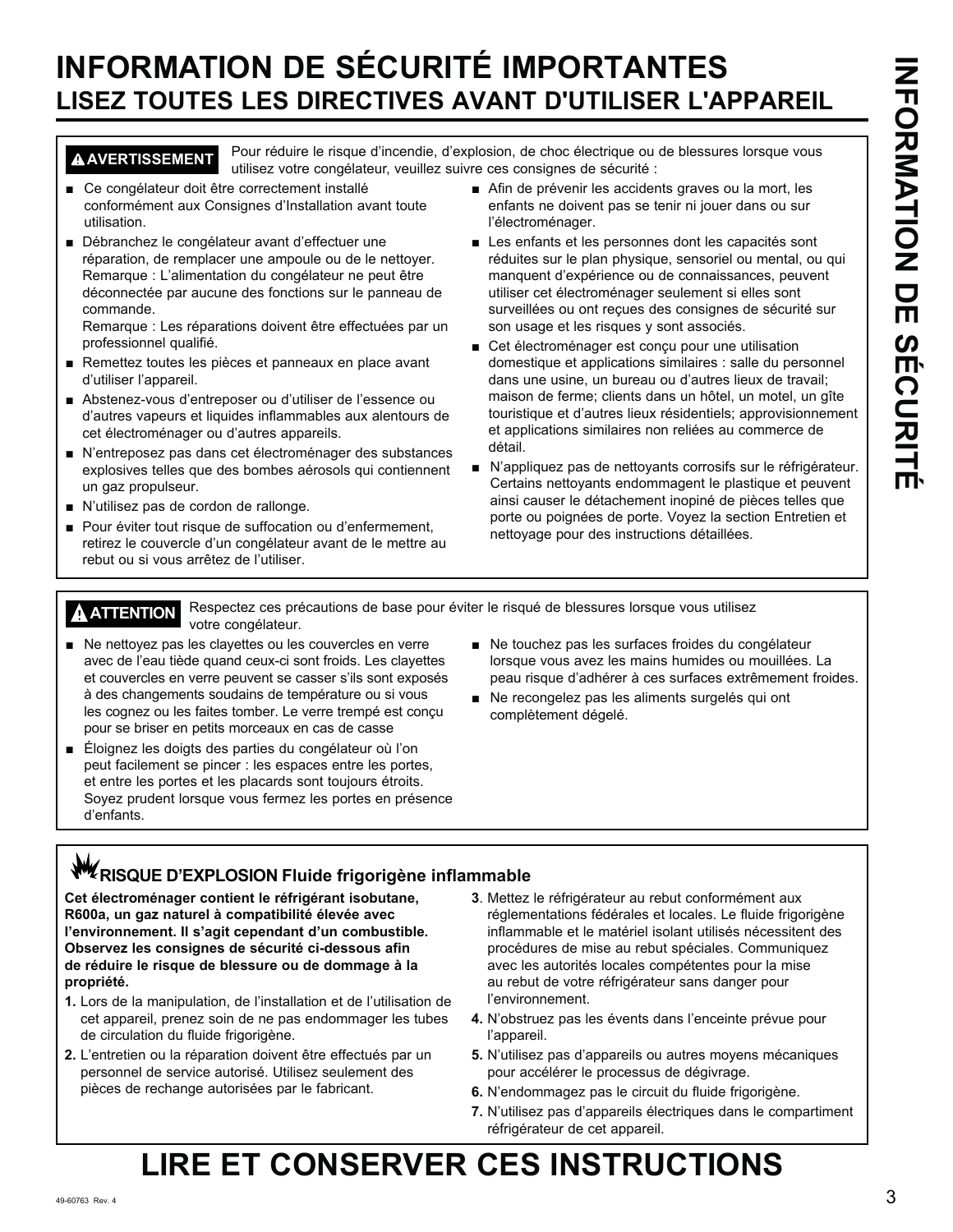# INFORMATION DE SÉCURITÉ IMPORTANTES<br>
INSTALLATION<br>
INSTALLATION<br>
CONSERVEZ ISSEMENT<br>
CONSERVEZ ISSEMENT<br>
CONSERVEZ ISSEMENT<br>
CONSERVEZ ISSEMENT<br>
CONSERVEZ ISSEMENT<br>
ISSEMENT BRANCHEMENTS ÉLECTRIQUES<br>
CONSERVEZ pas d'adapta **LISEZ TOUTES LES DIRECTIVES AVANT D'UTILISER L'APPAREIL**

### **INSTALLATION**

# **AVERTISSEMENT Risque d'explosion**

Conservez les matériaux et vapeurs inflammables tels que l'essence à l'écart de votre congélateur. Une explosion, un incendie voire la mort pourrait en résulter.

### **BRANCHEMENTS ÉLECTRIQUES**

# **A AVERTISSEMENT QUE RISQUE DE CHOC ÉLECTRIQUE**

Branchez l'appareil dans une prise triple avec terre.

Ne retirez pas la broche de terre.

N'utilisez pas d'adaptateur.

Ne pas utiliser un câble de rallonge.

Le non-respect de ces instructions peut entraîner des risques d'incendies, des chocs électriques ou la mort.

**Ne coupez ni retirez en aucun cas la troisième broche (mise à la terre) de la fiche du cordon d'alimentation. Pour votre sécurité, cet appareil doit être correctement mis à la terre.**

Le cordon d'alimentation de cet appareil est muni d'une fiche à 3 broches (mise à la terre) qui se branche dans une prise murale ordinaire à 3 alvéoles (mise à la terre) pour réduire au minimum les risques de chocs électriques.

Faites examiner la prise de courant et le circuit par un électricien qualifié pour vous assurer que la prise est correctement mise à la terre.

Dans le cas d'une prise biphasée, l'installateur a la responsabilité et l'obligation de la remplacer par une prise triphasée correctement mise à la terre. N'utilisez pas d'adaptateur.

Le congélateur doit toujours être branché dans sa propre prise de courant, dont la tension nominale est identique à celle indiquée sur la plaque signalétique.

Une alimentation électrique à 115 volts CA, 60 Hz, avec un fusible de 15 ou 20 ampères et une mise à la terre est nécessaire. Ceci permet d'obtenir un meilleur rendement et évite de surcharger les circuits électriques du domicile qui risque d'occasionner un incendie en surchauffant.

Ne débranchez jamais le congélateur en tirant sur le cordon d'alimentation. Saisissez fermement la fiche du cordon et tirez droit pour la retirer de la prise.

Cessez immédiatement d'utiliser un cordon électrique endommagé. Si le cordon électrique est endommagé, son remplacement doit être effectué par un technicien en réparation qualifié au moyen d'un cordon de rechange autorisé par le fabricant.

Lorsque vous déplacez votre congélateur du mur, faites attention de ne pas le faire rouler sur le cordon d'alimentation afin de ne pas l'endommager.

### **MISE AU REBUT DE VOTRE VIEIL APPAREIL**

### **AVERTISSEMENT RISQUE DE SUFFOQUER OU D'Y ÊTRE EMPRISONNÉ**

Le non-respect de ces instructions d'élimination peut entraîner la mort ou des blessures graves.

**IMPORTANT:** Les enfants pris au piège ou morts d'asphyxie sont toujours d'actualité. Les l'électroménager abandonnés sont toujours aussi dangereux, même si on n'attend que «quelques jours» pour s'en débarrasser. Si vous ne gardez pas votre ancien l'électroménager , veuillez suivre les directives ci-dessous afin de prévenir les accidents.

**Avant de vous débarrasser de votre ancien réfrigérateur ou congélateur :**

- Démontez le couvercle du congélateur.
- Laissez les clayettes en place afin d'empêcher les enfants de grimper à l'intérieur.

### **Mise au rebut des produits réfrigérants et en mousse:**

Mettez l'électroménager au rebut conformément à la réglementation fédérale et locale. Les réfrigérants et matières isolantes inflammables utilisées exigent des procédures de mise au rebut spéciales. Communiquez avec les autorités locales pour connaître la façon de mettre votre électroménager au rebut qui soit respectueuse de l'environnement.

# **LIRE ET CONSERVER CES INSTRUCTIONS**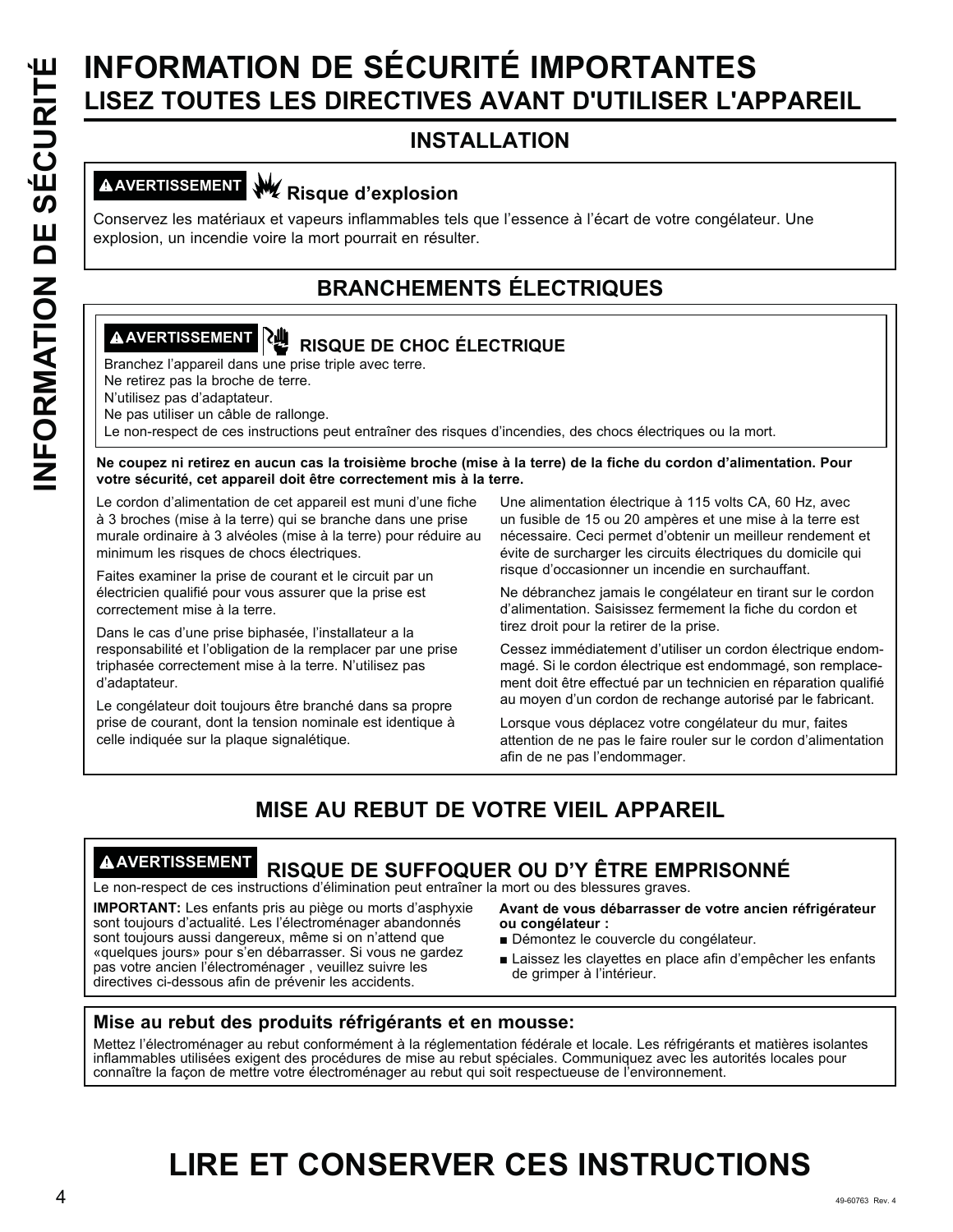# **Commande de température**

Pour un stockage sûr des aliments, laissez complètement refroidir votre congélateur pendant 4 heures. Pendant les premières heures, le congélateur fonctionnera en continu. Les aliments déjà congelés peuvent être placés dans le congélateur après les premières heures de fonctionnement. Les aliments non congelés NE doivent PAS être placés dans le congélateur avant que ce dernier n'ait été en fonctionnement pendant 4 heures. Il est nécessaire d'attendre quelques heures après chaque réglage pour que la température du congélateur se stabilise.

Lorsque vous chargez le congélateur, ne congelez pas plus de 3 livres (1,5 kg) d'aliments frais par pied cube de capacité du congélateur. Distribuez les paquets régulièrement dans le congélateur. Il n'est pas nécessaire de positionner le bouton de commande sur un réglage plus froid lorsque vous congelez des aliments.

En réglant la commande sur OFF (éteint), la congélation est arrêtée mais l'alimentation électrique du congélateur n'est pas coupée.

### **Démarrage du congélateur à l'aide de la commande électronique**

- 1. Si vous le souhaitez, nettoyez l'intérieur du congélateur à l'aide d'une solution d'eau et de bicarbonate de soude (voir Entretien et nettoyage).
- 2. Branchez le cordon dans une prise de courant. L'affichage en sept segments apparaîtra en clignotant la réglage de température par défaut de 0 °F et l'alarme « High Temp » (température élevée) s'affichera sur la commande de température électronique accompagnée d'un avertissement sonore. Pour faire cesser l'alarme et le clignotement, appuyez sur « Alarm Reset » (réinitialisation de l'alarme) sur le tableau de commande; le voyant « High Temp » restera allumé jusqu'à ce que le congélateur atteigne une température de conservation sûre.
- 3. Appuyez sur « » ou « + » pour atteindre la température désirée.
- 4. Appuyez sur les boutons « » et « + » simultanément durant 3 secondes pour basculer l'affichage de la température entre °F et °C.
- 5. Laissez le congélateur fonctionner pendant au moins quatre heures avant de placer des aliments à l'intérieur.

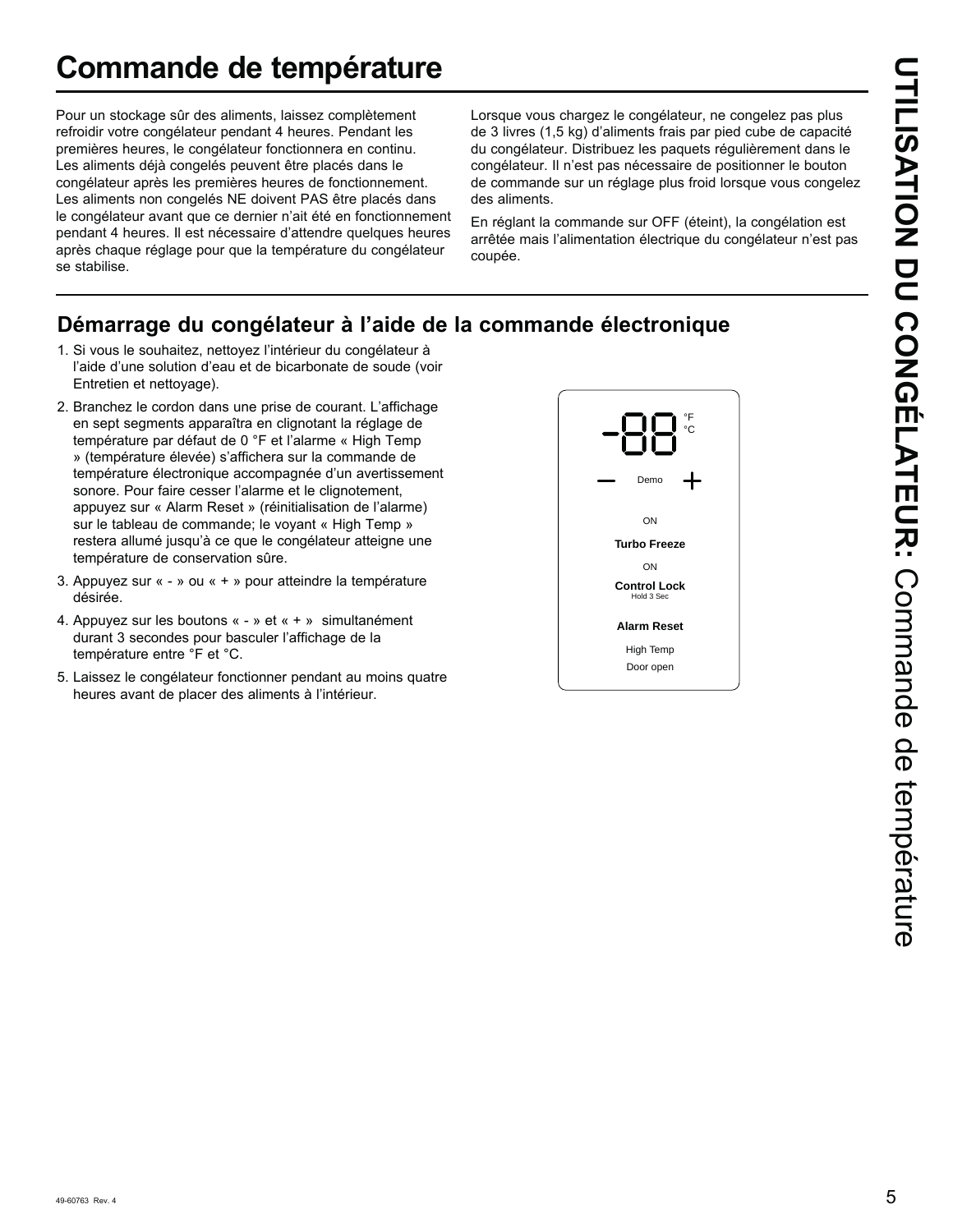

Cette commande de température électronique est située à l'avant de la porte du congélateur. La température est réglée en usine pour offrir une température de stockage d'aliments satisfaisante. Pour modifier le réglage de température, appuyez sur « - » pour diminuer la température ou sur « + » pour augmenter la température. Attendez plusieurs heures pour que la température se stabilise avant d'effectuer d'autres ajustements.

### **Alarme High Temp (alarme de température élevée)**

Cette commande électronique comporte une alarme de température élevée. Cette alarme se fera entendre si la température du congélateur est élevée. Pour arrêter l'alarme, appuyez sur **Alarm Reset** (réinitialisation de l'alarme) sur le panneau de commande.

Le témoin **High Temp** restera allumé sur le panneau de commande jusqu'à ce que la température de réglage soit atteinte. L'alarme retentira de nouveau si la température n'est pas corrigée et demeure élevée au bout de six heures.

### **Turbo Freeze (turbo congélation)**

Pour activer la fonction de turbo congélation, appuyez sur **Turbo Freeze** jusqu'à ce que le témoin **ON** (marche) de cette fonction s'allume. L'appareil sera en mode « turbo congélation » durant 8 heures et son témoin **ON** restera allumé. Au bout de 8 heures, cette fonction et son témoin lumineux s'éteignent automatiquement. Pour quitter le mode « turbo congélation » avant l'arrêt automatique au bout de 8 heures, appuyez sur **Turbo Freeze** jusqu'à ce que son témoin **ON** s'éteigne.

### **Control Lock (verrouillage des commandes)**

Pour verrouiller les commandes, maintenez une pression sur Control Lock durant 3 secondes jusqu'à ce que son témoin ON (marche) s'allume.

Pour déverrouiller, maintenez une pression sur **Control Lock**  durant 3 secondes. Son voyant **ON** s'éteindra et le panneau de commande sera déverrouillé. Il est impossible de modifier les réglages lorsque le panneau de commande est verrouillé.

### **Panne de courant**

Si la température intérieure a été rétablie avant que vous appuyiez sur **Alarm Reset**, l'alarme cessera d'elle-même et le témoin « High Temp » s'éteindra automatiquement. L'affichage

de la température continuera à clignoter pour rappeler qu'une panne de courant est survenue. Appuyez sur **Alarm Reset** pour arrêter le clignotement.

Si une panne de courant cause une élévation de la température intérieure, l'alarme de température élevée retentira et l'affichage de température clignotera. Pour faire cesser l'alarme et le clignotement, appuyez sur **Alarm Reset** (réinitialisation de l'alarme) sur le tableau de commande; le voyant « High Temp » restera allumé jusqu'à ce que le congélateur atteigne une température de conservation sûre.

### **Alarme Door Open (alarme de porte ouverte)**

Si la porte est laissée ouverte plus de 2 minutes, la mention « **Door Open** » apparaîtra sur le panneau de commande et une alarme retentira : refermez la porte ou appuyez sur **Door Open**  pour les éteindre. Si l'on a appuyé sur **Door Open** sans fermer la porte, la mention sera toujours affichée tant que la porte ne sera pas fermée. Si la porte est toujours ouverte au bout de 10 minutes suivant une pression sur Door Open, l'alarme retentira de nouveau.

### **High Temp Light (témoin de température élevée)**

Le témoin de température élevée sera allumé tant que le congélateur n'aura pas atteint -5 °C (23 °F) (température sécuritaire) et que le compartiment n'ait atteint la température réglée.

### **Bouton de réglage de température en Celsius ou Fahrenheit**

Pour modifier la température en Celsius ou en Fahrenheit, appuyez et maintenez simultanément les boutons « - » et « + » enfoncés pendant 5 secondes.

### **Mode Veille**

Les réglages du panneau de commande sont affichés dans des conditions normales. Maintenez une pression simultanément sur **Control Lock** (verrouillage du panneau de commande) et **Turbo Freeze** (turbo congélation) durant 3 secondes. La commande électronique passera en mode Veille et n'affichera pas les réglages. Ceux-ci seront affichées pendant 30 secondes si l'un des boutons du panneau est pressé ou si la porte est ouverte pendant le mode Veille. Maintenez une pression sur **Control Lock** et **Turbo Freeze**  durant 3 secondes de nouveau pour désactiver le mode Veille.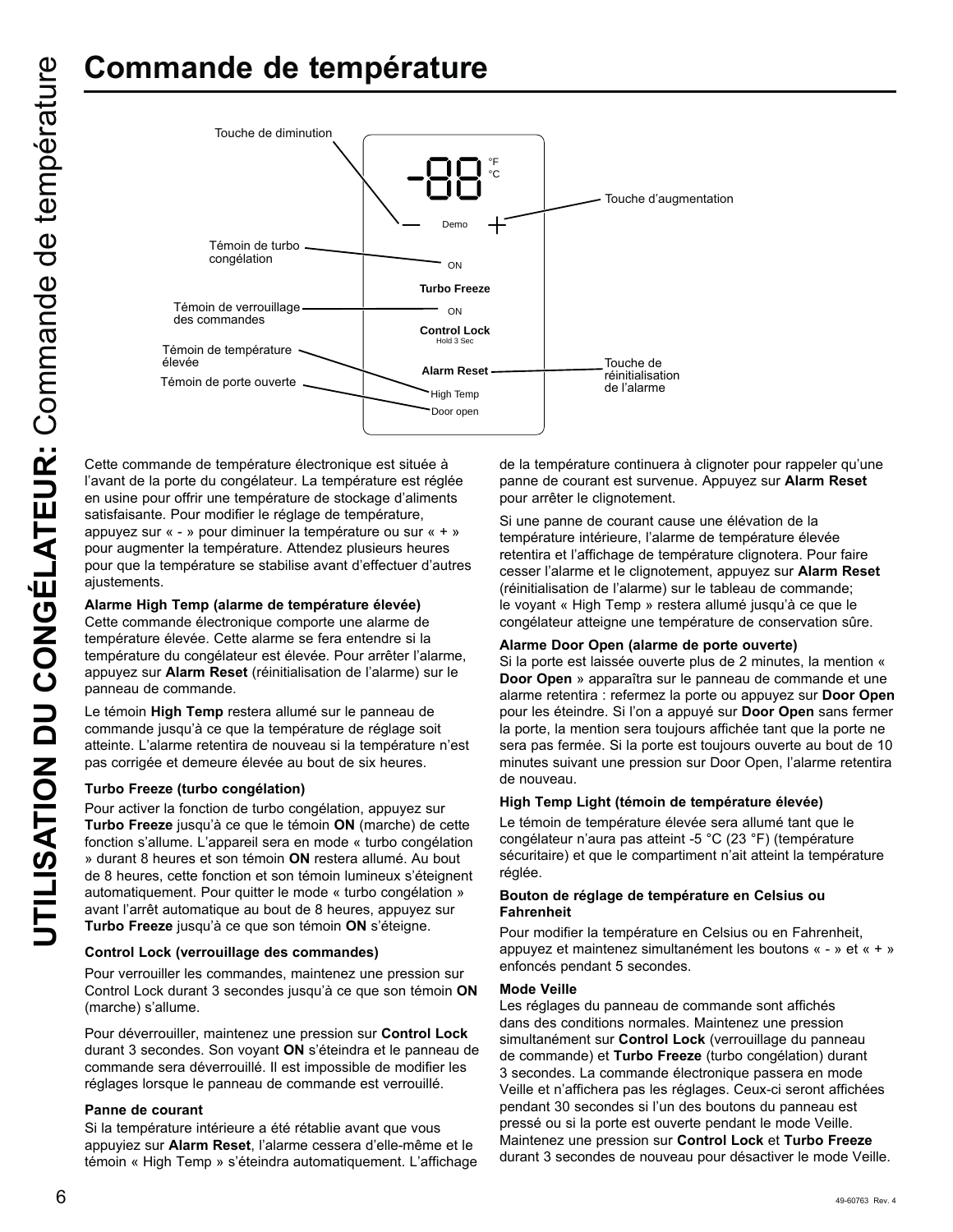# **Caractéristiques**

### **Voyant marche**

Le voyant marche vous indique que le congélateur est correctement raccordé à l'alimentation électrique.

Si la clé est perdue, vous pouvez en commander une nouvelle en appelant GE Appliances au 800.GE.CARES (800.492.2737) pendant les heures d'affaires normales. Donnez toujours le nom du modèle et le numéro de série du congélateur lorsque vous demandez une clé de rechange.

### **AVERTISSEMENT**

Pour prévenir l'enfermement des enfants, gardez la clé hors de portée des enfants, à distance du congélateur.

### **Tiroirs/Paniers**

Les tiroirs ou les paniers procurent des espaces de stockage séparés pour les articles difficiles à placer sur les tablettes. Pour enlever les tiroirs ou les paniers, tirer vers l'extérieur puis vers le haut.

### **Tablette en verre réglables**

Les tablettes sont réglables, certaines sont pleine profondeur et les autres sont d'une profondeur partielle.

La tablette pleine profondeur doit être installée dans une position plus haute où l'appareil est plus profond; la tablette à profondeur partielle doit être installée dans une position inférieure où l'appareil est moins profond.

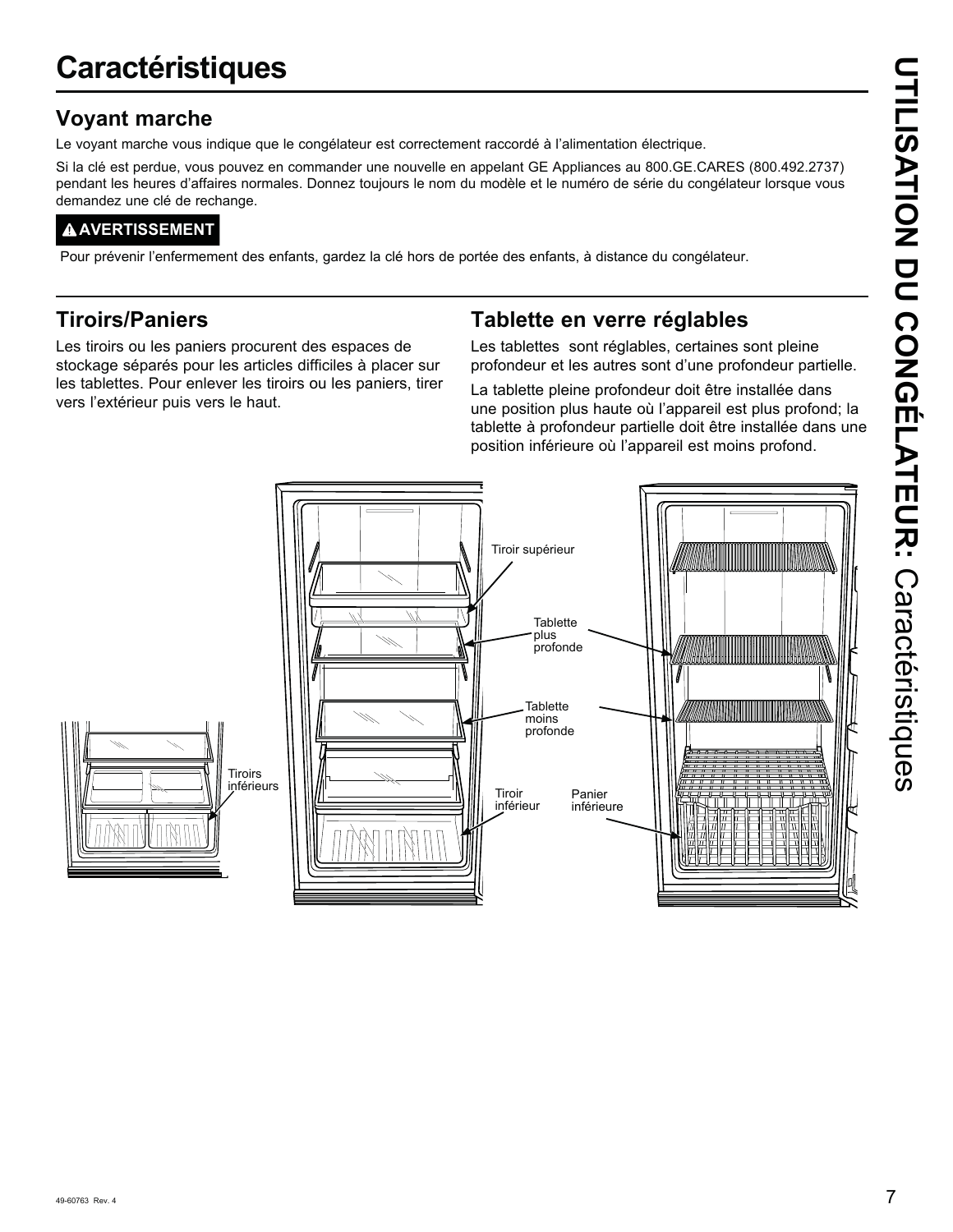Placez la balconnet le moins profond dans le bas de l'appareil, les trois autres sont de pleine profondeur.



**Balconnets transparents**

**Balconnets opaques**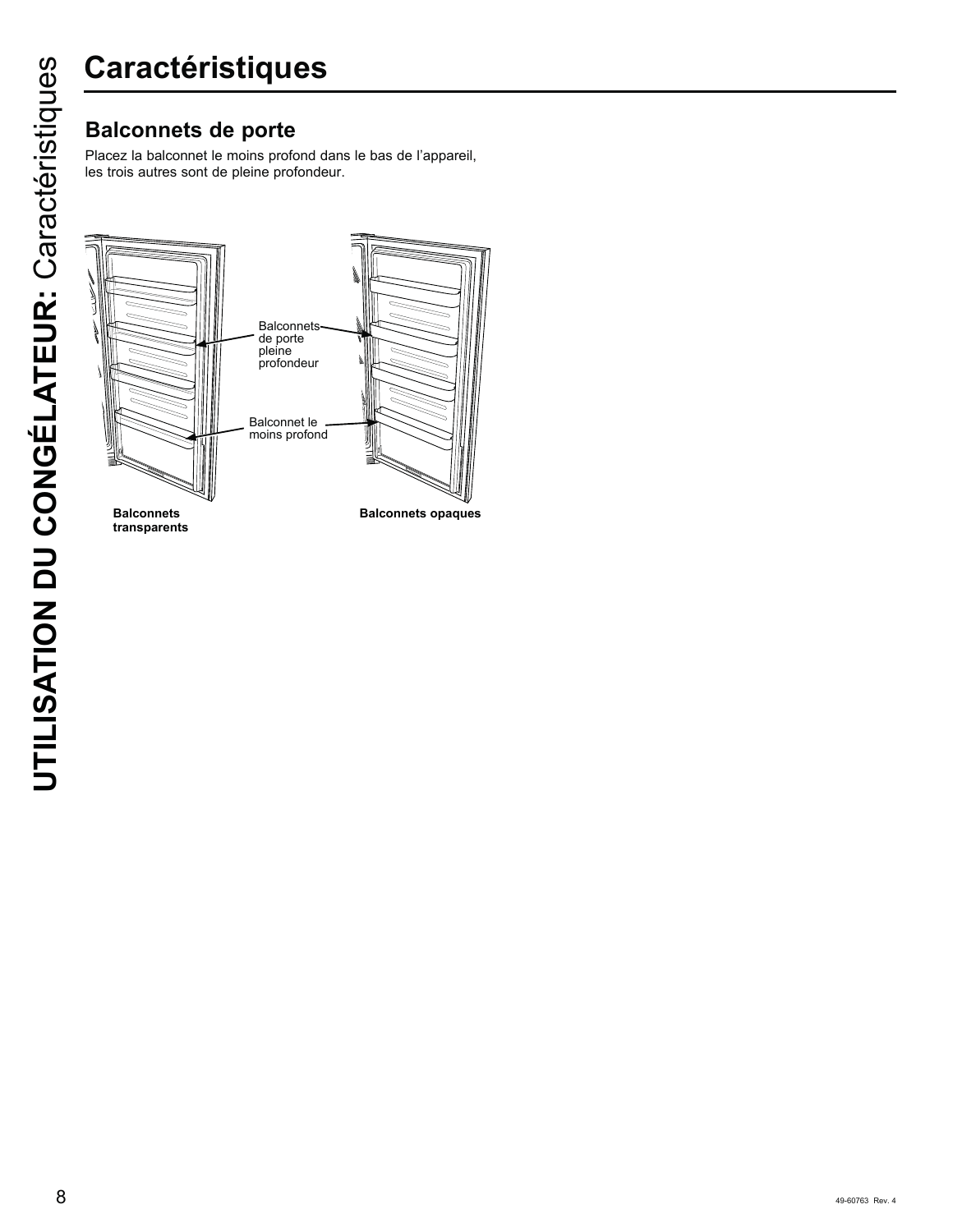### **Nettoyage de l'intérieur**

**Afin de prévenir les odeurs,** laissez une boîte de bicarbonate de soude ouverte dans le congélateur.

Débranchez le congélateur avant de le nettoyer. Si cela n'est pas pratique, essorez le surplus d'humidité d'une éponge ou d'un linge en nettoyant autour des interrupteurs, des lampes, des témoins lumineux ou des commandes. Utilisez une solution de bicarbonate de soude dans de l'eau tiède – environ une cuillerée à table (15 ml) de bicarbonate dans un litre d'eau. En plus de nettoyer, cette solution neutralise les odeurs. Rincez à fond et essuyez pour sécher.

### **ATTENTION**

 Ne nettoyez pas les tablettes en verre avec de l'eau chaude lorsqu'ils sont froids. Les tablettes en verre peuvent se briser s'ils sont exposés à une variation de température soudaine, ou soumis à un impact s'ils sont heurtés ou échappés. S'il se brise, le verre trempé est conçu pour se fracturer en un grand nombre de petits éclats

Ne lavez aucune pièce en plastique du congélateur au lavevaisselle.

Abstenez-vous de nettoyer le congélateur avec des produits qui contiennent un détergent, un javellisant ou de l'ammoniac car cela peut l'endommager.

Après le nettoyage des joints d'étanchéité de la porte, appliquez une fine couche de gelée de pétrole sur ceux-ci du côté charnières. Cela empêchera les joints de coller et de se déformer.

### **Nettoyage de l'extérieur**

### **Directives pour nettoyer les surfaces extérieures, les poignées de porte et les garnitures**

| <b>UTILISER</b>                                                                                                                                                                                                                                                                                                                                                                                                                                                    | <b>NE PAS UTILISER</b>                                                                                                                                                                                                                                                                                                                |
|--------------------------------------------------------------------------------------------------------------------------------------------------------------------------------------------------------------------------------------------------------------------------------------------------------------------------------------------------------------------------------------------------------------------------------------------------------------------|---------------------------------------------------------------------------------------------------------------------------------------------------------------------------------------------------------------------------------------------------------------------------------------------------------------------------------------|
| Linge ou éponge doux et propres                                                                                                                                                                                                                                                                                                                                                                                                                                    | Linges abrasifs, éponges à récurer, tampons à récurer ou en<br>laine d'acier.                                                                                                                                                                                                                                                         |
| Détergent doux dans eau chaude.<br>Nettoyants pour acier inoxydable approuvés; visitez la boutique<br>de pièces GE Appliances pour des nettoyants pour acier<br>inoxydable approuvés : Electromenagersge.ca/fr/produits/<br>filtres-et-accessoires ou appeler 800.661.1616<br>On peut utiliser des nettoyants à base d'acide oxalique tels que<br>Bar Keepers Friend Soft Cleanser™ pour éliminer la rouille de<br>surface, le ternissement et les petites taches. | Poudres ou vaporisateurs abrasifs.<br>Vaporisateurs pour fenêtres ou ammoniac.<br>Nettoyants à base d'agrumes ou de plantes.<br>Nettoyants acides ou à base de vinaigre.<br>Nettoyants pour le four.<br>Nettoyants qui contiennent de l'acétone (propanone).<br>Tout nettoyant avec AVERTISSEMENT relatif au contact du<br>plastique. |

**REMARQUE :** Ne laissez PAS un nettoyant pour acier inoxydable venir au contact de pièces en plastique telles que garnitures, quincaillerie de poignée ou doublures. Si un contact non intentionnel d'un nettoyant avec une pièce en plastique survient, nettoyez la pièce en plastique avec une éponge et un détergent doux mélangé dans l'eau chaude.

### **Pas de dégivrage**

Vous n'aurez jamais à dégivrer votre nouveau congélateur Sans givre. Il a été pré-réglé à l'usine pour un dégivrage automatique.

Durant le dégivrage, un léger bruit peut se faire entendre si la porte est ouverte lorsque le congélateur est dans un cycle de dégivrage automatique.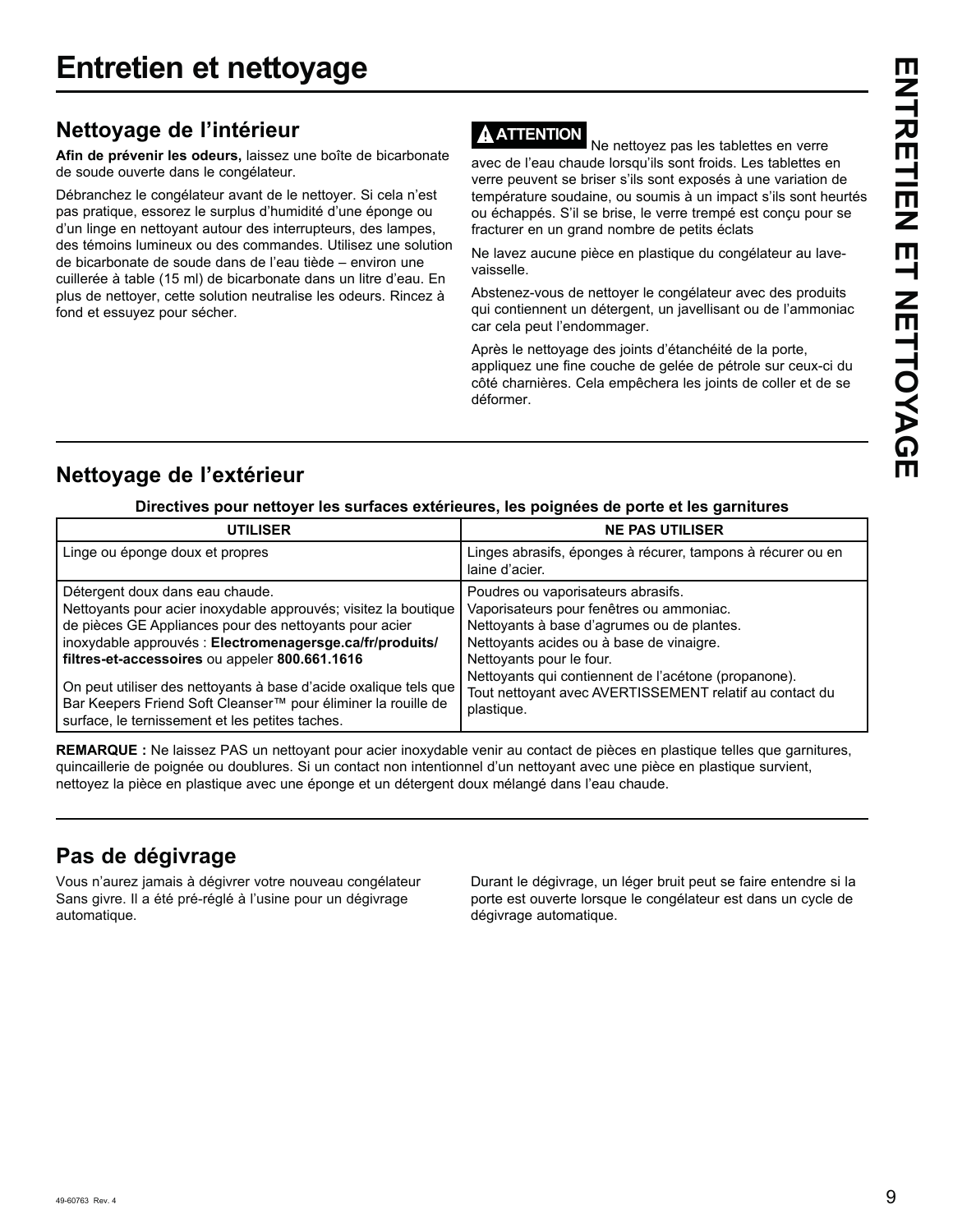- 1. Enlevez d'abord le couvercle de charnière en plastique : retirez une vis, débranchez le connecteur de câblage et retirez la thermistance ambiante du couvercle, puis levez le couvercle pour le dégager.
- 2. Retirez les vis qui fixent la charnière sur le dessus de la carrosserie à l'aide d'un tournevis étoilé ou d'un tournevis à douille 5/16 po. Veillez à ne pas endommager le câblage à proximité.
- 3. Retirez la charnière supérieure de la carrosserie et soulevez la porte pour la dégager de l'axe de charnière inférieur. Mettez la porte de côté.
- 4. Retirez les vis de la charnière inférieure.

Pour replacer les portes, inversez l'ordre des instructions ci-dessus.

Entretien et nettoyage<br>
Enlèvement de la porte du congélateur<br>
1. Enlevez d'abord le couvercle de chamière en plastique :<br>
retirez la thermistance ambiante du couvercle, puis levez le<br>
couvercle pour le dégager.<br>
2. Retire **AVIS** : Il est très important que toutes les vis de charnière soient bien serrées pour assurer la sûreté du montage et prévenir le glissement des charnières. Cependant ne serrez pas les vis de charnière excessivement. Serrez-les jusqu'au bout, puis tournez-les d'un ½ tour.

**REMARQUE :** L'ouverture de porte n'est pas réversible.



La lampe DEL est située derrière sa lentille dans le plafond du compartiment congélateur.

### **Pour remplacer la lampe DEL :**

- 1. Retirez la tablette supérieure (s'il y a lieu).
- 2. Poussez délicatement les trois languettes encliquetables à l'avant de la lentille, libérez la lentille de la doublure puis tirez pour la dégager.
- 3. Retirez la lampe DEL des languettes de montage.
- 4. Tirez délicatement les fils et débranchez-les de l'appareil.
- 5. Glissez une nouvelle lampe DEL en place dans les languettes de montage.
- 6. Replacez la lentille en glissant les languettes derrière la lentille dans les fentes et poussez la lentille vers le haut jusqu'à ce que les languettes du devant s'encliquètent en place.

 Pour commander une lampe DEL, veuillez appeler GE Appliances au 800.GE.CARES (800.492.2737) pendant les heures d'affaires normales.





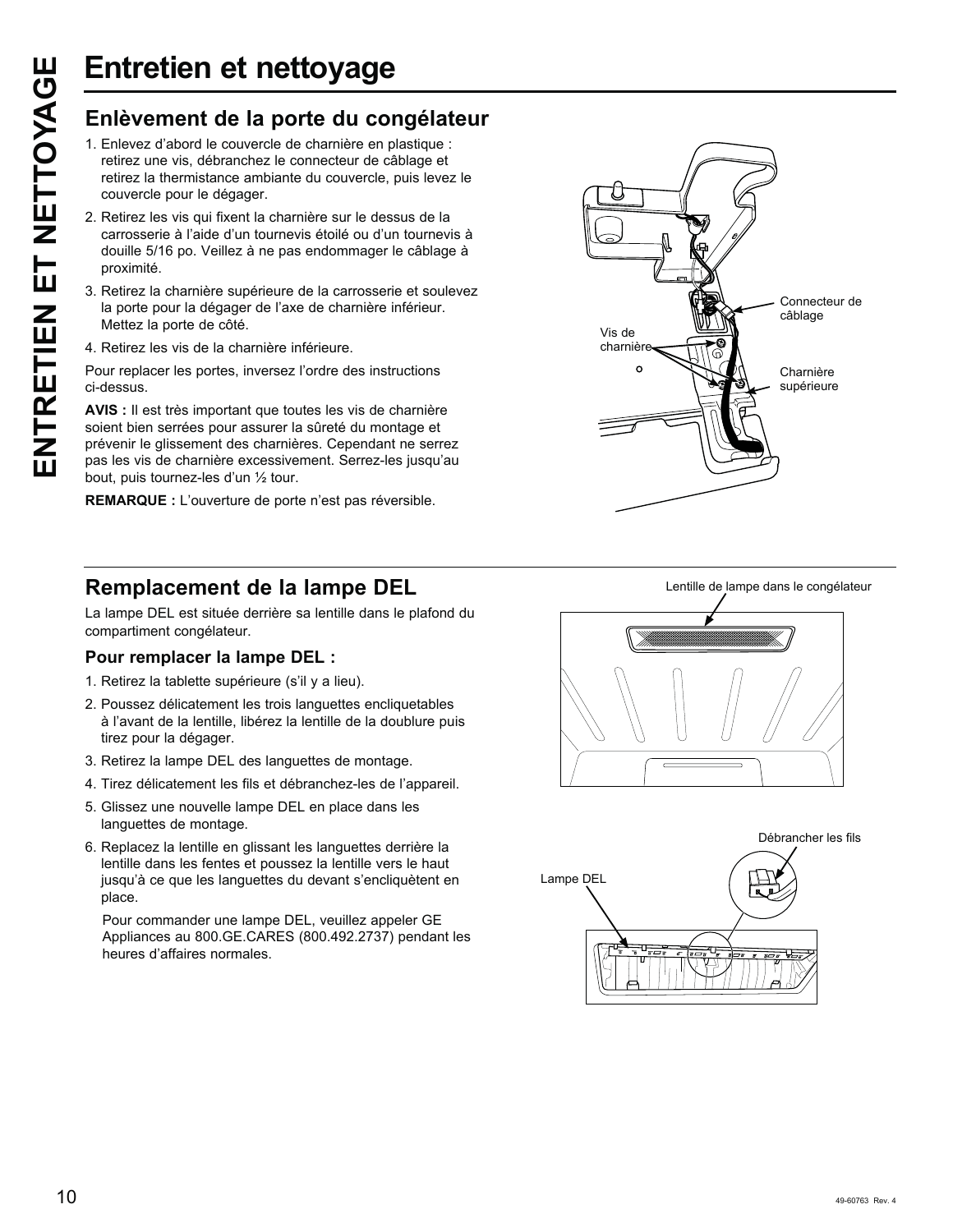# **Entretien et nettoyage**

### **Lors d'une panne de courant prolongée**

- Gardez la porte du congélateur fermé. Votre congélateur peut garder les aliments congelés pendant 24 heures lorsque la porte n'est pas ouvert.
- Si le congélateur ne fonctionne pas pendant plus de 24 heures, ajoutez de la glace sèche. Placez de gros morceaux de glace dans l'appareil. Ajoutez-en davantage au besoin.

### **Déménagement**

Débranchez le cordon d'alimentation de la prise murale. Retirez tous les aliments, faites dégivrer (sur les modèles à Dégivrage non automatique), puis nettoyez le congélateur.

Fixez toutes les pièces mobiles, comme la grille et les clayettes, en les immobilisant à l'aide de ruban gommé afin d'éviter de les endommager.

### **Lorsque vous partez en vacances**

Pour assurer le bon fonctionnement de votre congélateur pendant vos vacances, assurez-vous que l'alimentation secteur de votre résidence n'est pas coupée. Pour assurer la protection des denrées dans votre congélateur, vous pouvez demander à un voisin de vérifier toutes les 48 heures l'alimentation électrique et le fonctionnement de votre congélateur.

Lorsque vous vous absentez pendant une période prolongée, il peut être préférable de ranger temporairement vos aliments congelés dans une armoire de rangement pour produits congelés. Si vous laissez votre congélateur vide, débranchez le cordon d'alimentation de la prise de courant. Pour prévenir la formation d'odeurs, placez une boîte ouverte de bicarbonate de soude dans le congélateur et laissez la porte de l'appareil ouvert.

**ATTENTION** La manipulation de glace sèche peut causer des gelures aux mains–il est recommandé de porter des gants ou autre équipement de protection.

Si vous ne disposez pas de glace sèche, enlevez les aliments et placez-les temporairement dans une armoire pour produits congelés jusqu'à ce que le courant soit rétabli.

Assurez-vous que le congélateur reste à la verticale pendant un déplacement et lors du transport. Le congélateur doit être retenu solidement pendant le transport pour éviter qu'il ne bouge. Protégez l'appareil à l'aide d'une couverture.

Lorsque le congélateur ne fonctionne pas, il peut être laissé dans une pièce non chauffée sans que l'appareil ou son mécanisme ne subissent de dommages.

# **POUR ÉCONOMISER/CONSERVER L'ÉNERGIE**

Le congélateur doit être placé dans la zone la plus froide de la pièce, éloigné de tout appareil produisant de la chaleur, de tuyauteries de chauffage et à l'écart de la lumière directe du soleil.



Laissez les aliments chauds refroidir à température ambiante avant de les placer dans le congélateur. Si vous

surchargez votre congélateur, le compresseur fonctionnera pendant plus longtemps. Les aliments congelés trop lentement risquent de perdre leur qualité ou de se gâter.

- Assurez-vous de correctement envelopper les aliments et séchez bien les récipients avant de les placer dans le congélateur. Ceci évitera l'accumulation de givre dans le congélateur.
- Les clayettes du congélateur ne doivent pas être recouvertes de papier aluminium, de papier ciré ou de papier absorbant. Les films protecteurs interfèrent avec la circulation d'air froid rendant votre congélateur moins efficace.
- Organisez et étiquetez vos aliments pour réduire les ouvertures de porte et les recherches de longues durées. Retirez autant d'articles nécessaires en une seule fois et refermez la porte aussi rapidement que possible.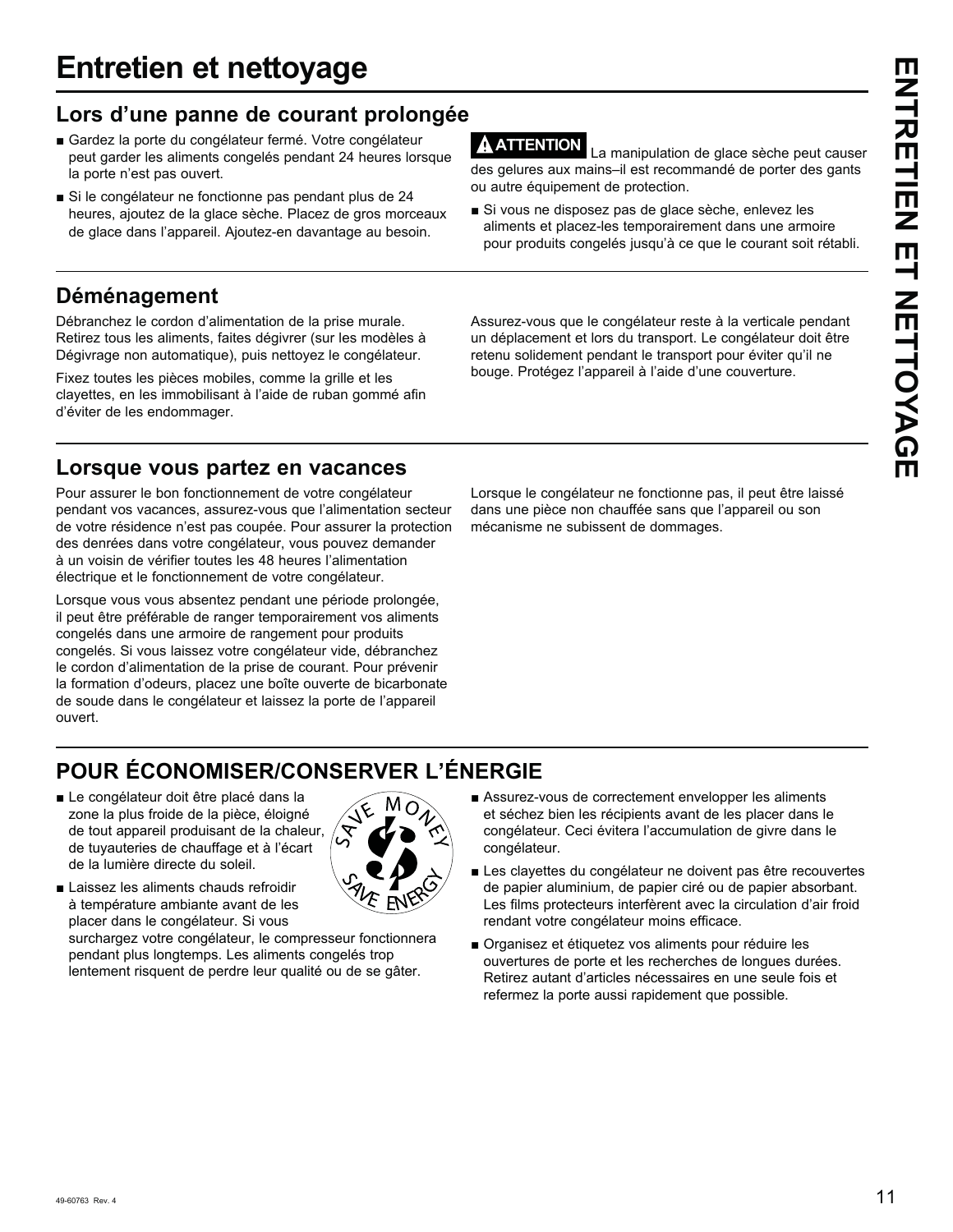# **Installation du Congélateur**

Votre congélateur doit être installé à un endroit pratique, en vue d'une utilisation quotidienne, dans une pièce bien aérée où l'air est sec.

**INSTRUCTION CONGÉLATION CONGENTS CONGENTS D'AU CONGENTS (CONGENTS Vote congélateur doit être installé à un endroit p<br>
vue d'une utilisation quotidienne, dans une pièce<br>
l'air est sec.<br>
N'installez pas votre congélateur da** N'installez pas votre congélateur dans l'endroit où la température est au-dessous de 0° F (-18° C) ou an-dessus de 110° F (43° C) parce qu'il ne maintiendra pas les températures appropriées.

Assurez-vous que le plancher sur lequel sera installé votre congélateur est suffisamment solide pour le supporter lorsqu'il est plein.

N'installez pas le congélateur dans un endroit exposé à l'eau de pluie ou aux rayons directs du soleil.

> Tournez vers la gauche pour relever

### **Dégagements**

Sur tous les modèles, prévoyez un dégagement de 3 po (76 mm) de chaque côté, à l'arrière et au-dessus de l'appareil afin d'assurer une circulation d'air adéquate.

> Tournez vers la droite pour abaisser

### **Pieds réglables**

Les pieds situés aux coins à l'avant du congélateur doivent être réglés de manière que l'appareil repose solidement sur le sol et que l'avant soit légèrement relevé afin que la porte se referme facilement lorsqu'elle est ouverte à moitié.

### **Mise à Niveau du Congélateur**

Jetez les vis de la caisse et la base en bois. Utilisez un niveau de menuisier pour mettre le congélateur de niveau entre l'arrière à l'avant. Ajustez les pieds réglables en plastique à l'avant pour qu'ils soient plus hauts d'1/2 bulle afin que la porte se referme facilement lorsqu'elle est laissé ouverte.

### **Poignée de Porte**

La forma de asidero puede variar en su modelo.

- 1. Aligner la poignée sur les fixations.
- 2. Pousser la poignée sur les fixations jusqu'à ce qu'elle touche la porte.
- 3. Pousser la poignée sur les fixations jusqu'à ce qu'elle touche la porte.



### **Chargement de l'appareil**

**REMARQUE :** Pour permettre la fermeture et l'étanchéité correcte de la porte, NE laissez PAS les emballages d'aliments dépasser des clayettes.

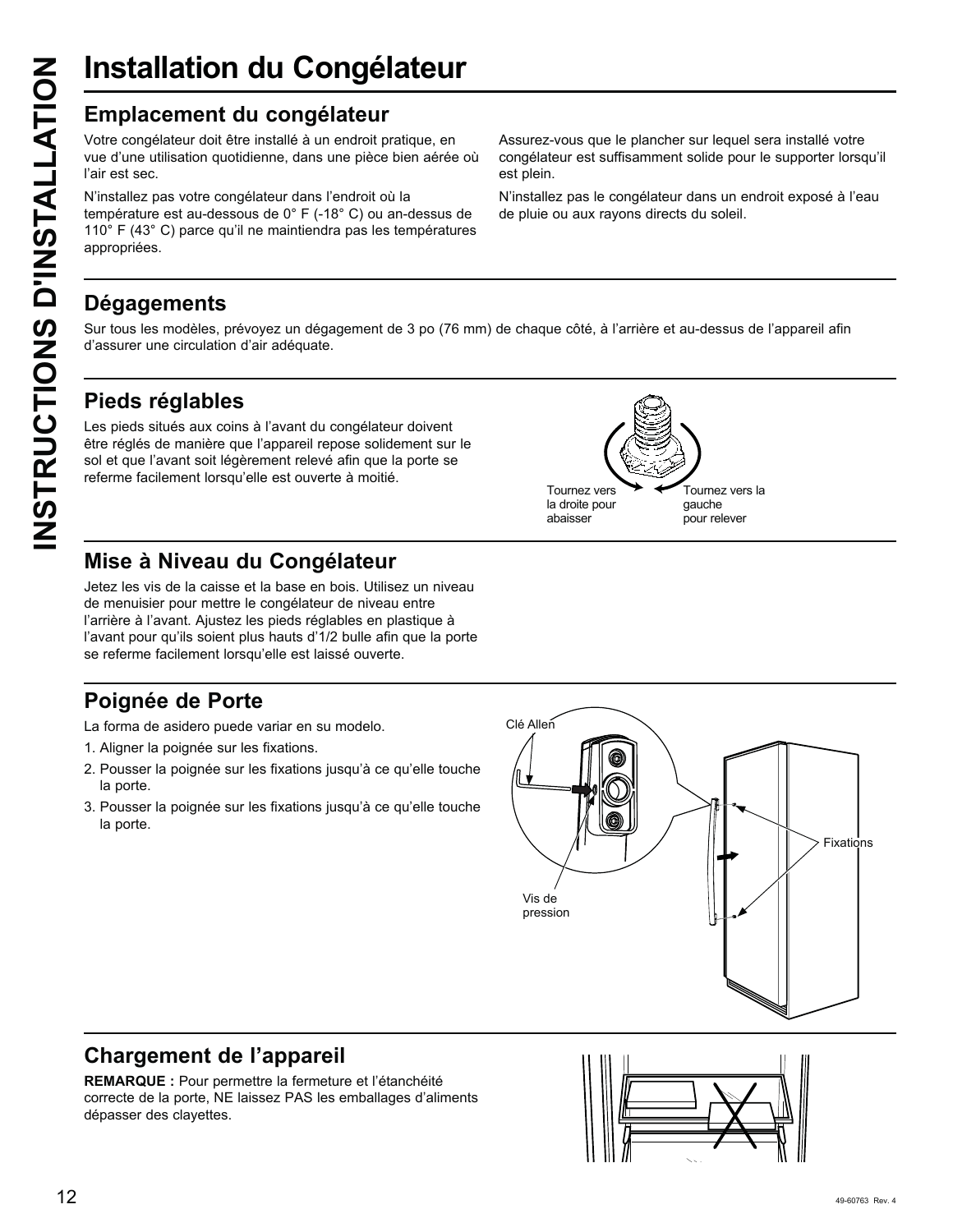# **Conseils de dépannage**... Avant de faire un appel de service

**CONSEILS DE DÉPANNAGE CONSEILS DE DÉPANNAGE**

Économisez temps et argent! Consultez d'abord les tableaux des pages suivantes et vous pourriez vous éviter un appel de service.

| Problème                                             | <b>Causes possibles</b>                                                                                          | <b>Correctifs</b>                                                                                                                                                                                             |
|------------------------------------------------------|------------------------------------------------------------------------------------------------------------------|---------------------------------------------------------------------------------------------------------------------------------------------------------------------------------------------------------------|
| Le congélateur ne fonctionne                         | Le congélateur n'est pas branché.                                                                                | Enfoncez bien la fiche dans la prise murale.                                                                                                                                                                  |
| pas                                                  | Le fusible est grillé/le disjoncteur est<br>déclenché.                                                           | Remplacez le fusible ou réenclenchez le<br>disjoncteur.                                                                                                                                                       |
|                                                      | Le témoin « Demo » est allumé et<br>le congélatgeur est en mode Demo<br>(démonstration).                         | Veuillez d'abord appuyer sur « Alarm Reset »,<br>ensuite appuyez immédiatement et en même<br>temps sur « - », « + » et « Control Lock » durant<br>5 secondes puis relâchez. Le témoin « Demo »<br>s'éteindra. |
| Le congélateur se met en<br>marche et s'arrête trop  | Porte ou couvercle laissé ouvert.                                                                                | Vérifiez qu'il n'y a pas un paquet qui empêche la<br>porte de se fermer.                                                                                                                                      |
| fréquemment                                          | Ouverture trop fréquente ou trop prolongée<br>de la porte ou du couvercle.                                       | Ouvrez la porte moins fréquemment.                                                                                                                                                                            |
|                                                      | Commande réglée à une température trop<br>basse.                                                                 | Consultez Fonctionnement de votre congélateur.                                                                                                                                                                |
| Le congélateur fonctionne trop<br>longtemps          | Porte ou couvercle laissé ouvert.                                                                                | Vérifiez qu'il n'y a pas un paquet qui empêche la<br>porte de se fermer.                                                                                                                                      |
|                                                      | Ouverture trop fréquente ou trop prolongée<br>de la porte ou du couvercle.                                       | Ouvrez la porte moins fréquemment.                                                                                                                                                                            |
|                                                      | Commande réglée à une température trop<br>basse.                                                                 | Consultez Fonctionnement de votre congélateur.                                                                                                                                                                |
|                                                      | Circulation d'air inadéquate autour de<br>l'appareil.                                                            | Consultez Préparatifs pour l'installation du<br>congélateur.                                                                                                                                                  |
|                                                      | La température dans la pièce ou à l'extérieur<br>est élevée.                                                     | C'est normal, le congélateur doit fonctionner plus<br>longtemps dans ces conditions.                                                                                                                          |
|                                                      | Le congélateur a été récemment                                                                                   | Il faut 4 heures pour que le congélateur refroidisse<br>complètement.                                                                                                                                         |
|                                                      | De grosses quantités d'aliments tièdes ou<br>chauds ont récemment été placées dans le<br>congélateur.            | Les aliments tièdes vont faire fonctionner le<br>congélateur jusqu'à la température souhaitée soit<br>atteinte.                                                                                               |
| Fonctionnement bruyant ou<br>vibration de l'appareil | Le plancher peut manquer de solidité, ce<br>qui fait vibrer le congélateur lorsque le<br>compresseur fonctionne. | Assurez-vous que le congélateur est déposé sur un<br>plancher solide et ajustez les pattes de nivellement,<br>le cas échéant.                                                                                 |
|                                                      | L'appareil ne repose pas solidement sur le<br>sol.                                                               | Réglez les pieds de nivellement (sur les<br>modèles verticaux). Consultez Préparatifs pour<br>l'installation du congélateur ou installez des<br>cales pour compenser les inégalités du sol.                   |
|                                                      | Le congélateur touche le mur.                                                                                    | Mettez le congélateur de niveau ou déplacez-le<br>légèrement. Consultez Mise à niveau du<br>congélateur.                                                                                                      |
| Température trop élevée dans<br>le congélateur       | Porte ou couvercle laissé ouvert.                                                                                | Vérifiez qu'il n'y a pas un paquet qui empêche la<br>porte de se fermer.                                                                                                                                      |
|                                                      | Ouverture trop fréquente ou trop prolongée<br>de la porte ou du couvercle.                                       | Ouvrez la porte moins fréquemment.                                                                                                                                                                            |
|                                                      | La température est réglée sur une température<br>trop élevée.                                                    | Réglez la commande sur une température plus<br>basse. Attendez quelques heures pour que la<br>température se stabilise.                                                                                       |
|                                                      | De grosses quantités d'eau ou d'aliments chauds<br>ont récemment été placées dans le congélateur.                | Attendez que le congélateur ait pu revenir à la<br>température sélectionnée.                                                                                                                                  |
|                                                      | Le congélateur a été récemment débranché.                                                                        | Le congélateur met 4 heures pour refroidir<br>complètement.                                                                                                                                                   |
| Les aliments dégèlent                                | Commande de température réglée à OFF<br>(éteint).                                                                | Réglez la commande à un réglage de température.                                                                                                                                                               |
|                                                      | Le congélateur n'est pas branché.                                                                                | Enfoncez bien la fiche dans la prise murale.                                                                                                                                                                  |
|                                                      | Le fusible est grillé/le disjoncteur est<br>déclenché.                                                           | Remplacez le fusible ou réenclenchez le<br>disjoncteur.                                                                                                                                                       |
|                                                      | Porte ou couvercle laissé ouvert.                                                                                | Vérifiez qu'il n'y a pas un paquet qui empêche la<br>porte de se fermer.                                                                                                                                      |
|                                                      | Ouverture trop fréquente ou trop prolongée<br>de la porte ou du couvercle.                                       | Ouvrez la porte moins fréquemment.                                                                                                                                                                            |
| Température trop basse dans<br>le congélateur        | Commande réglée à une température trop<br>basse.                                                                 | Consultez Fonctionnement de votre congélateur.                                                                                                                                                                |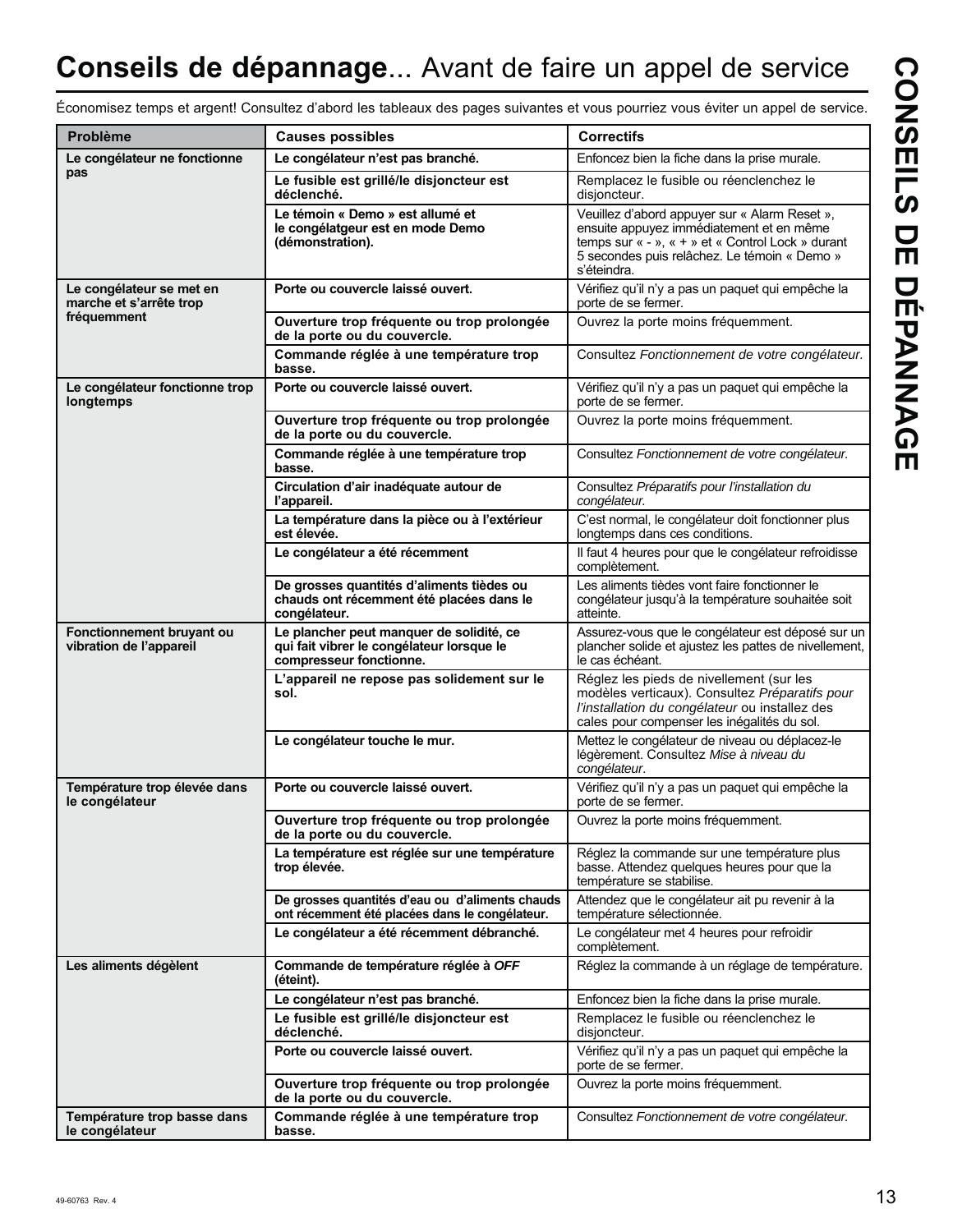| Problème                                                                          | <b>Causes possibles</b>                                                                                                                                             | <b>Correctifs</b>                                                                                                                        |
|-----------------------------------------------------------------------------------|---------------------------------------------------------------------------------------------------------------------------------------------------------------------|------------------------------------------------------------------------------------------------------------------------------------------|
| De la condensation se forme sur                                                   | Phénomène normal par temps très humide.                                                                                                                             | Essuyez bien l'extérieur.                                                                                                                |
| l'extérieur de l'appareil                                                         | La porte ne doit pas être complètement<br>étanche et l'air froid du congélateur se<br>mélange à l'air chaud et humide de<br>l'extérieur.                            | Consultez Préparatifs pour l'installation du<br>congélateur.                                                                             |
| La lampe intérieure ne s'allume pas<br>(sur certains modèles)                     | Pas de courant à la prise.                                                                                                                                          | Remplacez le fusible ou réenclenchez le<br>disjoncteur.                                                                                  |
|                                                                                   | Le congélateur n'est pas branché.                                                                                                                                   | Branchez la fiche comme il faut dans la prise de<br>courant.                                                                             |
|                                                                                   | L'ampoule est grillée.                                                                                                                                              | Remplacez l'ampoule.                                                                                                                     |
| La porte ne se ferme pas<br>complètement de lui-même                              | Il faut régler les pieds de nivellement.                                                                                                                            | Consultez Préparatifs pour l'installation du<br>congélateur.                                                                             |
|                                                                                   | Un paquet empêche la porte de se fermer.                                                                                                                            | Déplacez l'emballage vers un autre endroit.                                                                                              |
| Remise en marche lente après une<br>période de non-fonctionnement                 | Dispositif intégré de protection contre les<br>surcharges.                                                                                                          | Ceci est normal après la mise hors tension.                                                                                              |
| Accumulation excessive de givre                                                   | Porte ou couvercle laissé ouvert.                                                                                                                                   | Vérifiez qu'il n'y a pas un paquet qui empêche<br>la porte de se fermer.                                                                 |
|                                                                                   | Ouverture trop fréquente ou trop<br>prolongée de la porte ou du couvercle.                                                                                          | Ouvrez la porte moins fréquemment.                                                                                                       |
|                                                                                   | Phénomène normal par temps très humide.                                                                                                                             | Essuyez et asséchez la surface.                                                                                                          |
| La surface extérieure du congélateur<br>est tiède                                 | Les parois extérieures du congélateur peuvent<br>dépasser de 30°F (environ 17°C) la<br>température ambiante de la pièce.                                            | C'est normal, le compresseur est en marche<br>pour éliminer la chaleur de l'intérieur du<br>congélateur.                                 |
| Le niveau sonore est plus élevé<br>lorsque le congélateur est en marche           | Les congélateurs récents ont une plus<br>grande capacité de stockage et des<br>températures plus stables. Ceci nécessite<br>un compresseur d'une grande efficacité. | C'est normal. Lorsque le bruit ambiant est<br>faible, vous entendrez peut-être le compresseur<br>lors du refroidissement du congélateur. |
| Le niveau sonore est plus élevé<br>lorsque le compresseur démarre                 | Le compresseur fonctionne à des pressions<br>plus élevées en début de cycle ON (Allumé).                                                                            | C'est normal. Le bruit diminuera ou s'arrêtera<br>lorsque le congélateur continuera à fonctionner.                                       |
| Bruits secs et craquements lorsque le<br>compresseur se met en marche             | Les parties métalliques subissent des<br>expansions et des contractions, comme dans<br>les tuyauteries d'eau chaude.                                                | C'est normal. Le bruit diminuera ou s'arrêtera<br>lorsque le congélateur continuera à fonctionner.                                       |
| Bruits de bouillonnement et de<br>gargouillement, comme de l'eau en<br>ébullition | Le réfrigérant (utilisé pour refroidir le<br>congélateur) circule dans le système.                                                                                  | C'est normal.                                                                                                                            |
| La condensation se forme sur les<br>parois internes du congélateur                | Le temps est chaud et humide ce qui<br>augmente la formation de givre à l'intérieur<br>du congélateur.                                                              | C'est normal.                                                                                                                            |
|                                                                                   | La porte n'est peut-être pas étanche.                                                                                                                               | Consultez Préparatifs pour l'installation du<br>congélateur.                                                                             |
|                                                                                   | La porte est laissée ouverte trop longtemps<br>ou est ouverte trop fréquemment.                                                                                     | Ouvrez moins fréquemment la porte.                                                                                                       |
| Odeurs dans le congélateur                                                        | L'intérieur a besoin d'être nettoyé.                                                                                                                                | Nettoyez l'intérieur avec une éponge, de l'eau<br>tiède et du bicarbonate de soude.                                                      |
|                                                                                   | Des aliments à fortes odeurs sont stockés<br>dans le congélateur.                                                                                                   | Couvrez correctement les aliments.                                                                                                       |
|                                                                                   |                                                                                                                                                                     |                                                                                                                                          |

### **Caractéristiques normales de fonctionnement**

- L'extérieur du congélateur devient chaud lorsque le système de réfrigération transfère la chaleur de l'intérieur vers l'extérieur à travers les parois extérieures du congélateur.
- Le son du moteur du compresseur à rendement hautement efficace.
- Sur les modèles Sans givre, le son de l'eau de l'évaporateur qui s'égoutte en fondant dans le plateau de dégivrage pendant le cycle de dégivrage.
- Sur les modèles Sans givre, le son du ventilateur qui circule l'air à l'intérieur de l'appareil afin de maintenir une température uniforme dans tout le congélateur.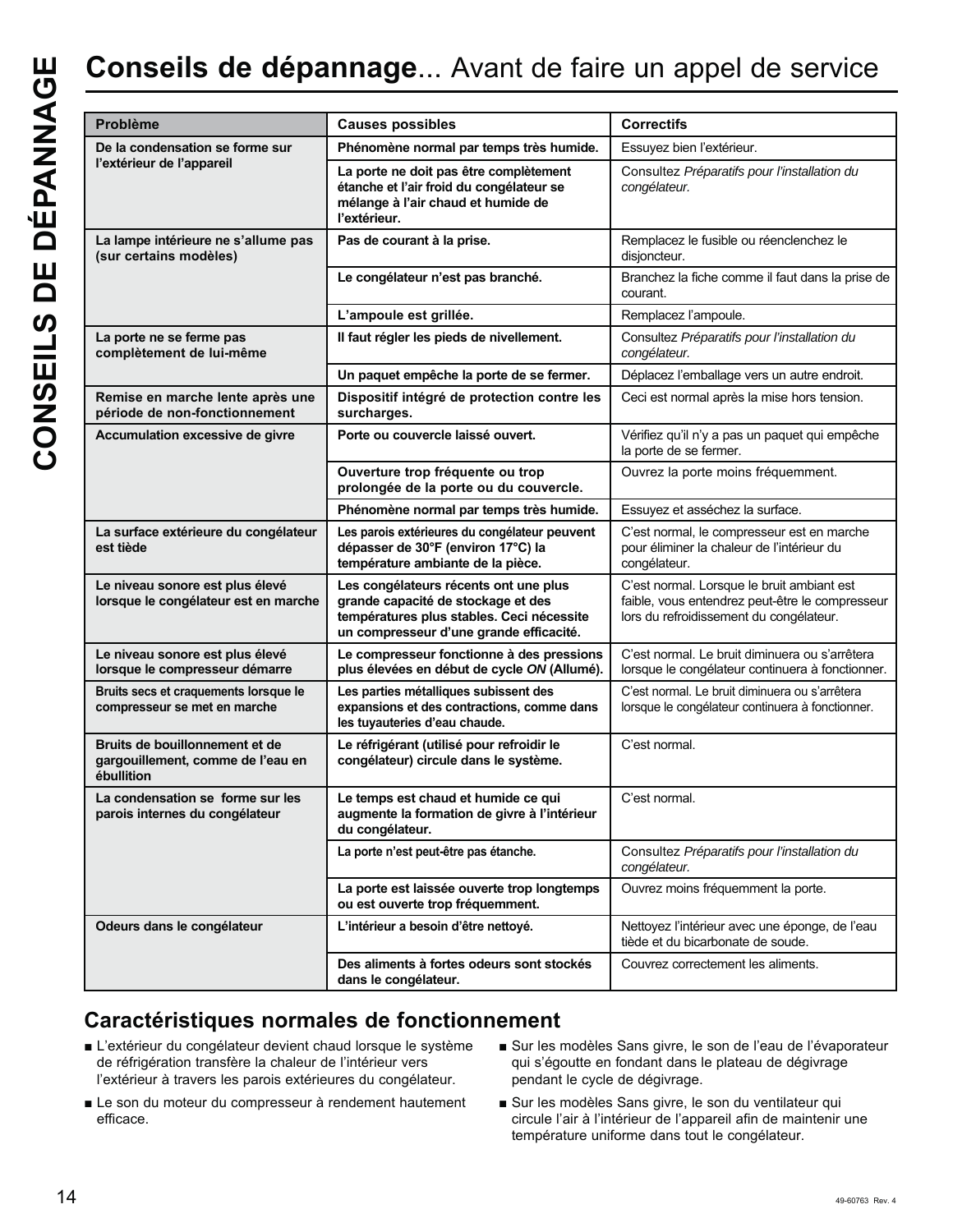# **GE Appliances Garantie du congélateur**

Toutes les réparations en vertu de la garantie sont fournis par nos Centre de Service d'Usine ou par un technicien autorisé Customer Care®. Pour prévoir une réparation, consultez notre site electromenagersge.ca/fr/soutien/demande-de-service ou appelez le 800.661.1616. Veuillez avoir votre numéro de série et votre numéro de modèle à portée de main lorsque vous appelez pour obtenir un service.

| Pendant la période<br>de garantie de : | GE Appliances remplacera                                                                                          |
|----------------------------------------|-------------------------------------------------------------------------------------------------------------------|
| Un An                                  | Toute pièce du congélateur qui s'avère défectueuse en raison d'un défaut de matériau ou de fabrication. Pendant   |
| A compter de la                        | la validité de la <b>présente garantie limitée</b> d'un an, GE Appliances fournira également gratuitement la main |
| date d'achat initial                   | d'œuvre et le service pour réparer la pièce défectueuse.                                                          |

### **Ce qui n'est pas couvert par GE Appliances :**

- Toute visite à votre domicile pour vous expliquer le **fonctionnement de l'appareil.**
- $\blacksquare$  Mauvaise installation, livraison ou entretien.
- **Ŷ Toute défectuosité du produit lorsqu'il est utilisé de façon abusive, ou à des fins commerciales ou à toute autre fin que celle pour laquelle il a été conçu.**
- **Perte des aliments dûe à la déterioration.**
- **Ŷ Dommage subi après la livraison.**
- Le remplacement des fusibles ou le réenclenchement **des disjoncteurs.**
- Tout dommage au produit attribuable à un accident, un **incendie, une inondation ou un cas de force majeure.**
- Tout dommage direct ou indirect attribuable à une **défectuosité éventuelle de l'appareil.**
- **Ŷ Le service s'il est impossible d'avoir accès au produit pour ce faire.**

### **EXCLUSION DES GARANTIES TACITES**

Votre recours exclusif est l'échange du produit suivant les modalités de la Garantie Limitée. Toutes garanties tacites, y compris les garanties de valeurs marchandes ou d'adéquation à des fins particulières, sont limitées à une durée d'un an ou à la durée la plus courte autorisée par la loi.

Pour les clients des États-Unis : Cette garantie limitée est étendue à l'acheteur d'origine et aux propriétaires suivants pour tout produit acheté pour une utilisation domestique aux États-Unis. Si le produit est installé dans une région où ne se trouve aucun réparateur autorisé GE Appliances, vous devrez peut-être assumer les frais de transport ou apporter l'appareil à un centre de service autorisé GE Appliances. En Alaska, cette garantie limitée exclut le coût d'expédition ou de dépannage à votre domicile. Certains états n'acceptent pas d'exclusion ou de limites aux dommages indirects consécutifs. Certains droits particuliers vous sont dévolus en vertu de la présente garantie limitée et peuvent s'accompagner d'autres droits qui varient selon votre lieu de résidence. Pour connaître vos droits juridiques, veuillez consulter le bureau local ou le bureau d'état des affaires aux consommateurs ou le Procureur Général de votre état.

### **Garant : GE Appliances,** *a* **Haier** *company*  **Louisville, KY 40225**

Pour les clients au Canada : Cette garantie limitée est étendue à l'acheteur d'origine et aux propriétaires suivants pour tout produit acheté aux Canada pour une utilisation domestique aux Canada. Le service à domicile en vertu de la garantie sera fourni dans les régions où il est disponible et où Mabe estime raisonnable de le fournir.

### **Garant Canada : MC Commercial, Burlington, Ontario, L7R 5B6**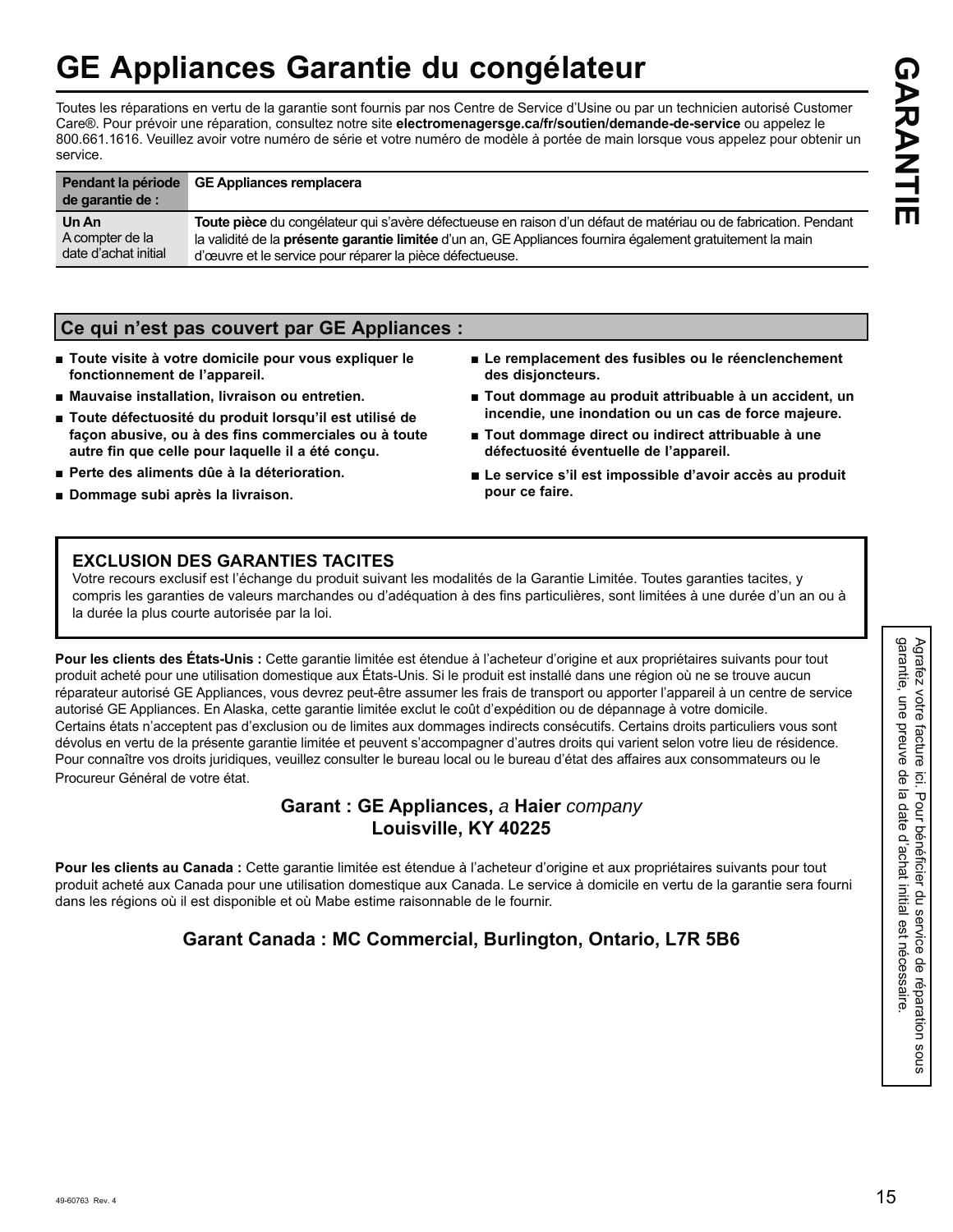### **Site Web de GE Appliances**

Vous avez une question ou vous avez besoin d'aide pour votre appareil électroménager? Visitez le site Web de GE Appliances 24 heures par jour, tous les jours de l'année! Vous pouvez aussi y trouver d'autres formidables produits GE Appliances et tirer avantage de tous nos services d'assistance en ligne. Aux États-Unis : GEAppliances.com Au Canada: Electromenagersge.ca

### **Enregistrez votre électroménager**

**Soutien au consommateur<br>
Site Web de GE Appliances**<br>
Vous avez une question ou vous avez besoin d'aide pou<br>
Appliances 24 heures par jour, tous les jours de l'année!<br>
GE Appliances et tirer avantage de tous nos services d Enregistrez votre nouvel appareil en ligne au moment qui vous convient le mieux! L'enregistrement de votre produit dans les délais prescrits permet une meilleure communication et un service rapide, selon les modalités de votre garantie, si besoin est. Vous pouvez également envoyer par courrier la carte d'enregistrement pré-imprimée qui se trouve dans l'emballage de votre appareil.

Aux États-Unis : **GEAppliances.com/register** 

Au Canada: **Prodsupport.mabe.ca/crm/Products/ProductRegistration.aspx** 

### **Service de réparation**

Un service de réparation expert GE Appliances se trouve à quelques pas de chez vous. Rendez-vous sur notre site et programmez, à votre convenance, une visite de réparation à n'importe quel jour de l'année.

Aux États-Unis : GEAppliances.com/service ou composez le 800.432.2737 durant les heures normales de bureau.

Au Canada: Electromenagersge.ca/fr/soutien/demande-de-service ou composez le 800.561.3344

### **Prolongation de garantie**

Procurez-vous une prolongation de garantie GE Appliances et informez-vous des rabais spéciaux en vigueur pendant la durée de votre garantie. Vous pouvez vous la procurer en ligne en tout temps. Les services GE Appliances seront toujours disponibles après l'expiration de la garantie. Aux États-Unis :

GEAppliances.com/extended-warranty ou composez le 800.626.2224 durant les heures normales de bureau.

Au Canada : Electromenagersge.ca/fr/soutien/achat-d-une-garantie-prolongee ou composez le 866.277.9842.

### **Pièces et accessoires**

Les personnes ayant les compétences requises pour réparer elles-mêmes leurs appareils peuvent recevoir directement à la maison des pièces ou accessoires (les cartes VISA, MasterCard et Discover sont acceptées). Commandez en ligne 24 heures par jour.

Aux États-Unis : GEApplianceparts.com ou par téléphone au 877.959.8688 durant les heures normales de bureau.

**Les instructions contenues dans le présent manuel comportent des procédures que tout utilisateur peut effectuer. Les autres types de réparation doivent généralement être confiés à un technicien qualifié. Usez de prudence : une réparation ou un entretien mal effectués peuvent rendre l'utilisation de l'appareil dangereuse.**

Les consommateurs au Canada doivent consulter les pages jaunes pour connaître le centre de service Mabe le plus proche, visiter notre site Web au **Electromenagersge.ca/fr/produits/filtres-et-accessoires** ou composer le 1.800.661.1616.

### **Communiquez avec nous**

Si vous n'êtes pas satisfait du service après-vente de GE Appliances, communiquez avec nous depuis notre site Web en fournissant tous les détails dont votre numéro de téléphone, ou écrivez à :

Aux États-Unis : General Manager, Customer Relations | GE Appliances, Appliance Park | Louisville, KY 40225 **GEAppliances.com/contact**

Au Canada : Director, Consumer Relations, Mabe Canada Inc. | Suite 310, 1 Factory Lane | Moncton, N.B. E1C 9M3 **Electromenagersge.ca/fr/contactez-nous**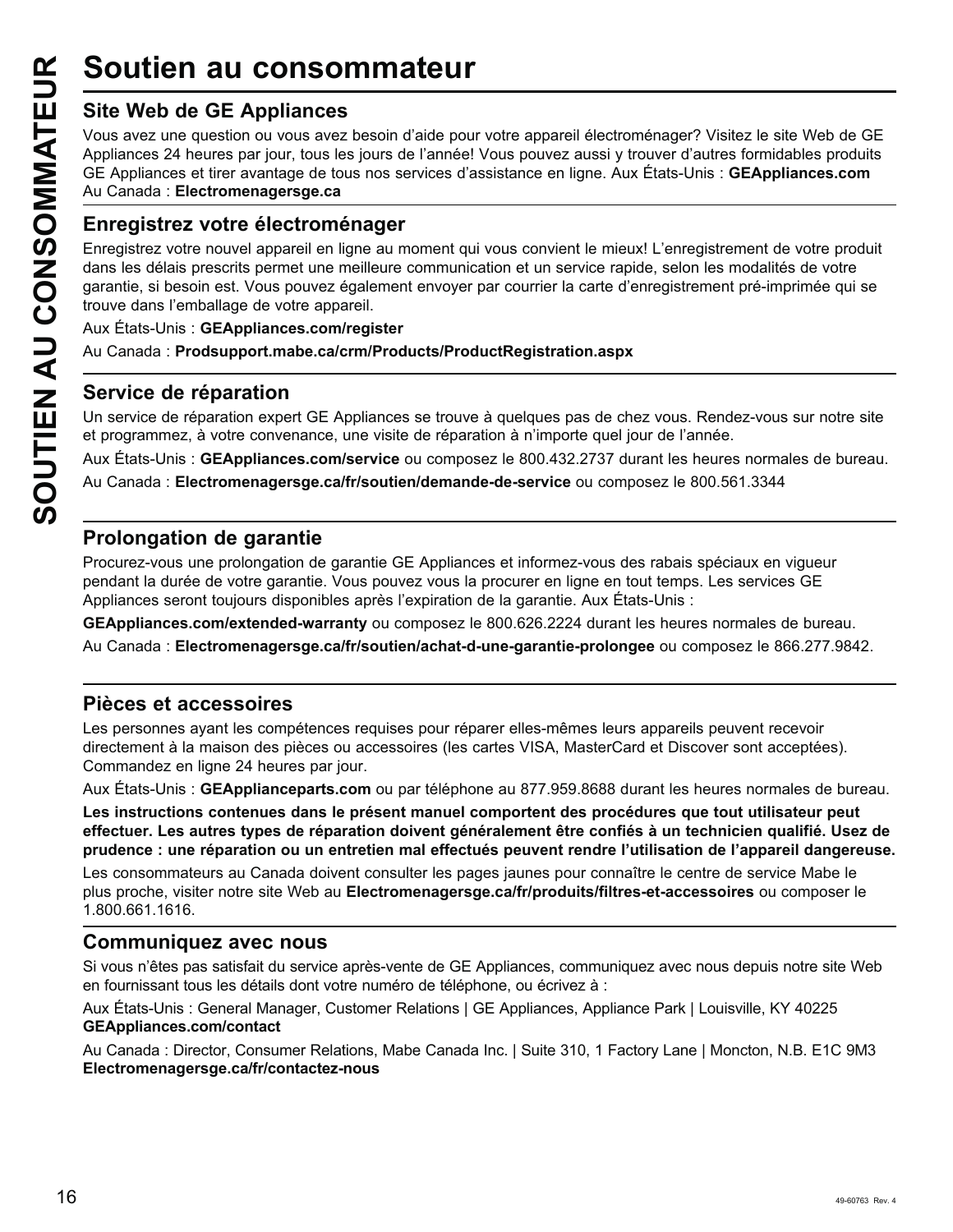

**GE APPLIANCES** 

### INFORMACIÓN DE SEGURIDAD 3

| <b>INSTRUCCIONES DE OPERACIÓN</b> |
|-----------------------------------|
| Control de Temperatura 5          |
|                                   |

CUIDADO Y LIMPIEZA . . . . . . . . . . 9

### INSTRUCCIONES DE INSTALACIÓN Cómo poner el congelador en funcionamiento . . . . . . . . . . . . . . . . . . 12

### SOLUCIONAR PROBLEMAS . . . . 13

GARANTÍA LIMITADA . . . . . . . . . . 15

SERVICIO AL CONSUMIDOR . . . 16

### MANUAL DEL PROPIETARIO E INSTALACIÓN

Vertical—Modelos con sistema No-Frost (no producen escarcha): FUF14, FUF17, FUF21

Escriba los números de modelo y de serie aquí:

Número de modelo : \_\_\_\_\_\_

Número de serie:

Puede encontrarlos en una placa en la pared superior izquierda dentro del congelador.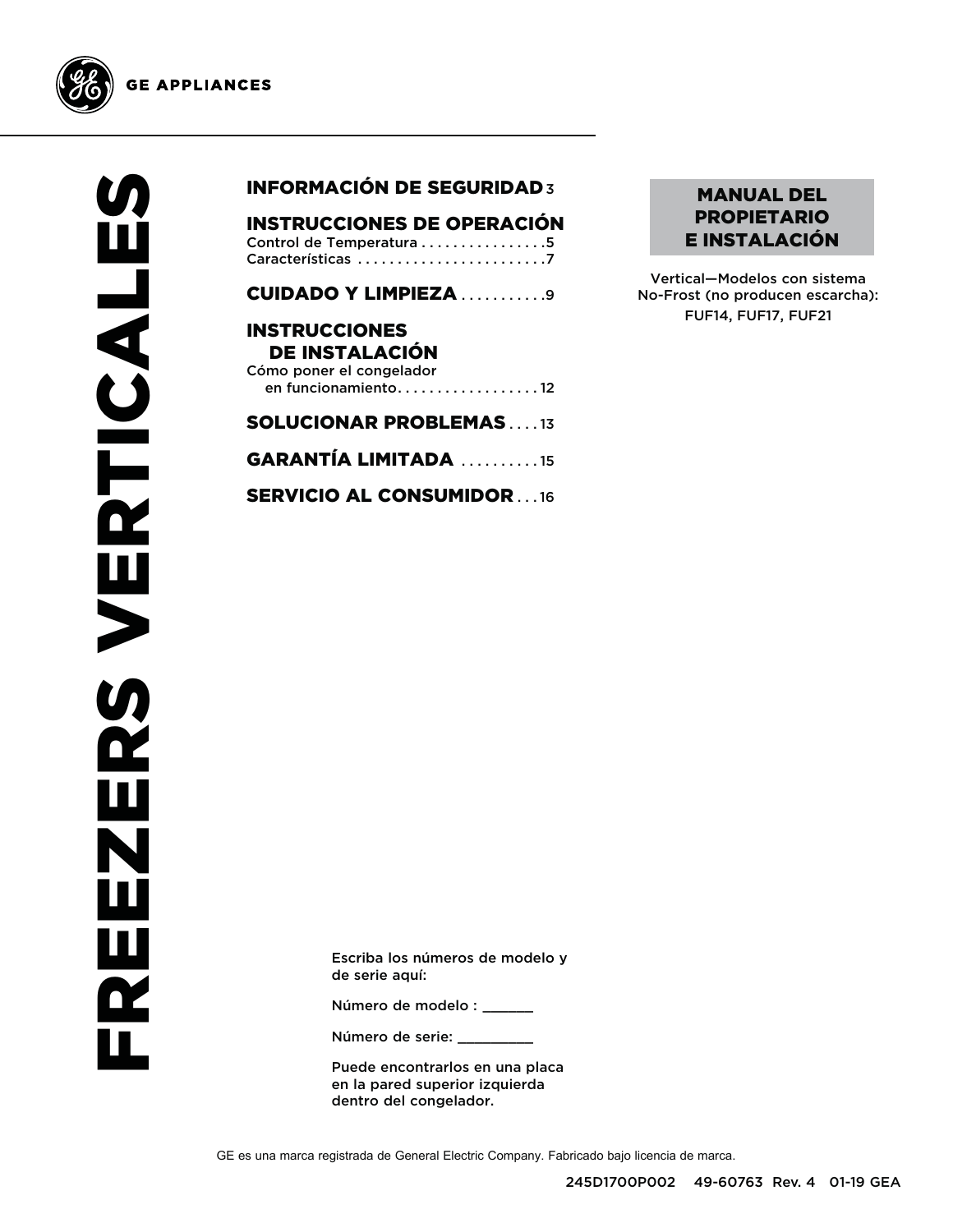### **GRACIAS POR HACER QUE GE APPLIANCES SEA PARTE DE SU HOGAR.**

Ya sea que haya crecido usando GE Appliances, o que ésta es su primera vez, nos complace tenerlo en la familia.

Sentimos orgullo por el nivel de arte, innovación y diseño de cada uno de los electrodomésticos de GE Appliances, y creemos que usted también. Entre otras cosas, el registro de su electrodoméstico asegura que podamos entregarle información importante del producto y detalles de la garantía cuando los necesite.

Registre su electrodoméstico GE ahora a través de Internet. Sitios Web y números telefónicos útiles están disponibles en la sección de Soporte para el Consumidor de este Manual del Propietario. También puede enviar una carta en la tarjeta de inscripción preimpresa que se incluye con el material embalado.

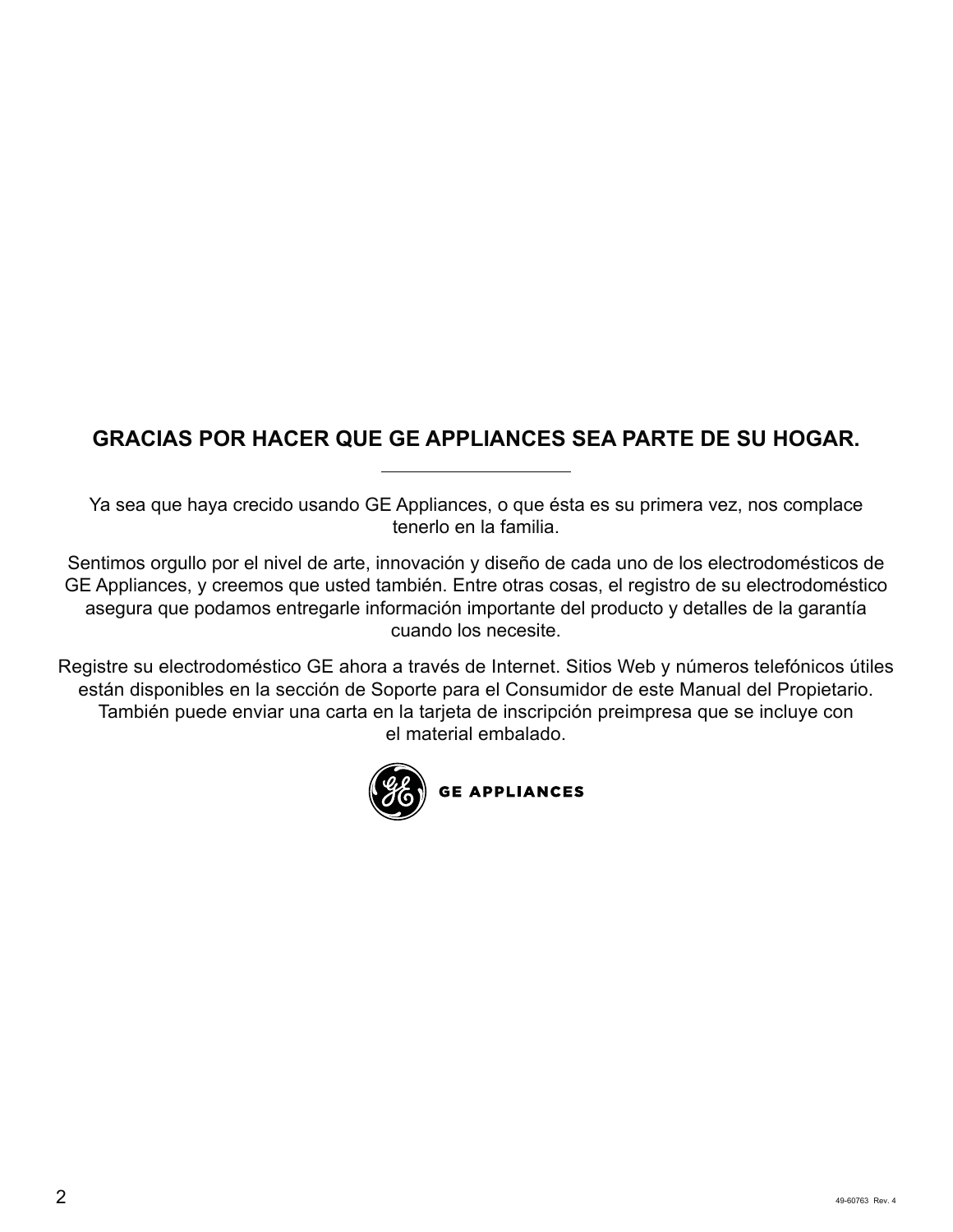# **INFORMACIÓN IMPORTANTE DE SEGURIDAD LEA TODAS LAS INSTRUCCIONES ANTES DE USAR**

**ADVERTENCIA** A fin de reducir el riesgo de incendio, explosión, descargas eléctricas o lesiones al usar su congelador vertical, siga estas precauciones básicas de seguridad:

- Este freezer se deberá instalar y ubicar adecuadamente de acuerdo con las Instrucciones de Instalación antes de ser usado.
- Desenchufe el freezer antes de hacer reparaciones, ya sea reemplazar una lámpara de luz o hacer una limpieza. Nota: La corriente que va al freezer no puede ser desconectada por ninguna configuración del panel de control.

Nota: Las reparaciones deberán ser realizadas por un Profesional del Servicio Técnico calificado.

- Reemplace todas las piezas y paneles antes del uso.
- No quarde ni use qasolina u otros vapores inflamables y líquidos cerca de este ni de otro electrodoméstico.
- No guarde sustancias explosivas tales como latas de aerosoles con propelentes inflamables en este electrodoméstico.
- No use un prolongador.
- A fin de evitar riesgos de que los niños sufran asfixia o queden atrapados, retire la tapa del freezer antes de deshacerse o dejar de usar el mismo.
- Para evitar lesiones graves o la muerte, los niños no se deberán parar sobre ni jugar en o con el electrodoméstico.
- Los niños y las personas con capacidad física, sensorial o mental reducida o con falta de experiencia y conocimiento podrán usar este electrodoméstico sólo si son supervisados o les fueron dadas instrucciones sobre un uso seguro y entienden los riesgos involucrados.
- Este electrodoméstico fue diseñado para uso hogareño y para aplicaciones similares tales como: áreas de personal de cocina en tiendas, oficinas y otros espacios laborales; casas de campo; por clientes en hoteles, moteles, hostales y otros espacios residenciales, catering y aplicaciones no minoristas similares.
- No aplique limpiadores ásperos sobre el refrigerador. Ciertos limpiadores dañarán el plástico, lo cual podrá hacer que ciertas piezas tales como la puerta o las manijas de las puertas se separen de forma inesperada. Para acceder a instrucciones detalladas, lea la sección de Cuidado y Limpieza.

**PRECAUCIÓN** Para reducir el riesgo de lesiones al usar el freezer, siga estas precauciones básicas.

- No limpie estantes de vidrio ni tapas con agua caliente cuando estén fríos. Los estantes de vidrio y las tapas se pueden romper si son expuestos a cambios de temperatura repentinos o impactos, tales como sacudones o caídas. El vidrio templado está diseñado para destruirse en pequeñas piezas en caso de rotura.
- Mantenga los dedos fuera de los espacios de "riesgo de lastimaduras"; los despejes entre las puertas y entre las puertas y el gabinete son necesariamente pequeños. Tenga el cuidado de cerrar las puertas cuando los niños se encuentren en el área.
- No toque las superficies frías del compartimiento del freezer cuando las manos estén húmedas o mojadas, ya que la piel se podrá adherir a estas superficies extremadamente frías.
- No vuelva a congelar comidas que hayan estado totalmente congeladas en forma previa.

## **AADVERTENCIA** W PELIGRO DE EXPLOSIÓN Refrigerantes Inflamables

**Este electrodoméstico cuenta con refrigerante isobutano, R600a, un gas natural con alto nivel de compatibilidad medioambiental. Sin embargo, también es combustible. Siga las advertencias que figuran a continuación, a fin de reducir el riesgo de lesiones o daños sobre la propiedad.**

- **1.** Al mover, instalar y operar el electrodoméstico, se deberá tener cuidado de no dañar la tubería del refrigerante.
- **2.** El servicio técnico sólo debe ser realizado por personal autorizado del servicio. Use sólo piezas del servicio autorizadas por el fabricante
- **3**. Descarte el electrodoméstico de acuerdo con las Regulaciones Federales y Locales. El refrigerante inflamable y el material aislante inflamable usados

requieren procedimientos de descarte especiales. Comuníquese con las autoridades locales para descartar su refrigerador de forma ambientalmente segura.

- **4.** Mantenga las aberturas de ventilación en el espacio de protección del electrodoméstico o en la estructura incorporada libres de obstrucción.
- 5. No use dispositivos mecánicos u otros medios para acelerar el proceso de descongela miento.
- 6. No dañe el circuito del refrigerante.
- **7.** No use dispositivos eléctricos dentro del compartimiento de almacenamiento de comida del electrodoméstico.

# **LEA Y GUARDE ESTAS INSTRUCCIONES**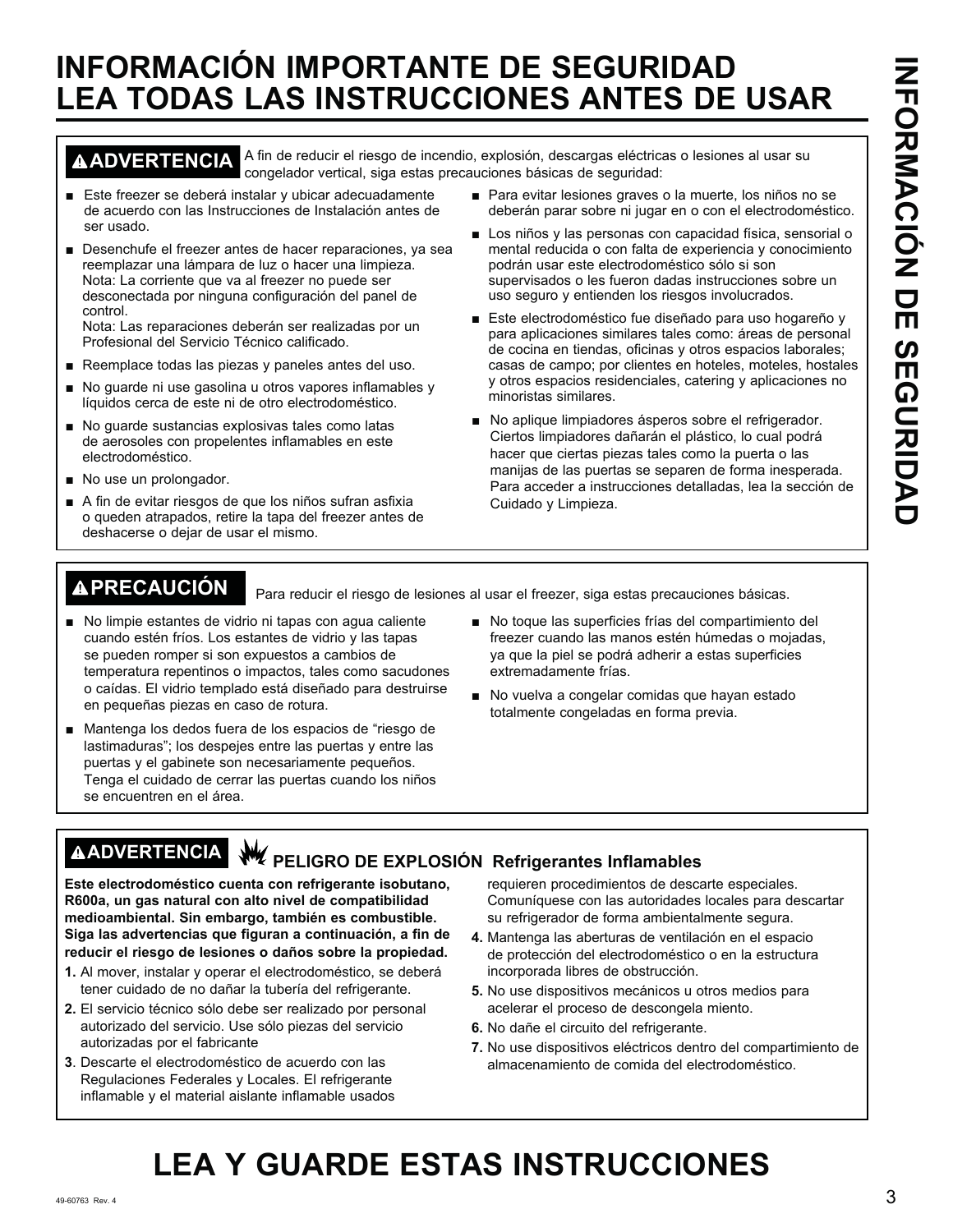# **INFORMACIÓN IMPORTANTE DE SEGURIDAD<br>
INSTALACIÓN<br>
INSTALACIÓN<br>
<b>INSTALACIÓN**<br> **INSTALACIÓN**<br> **INSTALACIÓN**<br> **INSTALACIÓN**<br> **INSTALACIÓN**<br> **INSTALACIÓN**<br> **INSTALACIÓN**<br> **INSTALACIÓN**<br> **INSTALACIÓN**<br> **INSTALACIÓN**<br> **INSTALA LEA TODAS LAS INSTRUCCIONES ANTES DE USAR**

### **INSTALACIÓN**

### **ADVERTENCIA RIESGO DE EXPLOSIÓN**

Mantenga cualquier material y vapores inflamables, tales como gasolina, alejados del freezer. Si no se cumple con esto se podrá producir una explosión, incendio o la muerte.

### **CONEXIÓN DE LA ELECTRICIDAD**

### **ADVERTENCIA RIESGO DE DESCARGA ELÉCTRICA**

Enchufe en un tomacorriente con conexión a tierra de 3 cables.

No elimine el cable de conexión a tierra.

No use un adaptador.

No use un prolongador.

Si no se siguen estas instrucciones se podrá producir la muerte, incendios o descargas eléctricas.

### **Nunca, bajo ninguna circunstancia, corte o elimine el tercer cable (tierra) del cable de corriente. Para su seguridad personal, este electrodoméstico debe estar adecuadamente conectado a tierra.**

El cable de corriente de este electrodoméstico cuenta con un enchufe de 3 cables (conexión a tierra) que se conecta a un tomacorriente de pared estándar de 3 cables (conexión a tierra) para minimizar la posibilidad de riesgos de descargas eléctricas por parte del mismo.

Contrate a un electricista calificado para que controle el tomacorriente y el circuito eléctrico, a fin de asegurar que el enchufe esté correctamente conectado a tierra.

En caso de contar con un tomacorriente de pared de 2 cables, es su responsabilidad y obligación reemplazarlo por un tomacorriente de pared de 3 cables correctamente conectado a tierra. No use un adaptador.

El freezer deberá estar siempre conectado a un enchufe específico con un índice de voltaje equivalente al que figura en la placa de calificación.

Se requiere un suministro eléctrico con fusible y conexión a tierra de 115 voltios de CA, 60 Hz, 15 o 20 amperes. Esto garantiza el mejor funcionamiento y además previene la sobrecarga de los circuitos del hogar, lo cual podría ocasionar riesgos de incendio debido al recalentamiento de cables.

Nunca desenchufe el congelador tirando del cable de corriente. Siempre tome su enchufe firmemente y empuje el mismo hacia fuera para retirarlo.

Inmediatamente interrumpa el uso de un cable de suministro de corriente dañado. Si el cable de corriente se encuentra dañado, su reemplazo deberá ser realizado por un profesional calificado del servicio técnico, utilizando una pieza del servicio técnico autorizada por el fabricante.

Al alejar el freezer de la pared, se deberá tener cuidado de que no ruede sobre ni dañe el cable de corriente.

### **FORMA ADECUADA DE DESCARTAR SU ANTIGÜO CONGÉLATEUR**

### **ADVERTENCIA PELIGRO DE SUFFOCATION Y ENTRAPMENT**

El incumplimiento de estas instrucciones de eliminación puede causar la muerte o lesiones graves.

**IMPORTANTE:** Que un niño quede atrapado o que sufra una asfixia no son problemas del pasado. Los electrodoméstico antiguos o abandonados aún son peligrosos, incluso aunque se conserven por "sólo unos pocos días". Si se deshará de su antiguo electrodoméstico, siga las siguientes instrucciones a fin de evitar accidentes.

### **Antes de Descartar su Antiguo Refrigerador o Congélateur:**

- Retire la tapa del congelador.
- Deje los estantes en su lugar de modo que los niños no puedan trepar dentro con facilidad.

### **Cómo Eliminar Refrigerantes y Gomaespumas:**

Descarte el electrodoméstico de acuerdo con las Regulaciones Federales y Locales. El refrigerante inflamable y material aislante usado requiere procedimientos de descarte especiales. Comuníquese con las autoridades locales para descartar su electrodoméstico de forma ambiental mente segura.

# **LEA Y GUARDE ESTAS INSTRUCCIONES**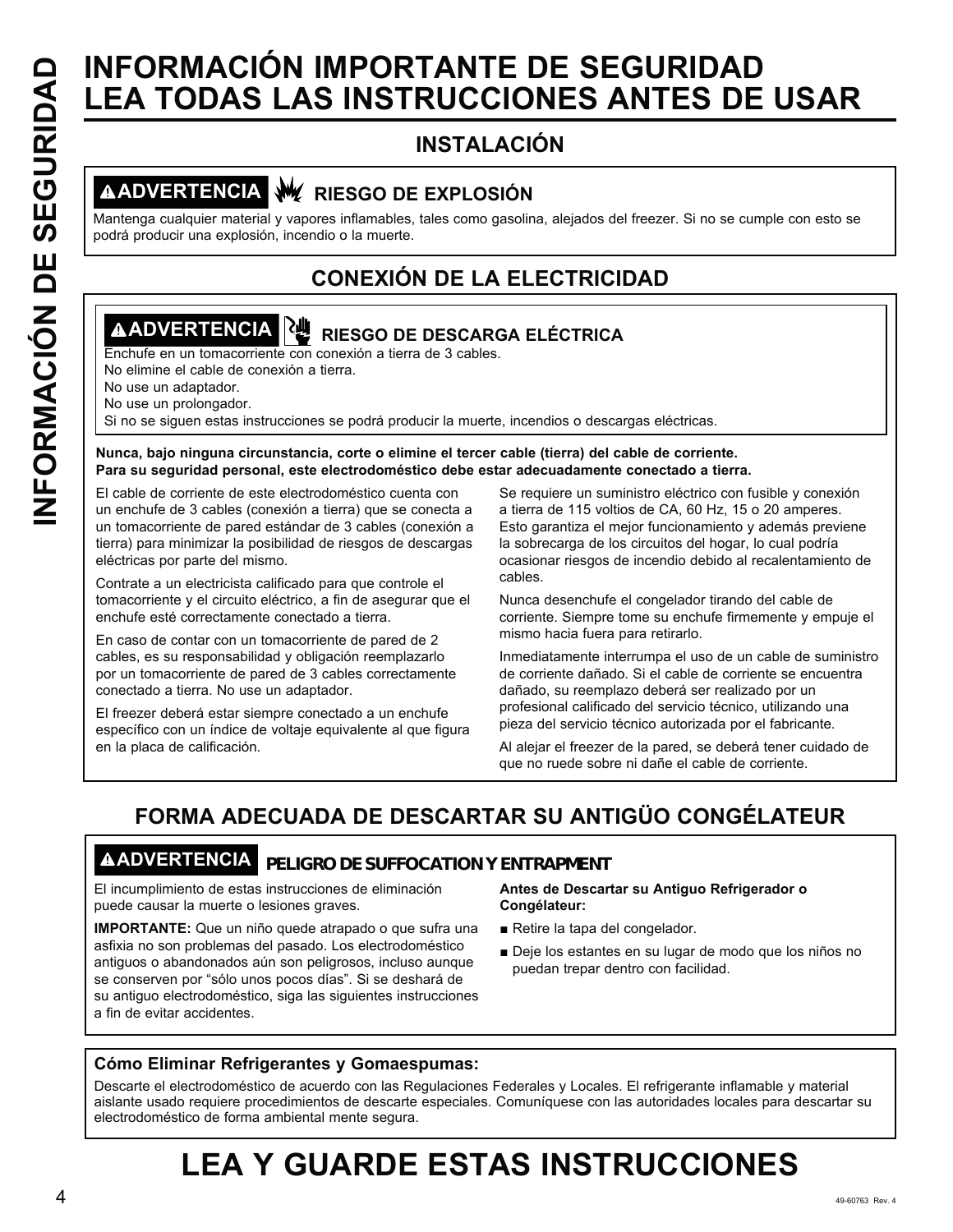# **Control de temperatura**

Para un almacenamiento de alimentos seguro, deje pasar 4 horas hasta que el congelador se enfríe por completo. El congelador funcionará en forma constante durante las primeras horas. Los alimentos que se encuentren congelados pueden colocarse en el congelador después de las primeras horas de funcionamiento. Los alimentos que no se encuentren congelados NO deben colocarse en el congelador hasta que éste haya funcionado durante 4 horas. Deje pasar varias horas después de cada ajuste de un paso para que la temperatura del congelador se estabilice.

Cuando cargue el congelador, congele sólo 3 libras de alimentos frescos por pie cúbico de espacio por vez. Distribuya los paquetes uniformemente en todo el congelador. No es necesario girar la perilla de control a una configuración más fría mientras se congelan los alimentos.

### **Encendido del Freezer por Control Electrónico**

- 1. Si lo desea, limpie la parte interna del freezer con una solución suave de bicarbonato de sodio y agua (consulte la sección de Cuidado y Limpieza).
- 2. Conecte el cable al tomacorriente. La pantalla de 7 segmentos se encenderá y titilará con la temperatura configurada por omisión de 0ºF, y la Alarma de "Temperatura Alta" será exhibida en el control de temperatura electrónico a través de una advertencia sonora. Presionar "Alarm Reset" (Reinicio de Alarma) en el control silenciará la alarma, y detendrá el parpadeo, pero la luz LED "High Temp" (Temperatura Alta) permanecerá encendida hasta que su freezer alcance una temperatura de almacenamiento segura.
- 3. Presione "-" o "+" para alcanzar la temperature deseada.
- 4. Presione los botones "+" y "-" al mismo tiempo durante 3 segundos para cambiar la unidad de temperatura en pantalla entre ºF y ºC.
- 5. Deje que el freezer funcione durante por lo menos cuatro horas antes de colocar comida en éste.

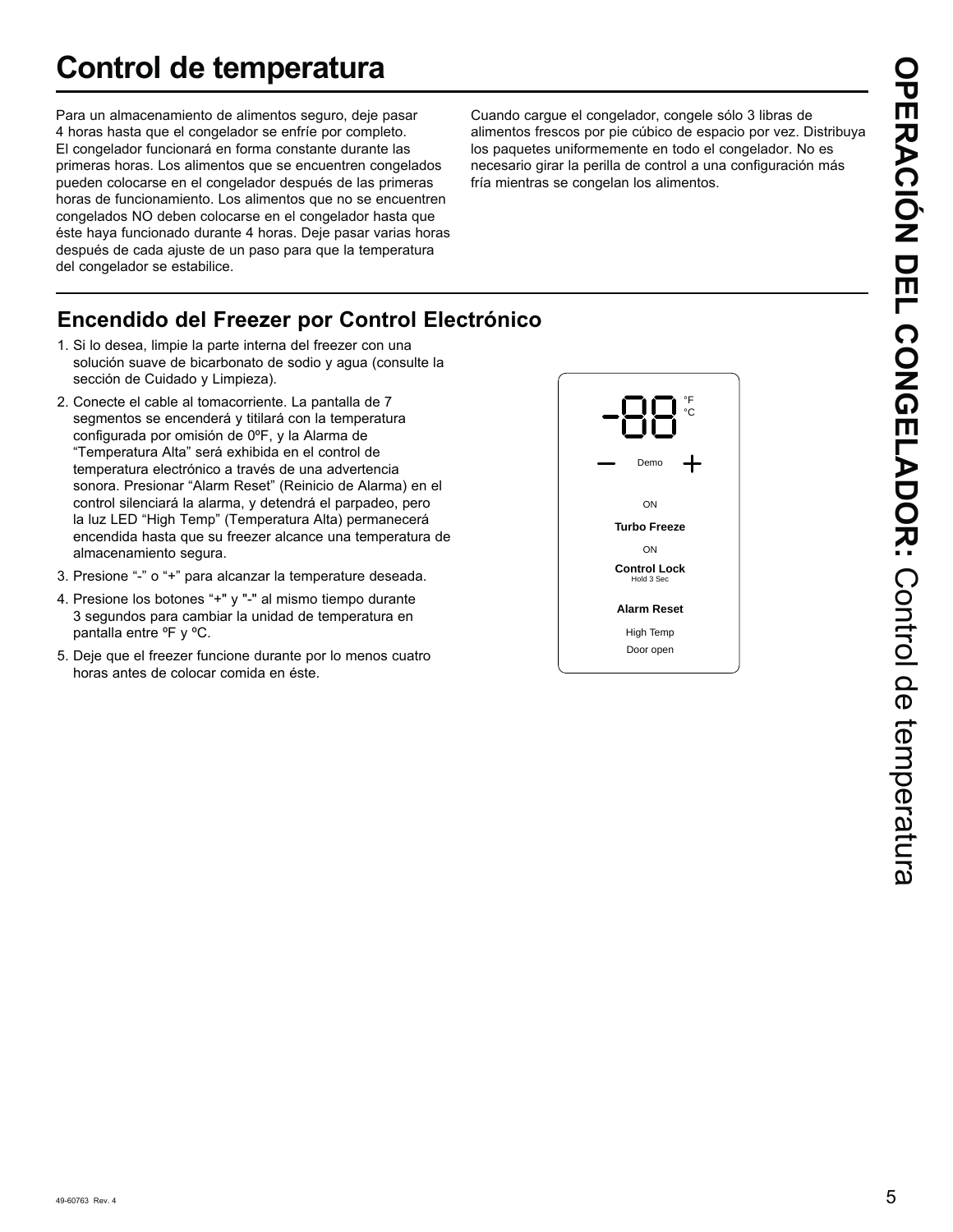

Este control de temperatura electrónico está ubicado en el frente de la puerta del freezer. La temperatura está preconfigurada de fábrica, a fin de brindar temperaturas satisfactorias de almacenamiento de comidas. Para ajustar la configuración de temperatura, presione **–** para reducir las temperaturas y **+** para incrementar las mismas. Espere varias horas hasta que la temperatura se estabilice entre ajustes.

### **Alarma de Temperatura Alta**

Este control electrónico cuenta con una función de alarma de temperatura alta. Una alarma sonará si la temperatura del freezer es alta. Para silenciar la alarma, presione **Alarm Reset** (Reiniciar la Alarma) en el panel de control.

El mensaje **High Temp** (Temperatura Alta) continuará siendo exhibido en el panel de control, hasta que la temperatura configurada haya sido restablecida. La alarma sonará nuevamente si la temperatura no es restablecida y permanece alta dentro de las siguientes seis horas.

### **Congelación Turbo**

Para activar **Turbo Freeze** (Congelación Turbo), presione dicha función hasta que la luz de **Turbo Freeze** (Congelación Turbo) se encienda. La unidad quedará en el modo **Turbo Freeze** (Congelación Turbo) durante 8 horas y la luz **ON** (Encendido) de **Turbo Freeze** (Congelación Turbo) permanecerá iluminada. Una vez completadas las 8 horas, **Turbo Freeze** (Congelación Turbo) se apagará de forma automática. La luz **ON** (Encendido) se apagará para mostrar que la función **Turbo Freeze** (Congelación Turbo) está apagada. Para salir de esta función antes del apagado automático luego de 8 horas, presione **Turbo Freeze** (Congelación Turbo) hasta que la luz **ON** (Encendido) de esta función esté apagada.

### **Bloqueo del Control**

Para bloquear los controles, presione **Control Lock** (Bloqueo de los Controles) y mantenga presionado durante 3 segundos hasta que la luz **ON** (Encendido) de **Control Lock** (Bloqueo de los Controles) se encienda.

Para desbloquear, mantenga presionado **Control Lock**  (Bloqueo de los Controles) durante 3 segundos. La luz **ON** (Encendido) de **Control Lock** (Bloqueo de los Controles) se apagará y el panel de control se desbloqueará. La configuración de los controles no puede ser modificada cuando el control está bloqueado.

### **Falla de la Corriente**

Si un corte de corriente hizo que la temperatura interna sea alta, la alarma de temperatura alta sonará y la pantalla de temperatura titilará. Presionar **Alarm Reset** (Reiniciar la Alarma) en el control silenciará la alarma y detendrá el parpadeo, pero la luz LED High Temp (Temperatura Alta) permanecerá encendida hasta que su freezer alcance una temperatura de almacenamiento segura.

Si la temperatura interna fue restablecida antes de que presionara **Alarm Reset** (Reinicio de la Alarma), la alarma sonora se detendrá por sí sola, y la luz LED **High Temp** (Temperatura Alta) se apagará de inmediato. La pantalla de temperatura continuará titilando para recordarle que anteriormente se produjo un corte de corriente. Presione **Alarm Reset** (Reiniciar la Alarma) para detener el parpadeo.

### **Alarma de Puerta Abierta**

Si la puerta fue dejada abierta durante más de 2 minutos, el panel de control exhibirá **Door Open** (Puerta Abierta) y sonará una alarma hasta que la puerta haya sido cerrada o que la función **Door Open** (Puerta Abierta) sea activada en el panel de control. Si se activó **Door Open** (Puerta Abierta) pero la puerta no fue cerrada, **Door Open** (Puerta Abierta) continuará siendo exhibido en el panel de control hasta que la puerta haya sido cerrada. Si 10 minutos después de que la función **Door Open** (Puerta Abierta) fue activada, la puerta aún está abierta, la alarma de puerta abierta sonará nuevamente.

### **Luz de Temperatura Alta**

La luz de temperatura alta se iluminará hasta que el freezer alcance -5 $\degree$  C (23 $\degree$  F) (zona de seguridad) y el gabinete alcance la temperatura configurada.

### **Configuración en ºC o ºF**

Para realizar cambios entre **ºC** y **ºF**, mantenga presionadas las teclas **–** y **+** al mismo tiempo durante 3 segundos.

### **Control de Estado Inactivo**

 $6$   $^{\circ}$ Las configuraciones de control se muestran en condiciones normales. Mantenga presionados **Control Lock** (Bloqueo de los Controles) y **Turbo Freeze** (Congelación Turbo) durante 3 segundos. El control electrónico entrará en **Dormant Mode**  (Modo de Estado Inactivo) y no mostrará las configuraciones del control. Las configuraciones del control serán exhibidas durante 30 segundos si uno de los botones del control es presionado o la puerta es abierta mientras se encuentra en Dormant Mode (Modo de Estado Inactivo). Mantenger presionados Control Lock (Bloqueo de los Controles) y Turbo Freeze (Congelación Turbo) nuevamente durante 3 segundos hará que se desactive Dormant Mode (Modo de Estado Inactivo).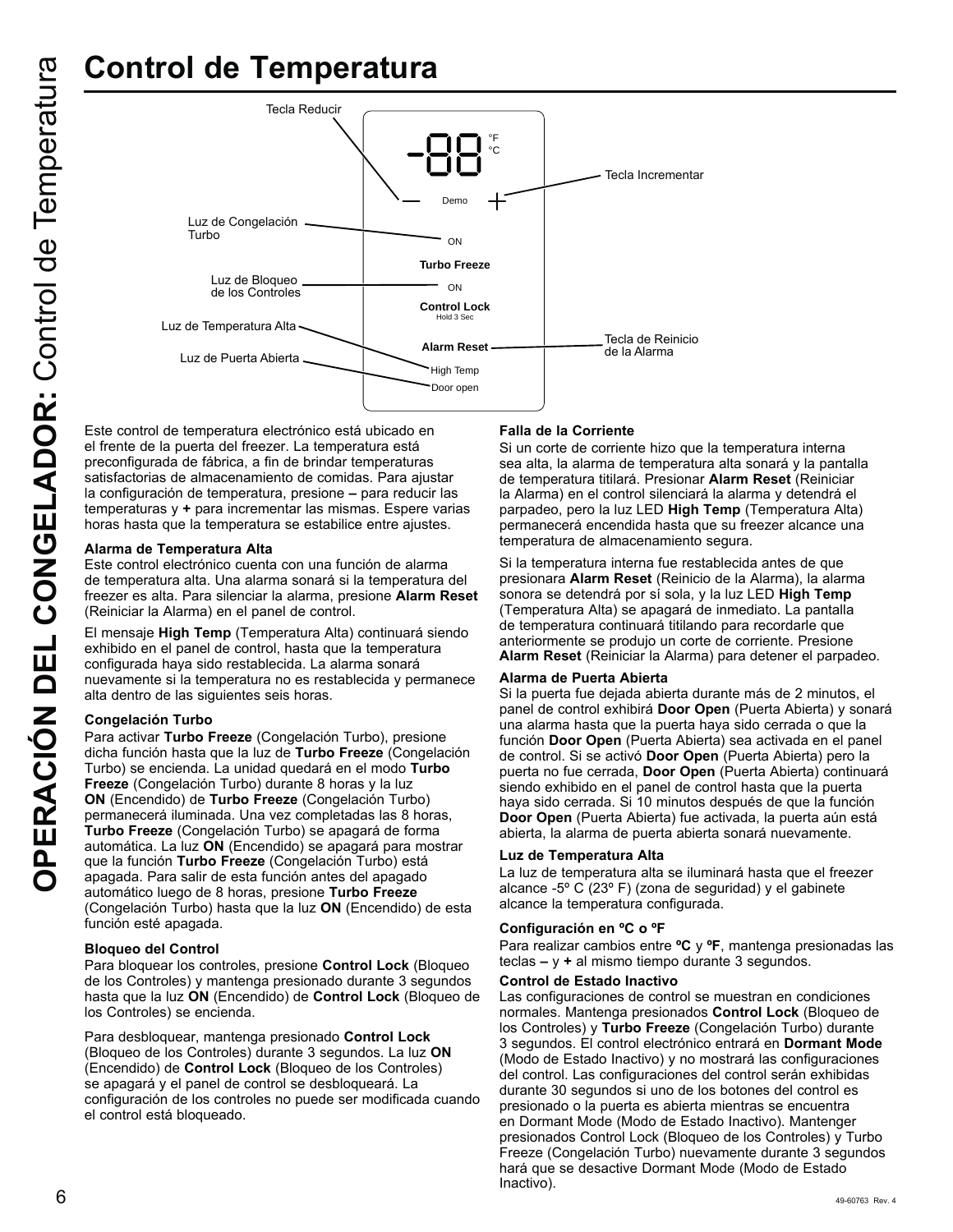### **Cierre de llave a presión**

La llave para el cierre accionado por resorte se eyecta automáticamente; la llave no permanecerá en el cierre ni en la posición abierta ni cerrada.Si se pierde la llave, puede ordenar un reemplazo llamando a GE Appliances al 800.GE.CARES (800.492.2737) durante el horario de atención comercial. Mantenga la llave fuera del alcance de los niños y lejos del congelador.

### **ADVERTENCIA**

A fin de evitar que un niño quede atrapado, guarde la llave fuera del alcance de los niños y lejos del freezer.

### **Cajones/Canasta**

Los cajones o la canasta brindan espacios de almacenamiento separados para ítems que son difíciles de guardar en repisas. Para retirar los cajones o la canasta, empuje hacia usted y levante los mismos.

### **Repisas Ajustables**

Las repisas son ajustables; algunas poseen profundidad completa y otras profundidad parcial.

La repisa con profundidad completa deberá ser instalada en una posición más alta donde la unidad posee mayor profundidad; y la repisa con profundidad parcial deberá ser instalada en una posición inferior donde la unidad sea menos profunda.

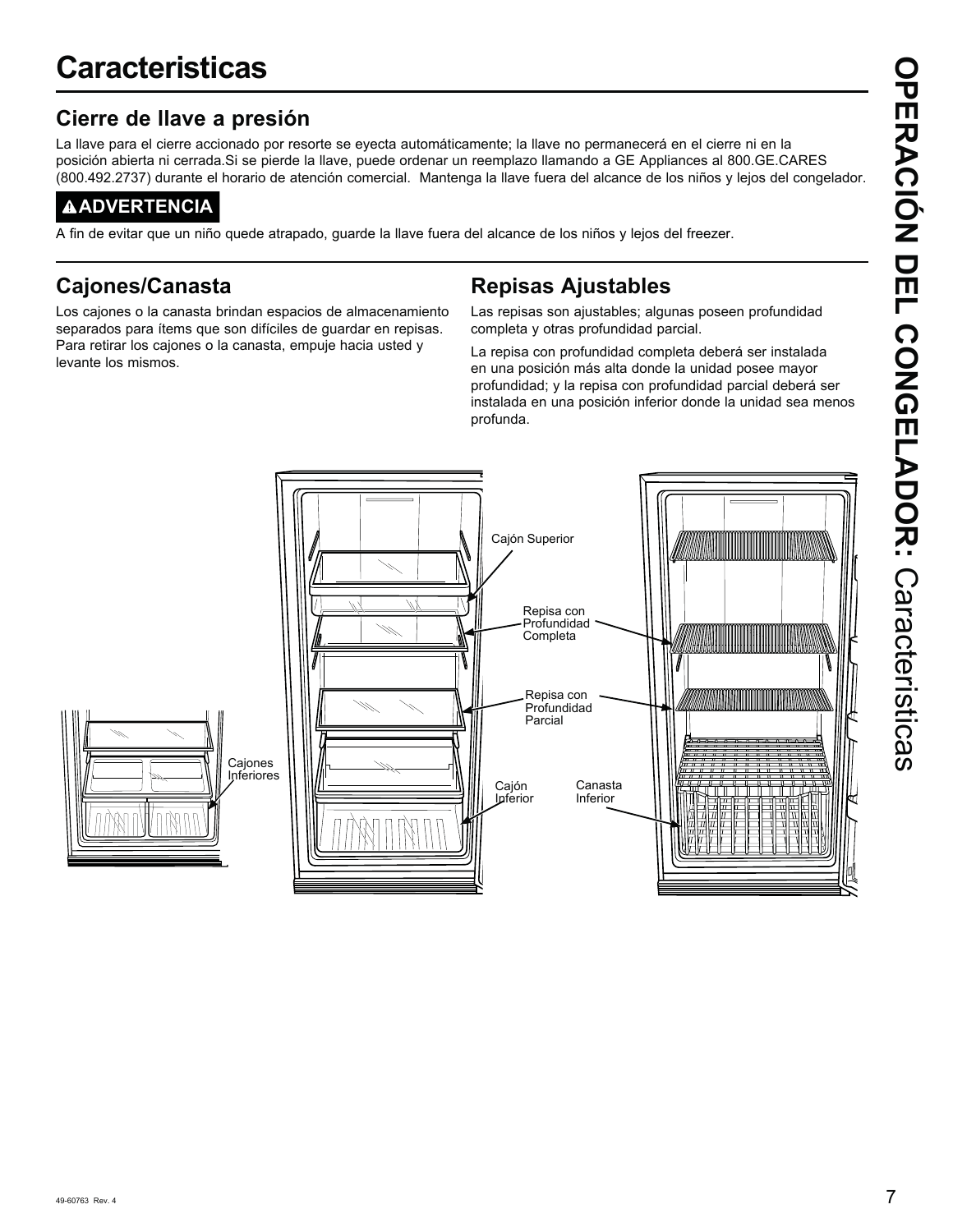La puerta cuenta con 3 cestos con profundidad completa y un cesto de la puerta posee profundidad parcial en la unidad. El cesto de la puerta con profundidad parcial deberá ser siempre instalado en la parte inferior.



**de la Puerta**

**Cestos opacos de la Puerta**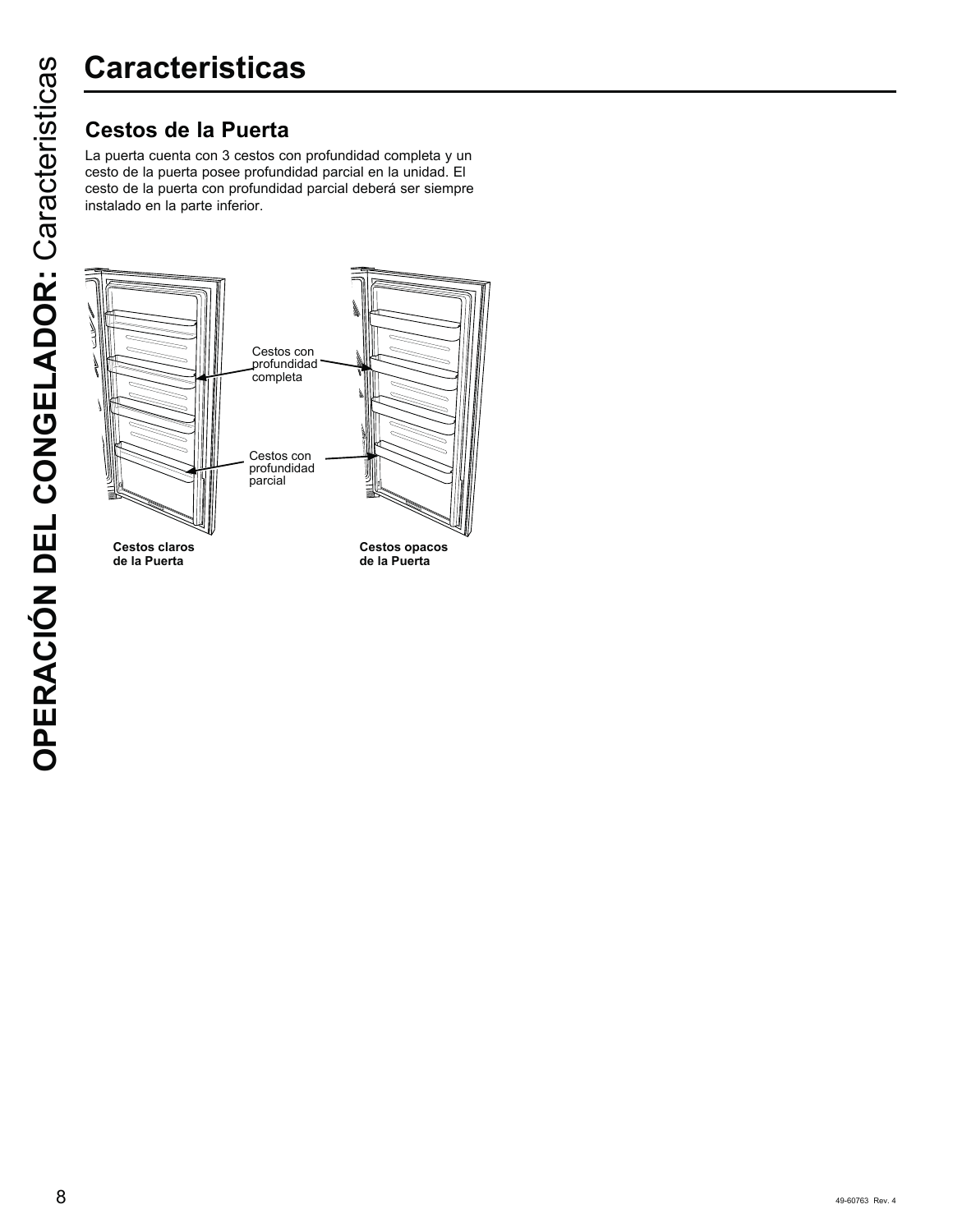### **Limpieza de la Parte Interior**

**Para evitar olores,** deje abierta una caja de bicarbonato de sodio en el congelador.

Desenchufe el congelador antes de limpiar. Si esto no resulta práctico, estruje el exceso de humedad para eliminarlo de la esponja o tela al limpiar alrededor de los interruptores, luces o controles. Use agua caliente y solución de bicarbonato de sodio — aproximadamente una cuchara sopera (15 ml.) de bicarbonato de sodio para un cuarto de galón (1 litro) de agua. Esto limpia y neutraliza los olores. Enjuague y seque.

# **APRECAUCIÓN** No limpie estantes de vidrio con

agua caliente cuando estén fríos. Los estantes de vidrio se pueden romper si son expuestos a cambios de temperatura repentinos o impactos tales como sacudones o caídas. El vidrio templado está diseñado para destruirse en pequeñas piezas en caso de rotura.

No lave ninguna parte plástica del freezer en el lavavajillas.

No limpie con productos que contengan detergente, lejía o amoníaco. Pueden dañar el congelador.

Después de limpiar los empaques de la puerta, aplique una capa delgada de vaselina en los empaques de la puerta en el costado de la bisagra. Esto ayuda a evitar que los empaques se peguen y se doblen hasta perder su forma.

### **Limpieza de la Parte Externa**

### Instrucciones para la Limpieza de Superficies Exteriores, Manijas de Puertas y Bordes

| <b>USE</b>                                                  | <b>NO USE</b>                                                                        |
|-------------------------------------------------------------|--------------------------------------------------------------------------------------|
| Telas suaves y limpias o esponjas                           | Telas abrasivas, esponjas de fregar, almohadillas de estropajo<br>o de lana de acero |
| Detergente suave mezclado con agua caliente                 | Polvos o rociadores abrasivos                                                        |
| Limpiadores de acero inoxidable aprobados. Visite la tienda | Rociadores de Ventana o Amoníaco                                                     |
| de piezas de GE Appliances para acceder a limpiares de      | Limpiadores a base de cítrico o aceite vegetal                                       |
| acero inoxidable aprobados: GEApplianceparts.com o          | Limpiadores ácidos o a base de vinagre                                               |
| comuníquese al 877.959.8688                                 | Limpiadores de horno                                                                 |
| Los limpiadores con ácido oxálico tales como Bar Keepers    | Limpiadores que contengan acetona (propanona)                                        |
| Friend Soft Cleanser™ podrán ser usados para eliminar el    | Cualquier limpiador con ADVERTENCIAS sobre el contacto                               |
| óxido, deslustres y pequeñas manchas de las superficies.    | con el plástico                                                                      |

**NOTA:** NO permita que el limpiador de acero inoxidable entre en contacto con cualquier parte plástica tal como partes de bordes, materiales de manijas y cobertores. Si se produce un contacto no intencional de los limpiadores con las partes plásticas, limpie estas últimas con una esponja y un detergente suave mezclado con agua caliente.

### **Sin descongelamiento**

Nunca es necesario descongelar un congelador No-Frost nuevo. Este tipo de congelador tiene una configuración anterior de fábrica para descongelarse automáticamente.

Durante el descongelamiento, es posible advertir un ruido suave al abrir la puerta en el momento en que el congelador está en el ciclo de descongelamiento automático.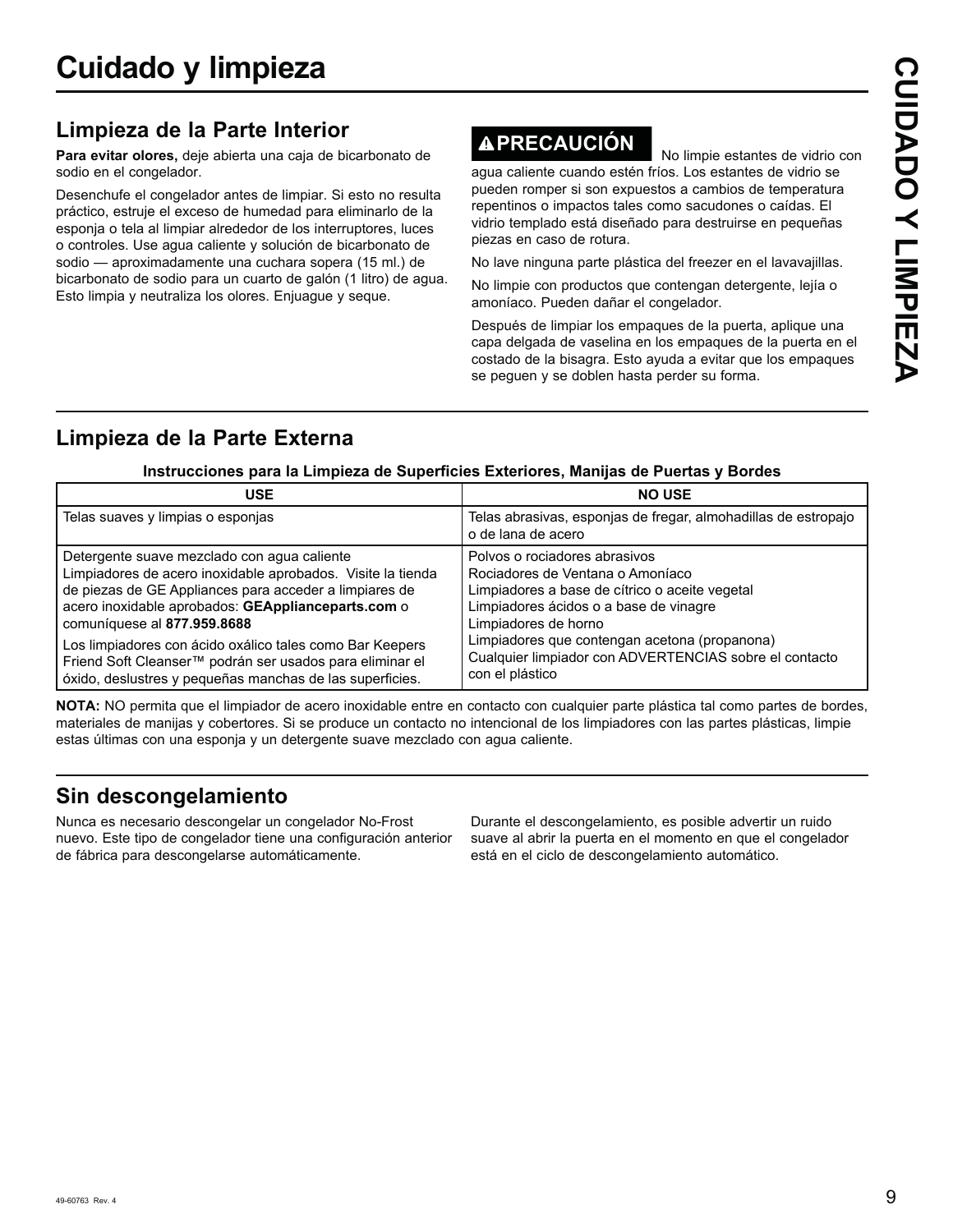# **Cuidado y limpieza**

- 1. Retire la tapa plástica de la bisagra retirando un tornillo; desconecte el conector del cable y retire el termistor de ambiente de la tapa de la bisagra, y luego levante la misma.
- **CUIDADO Y LIMPIEZA**<br> **Para Retirar la Puerta del Freezer**<br>
1. Retire la tapa plástica de la bisagra retirando un tornil desconecte el conector del cable y retire el termistor commbiente de la tapa de la bisagra, y luego l 2. Retire los tornillos sosteniendo la bisagra en la parte superior del gabinete, usando un destornillador Phillips o un destornillador hueco de 5/16". Tenga cuidado de no dañar los cables circundantes.
	- 3. Retire la bisagra superior del gabinete y levante la puerta hacia arriba y afuera de la clavija de la bisagra inferior. Deje la puerta a un costado.
	- 4. Retire los tornillos desde la bisagra inferior.
	- Para reemplazar las puertas, invierta el orden de las instrucciones anteriores.

**AVISO:** Es muy importante que todos los tornillos de las bisagras estén ajustados de forma segura, a fin de realizar un ensamble seguro y evitar deslices de las bisagras. No ajuste de forma excesiva los tornillos de las bisagras. Ajuste los mismos hasta que queden seguros, y luego dé a estos otro medio giro.

**NOTA:** El giro de la puerta no es reversible.



### **Reemplazo de la Luz LED**

La luz LED está ubicada detrás de un cristal de la luz en el techo de la sección del Freezer.

### **Para reemplazar la luz LED:**

- 1. Retire la repisa superior (de ser necesario).
- 2. De forma suave, empuje las tres pestañas que se encuentran en el frente del cristal, libere el cristal de la línea de apoyo y empuje hacia usted para retirar el mismo.
- 3. Retire el ensamble del LED de las lengüetas de montaje.
- 4. De forma suave, retire las quías, y desconecte las mismas de la unidad.
- 5. Reemplace por un ensamble LED nuevo y vuelva a insertar el ensamble en las lengüetas de ajuste.
- 6. Reemplace el cristal de la luz deslizando las lengüetas de la parte trasera del cristal sobre las ranuras, y empuje hacia arriba el cristal hasta que las lengüetas de la parte frontal del cristal calcen en su posición.

Para ordenar el ensamble LED, comuníquese a GE Appliances al 800.GE.CARES (800.492.2737) durante el horario de atención comercial.



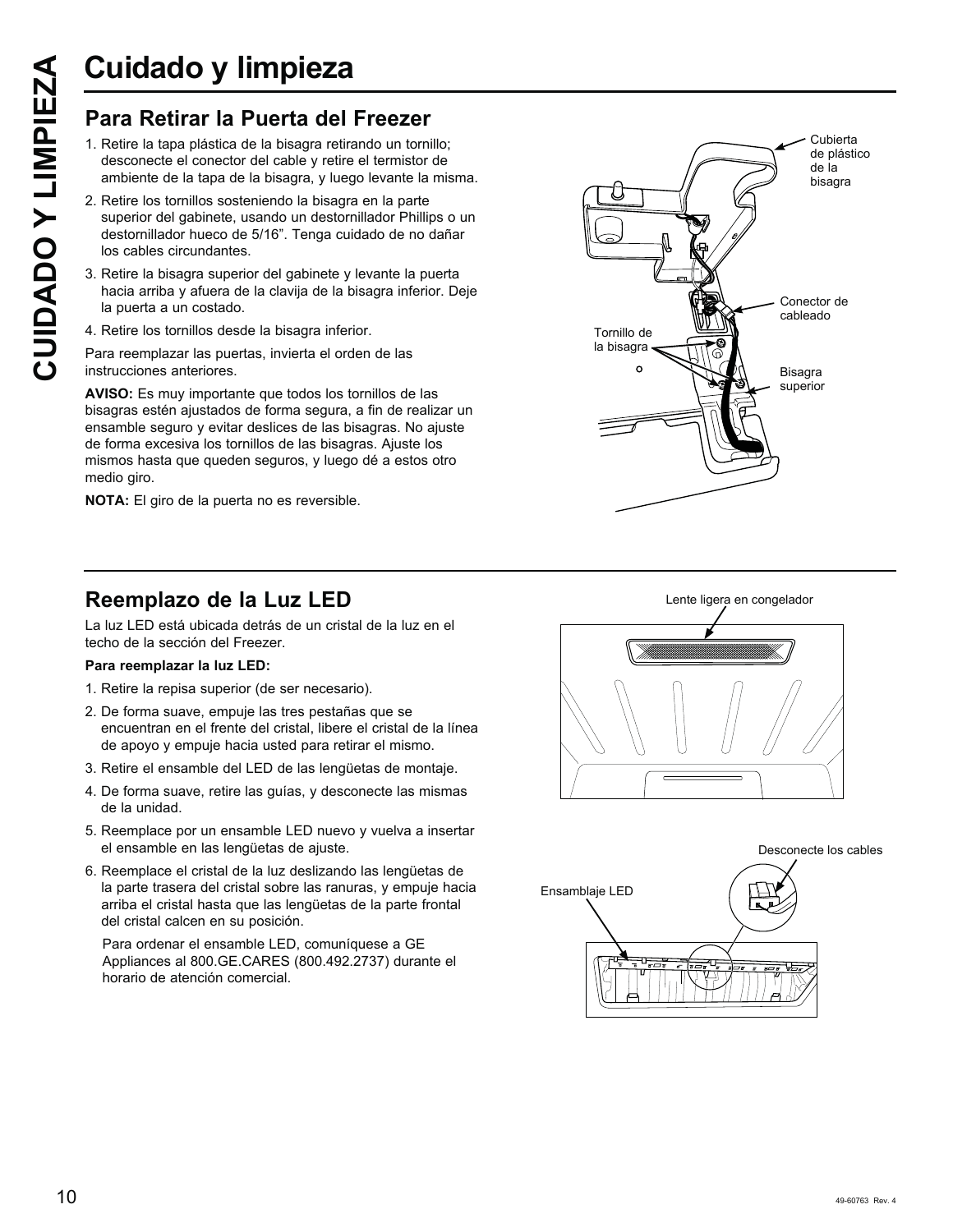# **Cuidado y limpieza**

### **En caso de interrupción prolongada del suministro eléctrico**

- Mantenga la puerta del congelador cerrada. El congelador mantendrá los alimentos congelados durante 24 horas siempre que no permita el ingreso de aire cálido.
- Si el congelador no recibe energía durante 24 horas o más, agregue hielo seco. Deje el hielo en trozos grandes. Agregue más hielo según sea necesario.

### **En caso de mudanza**

Desconecte el enchufe de alimentación del tomacorriente de pared. Retire los alimentos, descongele (en los modelos con Descongelamiento manual) y limpie el congelador.

Asegure todos los elementos sueltos como parrilla de la base, entrepaños y recipientes pegándolos con cinta adhesiva en su lugar para evitar daños.

### **Preparación para vacaciones**

Para mantener el congelador en funcionamiento durante las vacaciones, asegúrese de no desconectar el suministro eléctrico de su hogar. Para proteger de manera segura el contenido del congelador, puede solicitar a algún vecino que controle el suministro de energía y el funcionamiento del congelador cada 48 horas.

En caso de vacaciones o ausencias prolongadas, puede optar por trasladar los alimentos congelados a un armario de almacenamiento de manera temporal. Si deja el congelador vacío, desconecte el cable de alimentación del enchufe de pared. Para evitar las formación de olores, coloque una caja de bicarbonato de sodio vacía en el congelador y deje la puerta abierta.

### **Ahorre Dinero/ Ahorre Energía**

- El congelador debe ubicarse en el área más fría de la habitación, lejos de aparatos que generen calor o conductos de calefacción, y alejado de la luz solar directa.
- Deje que los alimentos calientes se enfríen hasta temperatura ambiente antes de colocarlos en el congelador. Sobrecargar el

congelador hace que el compresor deba funcionar durante más tiempo. Los alimentos que se congelan muy lentamente pueden perder sus cualidades o arruinarse.

- Asegúrese de envolver los alimentos en forma adecuada y seque los recipientes antes de colocarlos en el congelador. Esto reduce la acumulación de escarcha dentro del congelador.
- Los estantes del congelador no deben recubrirse con papel de aluminio, papel encerado o toallas de papel. El recubrimiento afecta la circulación de aire frío, reduciendo la eficiencia del congelador.
- Organice y etiquete los alimentos para reducir las veces en que se abre la puerta y las búsquedas prolongadas. Saque todos los elementos necesarios de una vez y cierre la puerta lo más rápido posible.

Cuando el congelador no esté en funcionamiento, se lo puede dejar en una vivienda o habitación no calefaccionada sin dañar el gabinete ni el mecanismo.

**PRECAUCIÓN** La manipulación de hielo seco

puede causar congelamiento en las manos; se recomienda el uso de guantes o de otro tipo de protección.

Si no es posible conseguir hielo seco, traslade los alimentos a un armario para alimentos congelados hasta que se restablezca el suministro eléctrico.

Asegúrese de que el freezer permanezca en la posición de parado durante la mudanza y en el vehículo. El freezer debe estar asegurado en el vehículo a fin de evitar movimientos.

Proteja el exterior del congelador con una manta.

49-60763 Rev. 4 11



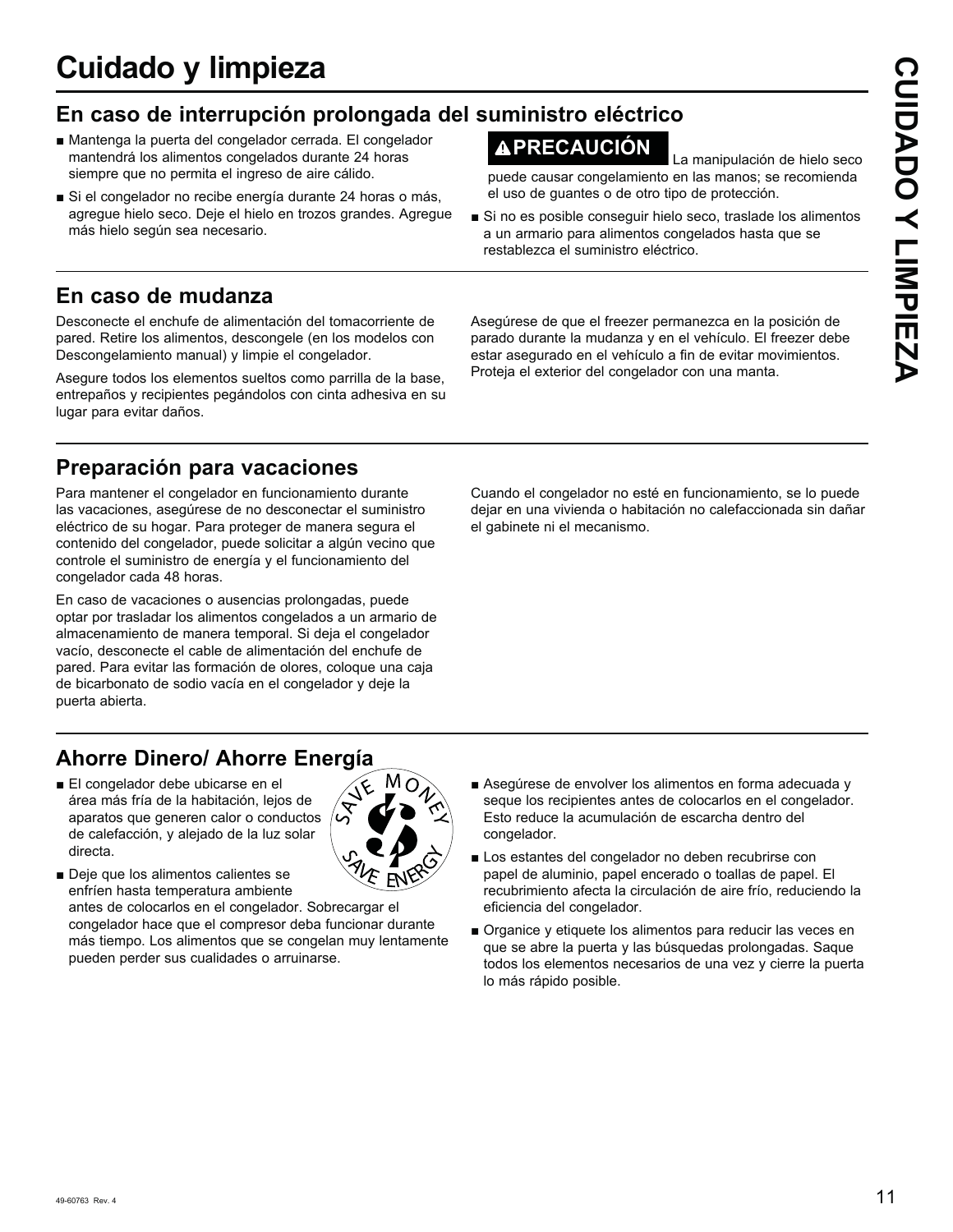# **Instalación del Freezer**

Deberá ubicar el congelador de forma conveniente para el uso diario, en una habitación seca y bien ventilada.

No instale el congelador donde la temperatura baje de los 0°F (-18°C) o supere los 110°F (43°C), ya que no mantendrá las temperaturas adecuadas.

Asegúrese de instalar el congelador en un piso que sea lo suficientemente firme como para sostenerlo cuando esté completamente cargado.

No instale el freezer en una ubicación expuesta al agua de lluvia o en contacto directo con la luz solar.

### **Separaciones**

En todos los modelos, deje 3" (76 mm) en la parte superior, detrás y a los costados para tener una circulación de aire apropiada.

### **Patas ajustables**

**INSTALLATION DEL Free**<br>
Ubicación del congelador de forma con<br>
diario, en una habitación seca y bien ventil<br>
No instale el congelador donde la tempera<br>
(-18°C) o supere los 110°F (43°C), ya que<br>
temperaturas adecuadas.<br>
S Las patas de las esquinas delanteras del congelador deben colocarse de manera tal que el congelador quede posicionado con firmeza sobre el piso y el frente quede elevado lo suficiente como para que se pueda cerrar la puerta con facilidad cuando se entreabre la puerta.



### **Cómo nivelar el congelador**

Descarte los tornillos del cajón de embalaje y la base de madera. Utilice un nivel de carpintero para nivelar el congelador desde la parte trasera hacia la frontal. Ajuste las patas niveladoras frontales de plástico 1/2 burbuja más elevadas para que la puerta se cierre fácilmente cuando quede abierta.

### **Porte Contrôle**

La forme de poignée peut varier sur votre modèle.

- 1. Alinee la manija con los tensores.
- 2. Presione la manija sobre los tensores hasta que la misma toque la puerta.
- 3. Use la llave Allen para girar el tornillo de ajuste en dirección de las agujas del reloj, a fin de ajustar la manija en la



### **Carga de la unidad**

**AVISO:** Para que la puerta cierre y se selle correctamente, NO permita que los paquetes de alimentos superen el límite frontal de los estantes.

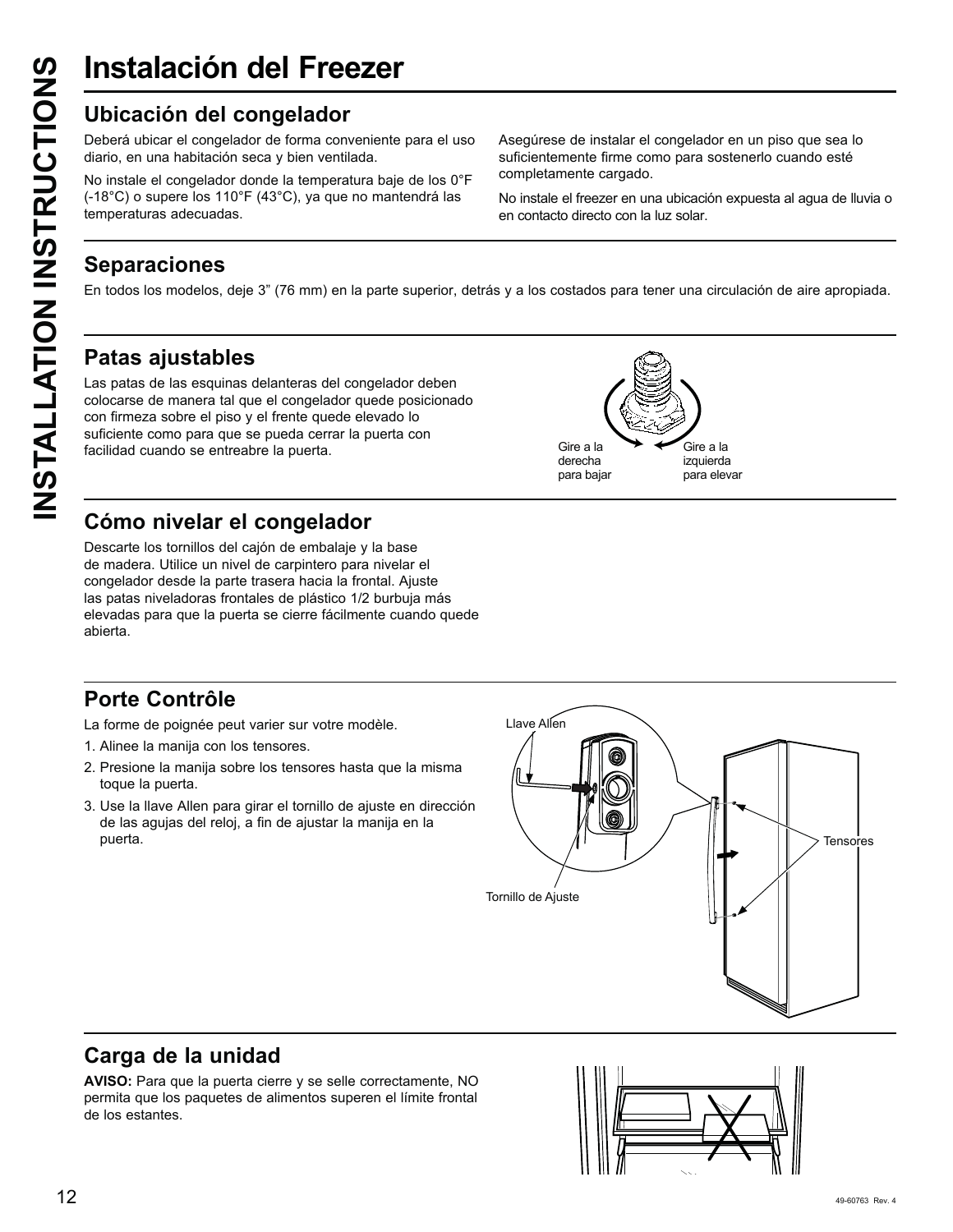### **Consejos para la Solución de Problemas...** Antes de solicitar el servicio técnico

| <b>Problema</b>                                                 | <b>Causas Posibles</b>                                                                                  | Qué hacer                                                                                                                                                                                                                                                         |
|-----------------------------------------------------------------|---------------------------------------------------------------------------------------------------------|-------------------------------------------------------------------------------------------------------------------------------------------------------------------------------------------------------------------------------------------------------------------|
| El congelador no funciona                                       | El congelador está desenchufado.                                                                        | Empuje la clavija completamente en el enchufe.                                                                                                                                                                                                                    |
|                                                                 | Fusible fundido/interruptor de circuito roto.                                                           | Reemplace el fusible o reajuste el interruptor.                                                                                                                                                                                                                   |
|                                                                 | La luz LED "Demo" está encendida y el<br>Freezer está en modo Demo.                                     | Presione "Alarm Reset" (Reiniciar la Alarma) primero,<br>y luego presione "-" y "+" de inmediato mientras<br>mantiene presionado "Control Lock" (Bloqueo de los<br>Controles) al mismo tiempo durante 5 segundos y<br>luego libere. La luz LED "Demo" se apagará. |
| El congelador arranca/se<br>detiene con demasiada<br>frecuencia | Se dejó la puerta abierta.                                                                              | Revise si hay un paquete que mantiene la puerta<br>abierta.                                                                                                                                                                                                       |
|                                                                 | Abrir la puerta con mucha frecuencia o por<br>mucho tiempo.                                             | Abra la puerta con menos frecuencia.                                                                                                                                                                                                                              |
|                                                                 | El control del temperatura está en un nivel<br>demasiado frío.                                          | Vea Acerca de la operación del congelador.                                                                                                                                                                                                                        |
| El congelador opera<br>demasiado tiempo                         | Se dejó la puerta abierta.                                                                              | Revise si hay un paquete que mantiene la puerta<br>abierta.                                                                                                                                                                                                       |
|                                                                 | Abrir la puerta con mucha frecuencia o por<br>mucho tiempo.                                             | Abra la puerta con menos frecuencia.                                                                                                                                                                                                                              |
|                                                                 | El control del temperatura está en un nivel<br>demasiado frío.                                          | Vea Acerca de la operación del congelador.                                                                                                                                                                                                                        |
|                                                                 | El espacio para circulación de aire alrededor<br>del gabinete no es adecuado.                           | Vea Pasos previos a la instalación del congelador.                                                                                                                                                                                                                |
|                                                                 | La temperatura en la habitación o en el<br>exterior es elevada.                                         | Es normal que el congelador funcione más<br>intensamente con estas condiciones.                                                                                                                                                                                   |
|                                                                 | El congelador se ha desconectado<br>recientemente por un rato.                                          | El congelador tarda 4 horas en enfriarse por<br>completo.                                                                                                                                                                                                         |
|                                                                 | Se han guardado recientemente grandes<br>cantidades de alimentos tibios o calientes.                    | Los alimentos tibios harán que el congelador<br>funcione por más tiempo hasta alcanzar la<br>temperatura deseada.                                                                                                                                                 |
| Funcionamiento ruidoso o el<br>gabinete vibra                   | El piso posiblemente sea débil, lo que hace<br>que el congelador vibre cuando funciona el<br>compresor. | Asegúrese de que el freezer esté ubicado en un<br>piso sólido y ajuste las patas niveladoras según sea<br>necesario.                                                                                                                                              |
|                                                                 | El gabinete no está firme en el piso.                                                                   | Ajuste las patas (en los modelos verticales). Vea<br>Pasos previos a la instalación del congelador. O use<br>cuñas si el piso no es uniforme.                                                                                                                     |
|                                                                 | El congelador toca la pared.                                                                            | Nivele el congelador o desplácelo un poco. Ver<br>Cómo Nivelar los congeladores.                                                                                                                                                                                  |
| La temperatura del congelador<br>es demasiado alta              | Se dejó la puerta abierta.                                                                              | Revise si hay un paquete que mantiene la puerta<br>abierta.                                                                                                                                                                                                       |
|                                                                 | Abrir la puerta con mucha frecuencia o por<br>mucho tiempo.                                             | Abra la puerta con menos frecuencia.                                                                                                                                                                                                                              |
|                                                                 | El control de temperatura se ha configurado a<br>una temperatura muy elevada.                           | Cambie el control a una configuración más fría.<br>Deje pasar unas horas para que la temperatura se<br>estabilice.                                                                                                                                                |
|                                                                 | Se han guardado recientemente grandes<br>cantidades de agua o alimentos calientes.                      | Espere hasta que el congelador haya alcanzado su<br>temperatura seleccionada.                                                                                                                                                                                     |
|                                                                 | El congelador se ha desconectado<br>recientemente.                                                      | El congelador necesita 4 horas para enfriarse por<br>completo.                                                                                                                                                                                                    |
| Los alimentos se descongelan                                    | El control de temperatura está en la posición<br>OFF.                                                   | Mueva el control hasta un ajuste de temperatura.                                                                                                                                                                                                                  |
|                                                                 | El congelador está desenchufado.                                                                        | Empuje la clavija completamente en el enchufe.                                                                                                                                                                                                                    |
|                                                                 | Fusible fundido/interruptor de circuito roto.                                                           | Reemplace el fusible o reajuste el interruptor.                                                                                                                                                                                                                   |
|                                                                 | Se dejó la puerta abierta.                                                                              | Revise si hay un paquete que mantiene la puerta<br>abierta.                                                                                                                                                                                                       |
|                                                                 | Abrir la puerta con mucha frecuencia o por<br>mucho tiempo.                                             | Abra la puerta con menos frecuencia.                                                                                                                                                                                                                              |
| La temperatura del congelador<br>es demasiado baja              | El control del temperatura está en un nivel<br>demasiado frío.                                          | Vea Acerca de la operación del congelador.                                                                                                                                                                                                                        |

¡Ahorre tiempo y dinero! Revise las tablas en las siguientes páginas y tal vez no necesitará de solicitar un servicio.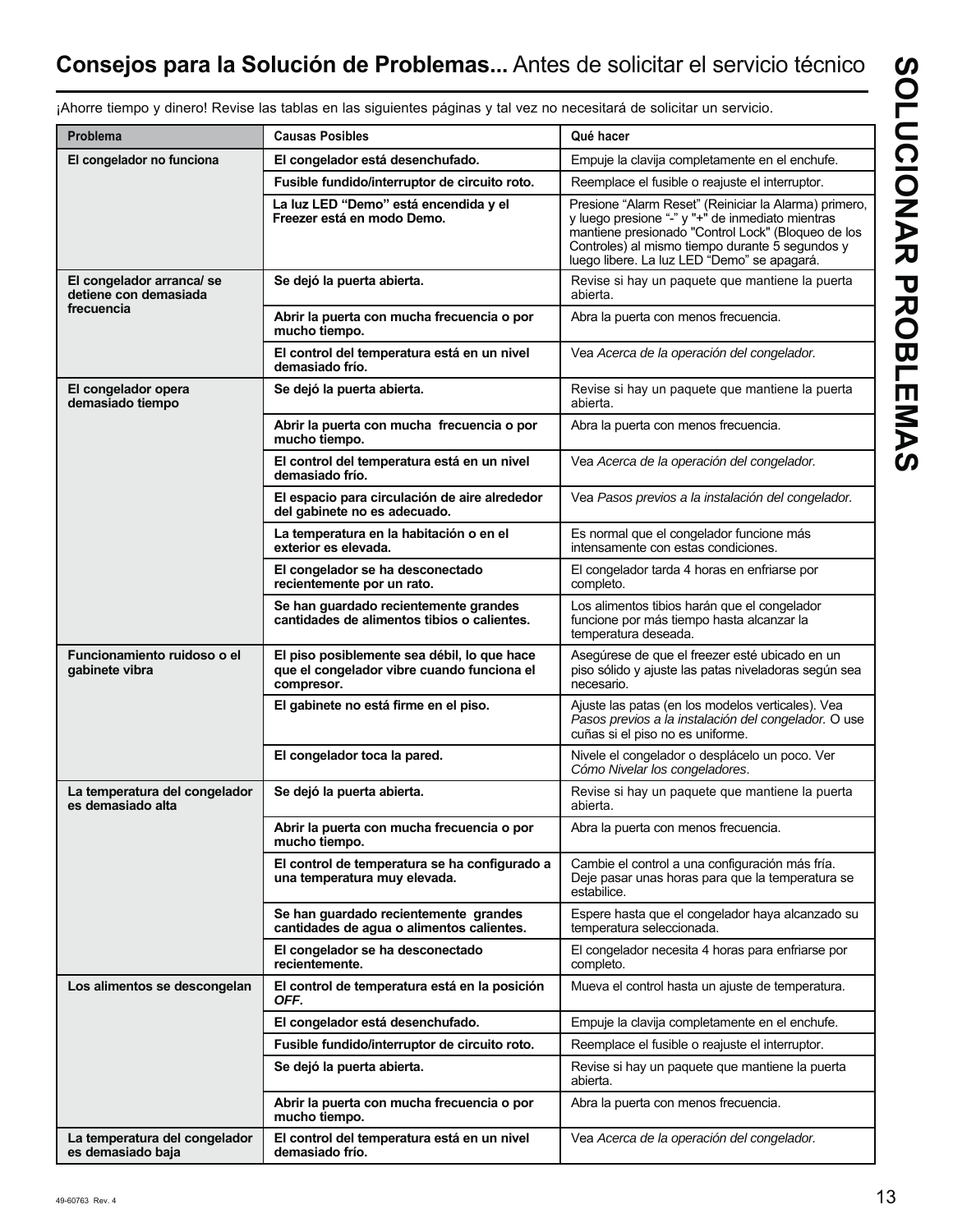| ı |
|---|

| Se forma humedad en la<br>No es extraño durante períodos de alta<br>Seque la superficie con un paño suave.<br>parte externa del gabinete<br>humedad.<br>La puerta puede estar mal colocada, lo<br>que provoca que el aire frío del interior del<br>congelador se mezcle con el aire húmedo<br>del exterior.<br>La luz interior no funciona<br>No hay corriente en el tomacorriente.<br>(en algunos modelos)<br>El congelador está desenchufado.<br>Bombilla quemada.<br>Reemplace la bombilla.<br>La puerta no se cierra<br>Las patas niveladoras necesitan ajuste.<br>completamente sola<br>Paquete mantiene la puerta abierta.<br>Tiempo de arranque<br>Protección contra sobrecarga incorporada.<br>Esto es normal luego de ser apagado.<br>lento después de estar<br>desconectado<br>Acumulación excesiva de<br>Se dejó la puerta abierta.<br>escarcha<br>abierta.<br>Abrir la puerta con mucha frecuencia o por<br>Abra la puerta con menos frecuencia.<br>mucho tiempo.<br>No es extraño durante períodos de alta<br>Seque la superficie.<br>humedad.<br>La temperatura de la<br>Las paredes externas del congelador pueden<br>superficie externa del<br>alcanzar una temperatura de hasta 30°F<br>congelador es elevada<br>gabinete del congelador.<br>mayor a la temperatura ambiente.<br>Niveles de sonido mayores<br>Los congeladores modernos cuentan<br>cuando el congelador está<br>con una capacidad de almacenamiento<br>encendido<br>mejorada y temperaturas más estables.<br>mientras enfría el interior.<br>Requieren un compresor de alta eficiencia.<br>Niveles de sonido más<br>El congelador funciona a presiones<br>altos cuando el compresor<br>más altas durante el inicio del ciclo ON<br>mientras el congelador siga funcionando.<br>(encendido).<br>se enciende<br>Ruidos de crujidos o<br>Las piezas de metal sufren expansión y<br>contracción, como las tuberías de agua<br>chasquidos cuando se<br>mientras el congelador siga funcionando.<br>enciende el compresor<br>caliente.<br>Sonidos de borboteos o<br>El refrigerante (utilizado para enfriar el<br>Esto es normal.<br>congelador) se encuentra circulando por el<br>gorgoteos, como agua<br>hirviendo<br>sistema.<br>Se forma humedad en<br>El clima es caluroso y húmedo, lo que<br>Esto es normal.<br>incrementa el nivel interno de acumulación<br>las paredes externas del<br>congelador<br>de escarcha.<br>La puerta puede estar mal colocada.<br>La puerta quedó abierta mucho tiempo o se<br>No abra la puerta tan seguido.<br>abre muy frecuentemente.<br>Olores en el congelador<br>Debe limpiarse la parte interna.<br>bicarbonato de sodio.<br>Cubra bien los alimentos.<br>Hay alimentos con olores fuertes dentro del<br>congelador. | Problema | <b>Causas Posibles</b> | Qué hacer                                                                                          |
|---------------------------------------------------------------------------------------------------------------------------------------------------------------------------------------------------------------------------------------------------------------------------------------------------------------------------------------------------------------------------------------------------------------------------------------------------------------------------------------------------------------------------------------------------------------------------------------------------------------------------------------------------------------------------------------------------------------------------------------------------------------------------------------------------------------------------------------------------------------------------------------------------------------------------------------------------------------------------------------------------------------------------------------------------------------------------------------------------------------------------------------------------------------------------------------------------------------------------------------------------------------------------------------------------------------------------------------------------------------------------------------------------------------------------------------------------------------------------------------------------------------------------------------------------------------------------------------------------------------------------------------------------------------------------------------------------------------------------------------------------------------------------------------------------------------------------------------------------------------------------------------------------------------------------------------------------------------------------------------------------------------------------------------------------------------------------------------------------------------------------------------------------------------------------------------------------------------------------------------------------------------------------------------------------------------------------------------------------------------------------------------------------------------------------------------------------------------------------------------------------------------------------------------------------------------------------------------------------------------------------------------------------------------------------------------------------------------------------------------------|----------|------------------------|----------------------------------------------------------------------------------------------------|
|                                                                                                                                                                                                                                                                                                                                                                                                                                                                                                                                                                                                                                                                                                                                                                                                                                                                                                                                                                                                                                                                                                                                                                                                                                                                                                                                                                                                                                                                                                                                                                                                                                                                                                                                                                                                                                                                                                                                                                                                                                                                                                                                                                                                                                                                                                                                                                                                                                                                                                                                                                                                                                                                                                                                             |          |                        |                                                                                                    |
|                                                                                                                                                                                                                                                                                                                                                                                                                                                                                                                                                                                                                                                                                                                                                                                                                                                                                                                                                                                                                                                                                                                                                                                                                                                                                                                                                                                                                                                                                                                                                                                                                                                                                                                                                                                                                                                                                                                                                                                                                                                                                                                                                                                                                                                                                                                                                                                                                                                                                                                                                                                                                                                                                                                                             |          |                        | Vea Preparaciones para instalar el congelador.                                                     |
|                                                                                                                                                                                                                                                                                                                                                                                                                                                                                                                                                                                                                                                                                                                                                                                                                                                                                                                                                                                                                                                                                                                                                                                                                                                                                                                                                                                                                                                                                                                                                                                                                                                                                                                                                                                                                                                                                                                                                                                                                                                                                                                                                                                                                                                                                                                                                                                                                                                                                                                                                                                                                                                                                                                                             |          |                        | Reemplace el fusible o reajuste el interruptor.                                                    |
|                                                                                                                                                                                                                                                                                                                                                                                                                                                                                                                                                                                                                                                                                                                                                                                                                                                                                                                                                                                                                                                                                                                                                                                                                                                                                                                                                                                                                                                                                                                                                                                                                                                                                                                                                                                                                                                                                                                                                                                                                                                                                                                                                                                                                                                                                                                                                                                                                                                                                                                                                                                                                                                                                                                                             |          |                        | Empuje la clavija completamente en el enchufe.                                                     |
|                                                                                                                                                                                                                                                                                                                                                                                                                                                                                                                                                                                                                                                                                                                                                                                                                                                                                                                                                                                                                                                                                                                                                                                                                                                                                                                                                                                                                                                                                                                                                                                                                                                                                                                                                                                                                                                                                                                                                                                                                                                                                                                                                                                                                                                                                                                                                                                                                                                                                                                                                                                                                                                                                                                                             |          |                        |                                                                                                    |
|                                                                                                                                                                                                                                                                                                                                                                                                                                                                                                                                                                                                                                                                                                                                                                                                                                                                                                                                                                                                                                                                                                                                                                                                                                                                                                                                                                                                                                                                                                                                                                                                                                                                                                                                                                                                                                                                                                                                                                                                                                                                                                                                                                                                                                                                                                                                                                                                                                                                                                                                                                                                                                                                                                                                             |          |                        | Vea Pasos previos a la instalación del congelador.                                                 |
|                                                                                                                                                                                                                                                                                                                                                                                                                                                                                                                                                                                                                                                                                                                                                                                                                                                                                                                                                                                                                                                                                                                                                                                                                                                                                                                                                                                                                                                                                                                                                                                                                                                                                                                                                                                                                                                                                                                                                                                                                                                                                                                                                                                                                                                                                                                                                                                                                                                                                                                                                                                                                                                                                                                                             |          |                        | Mueva el paquete a una ubicación diferente.                                                        |
|                                                                                                                                                                                                                                                                                                                                                                                                                                                                                                                                                                                                                                                                                                                                                                                                                                                                                                                                                                                                                                                                                                                                                                                                                                                                                                                                                                                                                                                                                                                                                                                                                                                                                                                                                                                                                                                                                                                                                                                                                                                                                                                                                                                                                                                                                                                                                                                                                                                                                                                                                                                                                                                                                                                                             |          |                        |                                                                                                    |
|                                                                                                                                                                                                                                                                                                                                                                                                                                                                                                                                                                                                                                                                                                                                                                                                                                                                                                                                                                                                                                                                                                                                                                                                                                                                                                                                                                                                                                                                                                                                                                                                                                                                                                                                                                                                                                                                                                                                                                                                                                                                                                                                                                                                                                                                                                                                                                                                                                                                                                                                                                                                                                                                                                                                             |          |                        | Revise si hay un paquete que mantiene la puerta                                                    |
|                                                                                                                                                                                                                                                                                                                                                                                                                                                                                                                                                                                                                                                                                                                                                                                                                                                                                                                                                                                                                                                                                                                                                                                                                                                                                                                                                                                                                                                                                                                                                                                                                                                                                                                                                                                                                                                                                                                                                                                                                                                                                                                                                                                                                                                                                                                                                                                                                                                                                                                                                                                                                                                                                                                                             |          |                        |                                                                                                    |
|                                                                                                                                                                                                                                                                                                                                                                                                                                                                                                                                                                                                                                                                                                                                                                                                                                                                                                                                                                                                                                                                                                                                                                                                                                                                                                                                                                                                                                                                                                                                                                                                                                                                                                                                                                                                                                                                                                                                                                                                                                                                                                                                                                                                                                                                                                                                                                                                                                                                                                                                                                                                                                                                                                                                             |          |                        |                                                                                                    |
|                                                                                                                                                                                                                                                                                                                                                                                                                                                                                                                                                                                                                                                                                                                                                                                                                                                                                                                                                                                                                                                                                                                                                                                                                                                                                                                                                                                                                                                                                                                                                                                                                                                                                                                                                                                                                                                                                                                                                                                                                                                                                                                                                                                                                                                                                                                                                                                                                                                                                                                                                                                                                                                                                                                                             |          |                        | Esto es normal mientras el compresor funciona<br>para transferir calor desde la parte interior del |
|                                                                                                                                                                                                                                                                                                                                                                                                                                                                                                                                                                                                                                                                                                                                                                                                                                                                                                                                                                                                                                                                                                                                                                                                                                                                                                                                                                                                                                                                                                                                                                                                                                                                                                                                                                                                                                                                                                                                                                                                                                                                                                                                                                                                                                                                                                                                                                                                                                                                                                                                                                                                                                                                                                                                             |          |                        | Esto es normal. Cuando el nivel de ruido de<br>alrededor es bajo, puede oírse el compresor         |
|                                                                                                                                                                                                                                                                                                                                                                                                                                                                                                                                                                                                                                                                                                                                                                                                                                                                                                                                                                                                                                                                                                                                                                                                                                                                                                                                                                                                                                                                                                                                                                                                                                                                                                                                                                                                                                                                                                                                                                                                                                                                                                                                                                                                                                                                                                                                                                                                                                                                                                                                                                                                                                                                                                                                             |          |                        | Esto es normal. El sonido bajará o desaparecerá                                                    |
|                                                                                                                                                                                                                                                                                                                                                                                                                                                                                                                                                                                                                                                                                                                                                                                                                                                                                                                                                                                                                                                                                                                                                                                                                                                                                                                                                                                                                                                                                                                                                                                                                                                                                                                                                                                                                                                                                                                                                                                                                                                                                                                                                                                                                                                                                                                                                                                                                                                                                                                                                                                                                                                                                                                                             |          |                        | Esto es normal. El sonido bajará o desaparecerá                                                    |
|                                                                                                                                                                                                                                                                                                                                                                                                                                                                                                                                                                                                                                                                                                                                                                                                                                                                                                                                                                                                                                                                                                                                                                                                                                                                                                                                                                                                                                                                                                                                                                                                                                                                                                                                                                                                                                                                                                                                                                                                                                                                                                                                                                                                                                                                                                                                                                                                                                                                                                                                                                                                                                                                                                                                             |          |                        |                                                                                                    |
|                                                                                                                                                                                                                                                                                                                                                                                                                                                                                                                                                                                                                                                                                                                                                                                                                                                                                                                                                                                                                                                                                                                                                                                                                                                                                                                                                                                                                                                                                                                                                                                                                                                                                                                                                                                                                                                                                                                                                                                                                                                                                                                                                                                                                                                                                                                                                                                                                                                                                                                                                                                                                                                                                                                                             |          |                        |                                                                                                    |
|                                                                                                                                                                                                                                                                                                                                                                                                                                                                                                                                                                                                                                                                                                                                                                                                                                                                                                                                                                                                                                                                                                                                                                                                                                                                                                                                                                                                                                                                                                                                                                                                                                                                                                                                                                                                                                                                                                                                                                                                                                                                                                                                                                                                                                                                                                                                                                                                                                                                                                                                                                                                                                                                                                                                             |          |                        | Vea Preparaciones para instalar el congelador.                                                     |
|                                                                                                                                                                                                                                                                                                                                                                                                                                                                                                                                                                                                                                                                                                                                                                                                                                                                                                                                                                                                                                                                                                                                                                                                                                                                                                                                                                                                                                                                                                                                                                                                                                                                                                                                                                                                                                                                                                                                                                                                                                                                                                                                                                                                                                                                                                                                                                                                                                                                                                                                                                                                                                                                                                                                             |          |                        |                                                                                                    |
|                                                                                                                                                                                                                                                                                                                                                                                                                                                                                                                                                                                                                                                                                                                                                                                                                                                                                                                                                                                                                                                                                                                                                                                                                                                                                                                                                                                                                                                                                                                                                                                                                                                                                                                                                                                                                                                                                                                                                                                                                                                                                                                                                                                                                                                                                                                                                                                                                                                                                                                                                                                                                                                                                                                                             |          |                        | Limpie el interior con una esponja, agua tibia y                                                   |
|                                                                                                                                                                                                                                                                                                                                                                                                                                                                                                                                                                                                                                                                                                                                                                                                                                                                                                                                                                                                                                                                                                                                                                                                                                                                                                                                                                                                                                                                                                                                                                                                                                                                                                                                                                                                                                                                                                                                                                                                                                                                                                                                                                                                                                                                                                                                                                                                                                                                                                                                                                                                                                                                                                                                             |          |                        |                                                                                                    |

### **Características de funcionamiento normales**

- Gabinete exterior tibio a medida que el sistema de refrigeración transfiere calor desde el interior hacia el exterior a través de las paredes externas del gabinete.
- Sonido de motor compresor de alta eficiencia.
- En los modelos No-Frost, el sonido de aqua que gotea a medida que se derrite del evaporador y fluye a la bandeja de drenaje durante el ciclo de descongelamiento.
- En los modelos No-Frost, el sonido del ventilador que hace circular aire en el interior del gabinete para mantener una temperatura constante en todo el interior.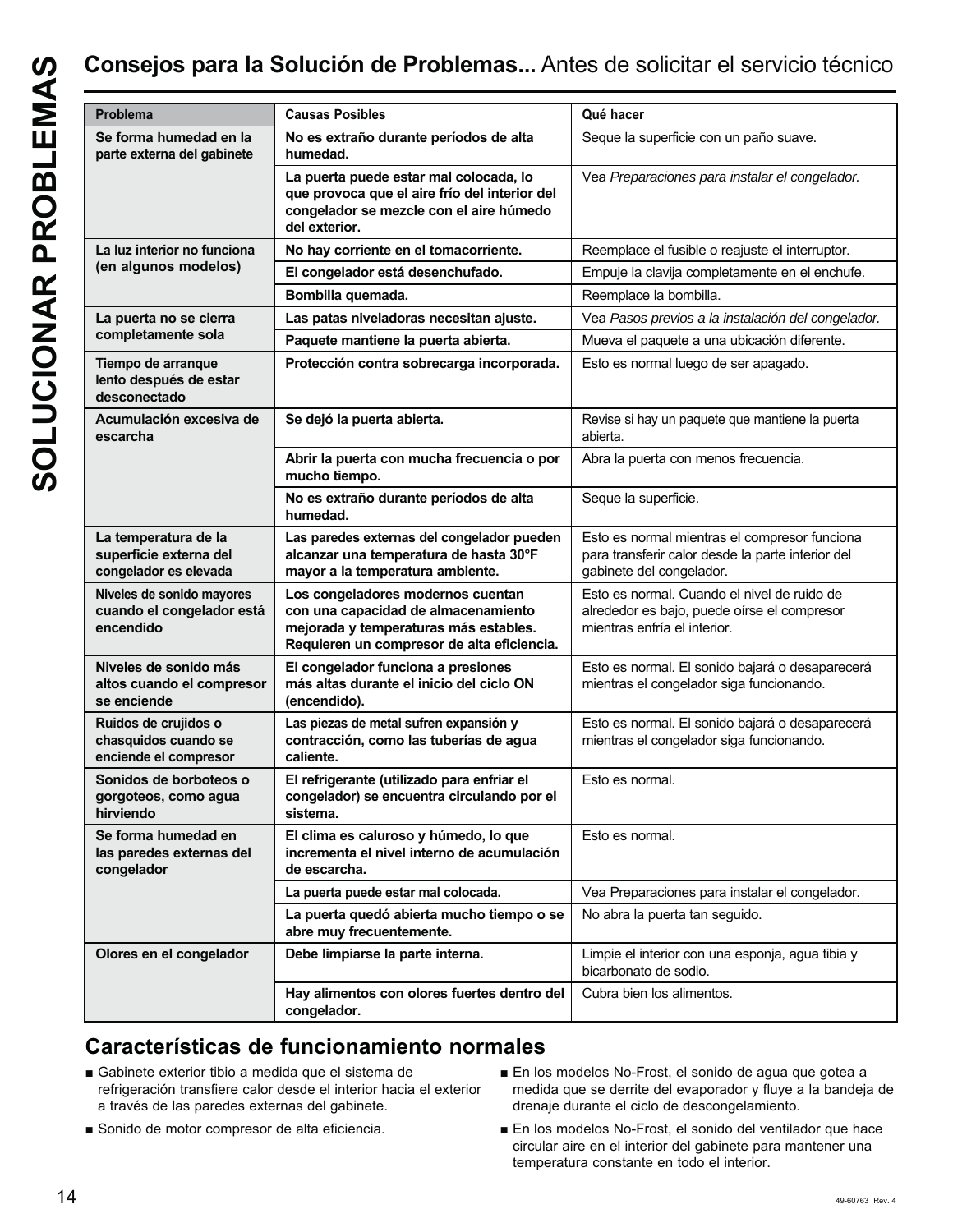# **Garantía limitada del congélateur**

### **GEAppliances.com**

Todo el servicio de garantía es provisto por nuestros Centros de Servicio de Fabricación, o un técnico autorizado de Servicio al Cliente (Customer Care®). Para programar una visita del servicio técnico, visítenos en **GEAppliances.com/service**, o comuníquese al **800.GE.CARES (800.432.2737)**. Cuando llame para solicitar el servicio, tenga los números de serie y modelo disponibles.

| Por el Período de:   | <b>GE Appliances Reemplazará</b>                                                                           |
|----------------------|------------------------------------------------------------------------------------------------------------|
| Un Año               | Cualquier parte del congélateur que falle debido a un defecto en los materiales o la fabricación. Durante  |
| Desde la fecha de la | esta garantía limitada de un año, GE Appliances también proveerá, sin costo, todo el trabajo y el servicio |
| compra original      | relacionado con el reemplazo de la parte que presente defectos.                                            |

### **Qué No Cubrirá GE Appliances:**

- **Ŷ Viajes del técnico del servicio a su hogar para enseñarle sobre cómo usar el producto.**
- Instalación inadecuada, entrega o mantenimiento.
- Fallas del producto en caso de abuso, mal uso, o uso **para propósitos diferentes al original o uso comercial.**
- Pérdida de alimentos por mal estado.
- **Ŷ Daño causado después de la entrega.**
- **Ŷ Reemplazo de fusibles de la casa o reinicio de disyuntores.**
- **Ŷ Daños ocasionados sobre el producto por accidente, incendio, inundaciones o catástrofes naturales.**
- Daños consecuentes o incidentales causados por **posibles defectos de este producto.**
- Producto no accesible para brindar el servicio requerido.

### **EXCLUSIÓN DE GARANTÍAS IMPLÍCITAS**

Su única y exclusiva alternativa es la reparación del producto, como se indica en la Garantía Limitada. Las garantías implícitas, incluyendo garantías implícitas de comerciabilidad o conveniencia sobre un propósito particular, se limitan a un año o al período más corto permitido por la ley.

Esta garantía limitada se extiende al comprador original y a cualquier dueño subsiguiente de productos comprados para uso hogareño dentro de EE.UU. Si el producto está en un área donde no se encuentra disponible un Proveedor Autorizado del Servicio Técnico de GE Appliances, usted será responsable por el costo de un viaje o se podrá requerir que traiga el producto a una ubicación del Servicio Técnico de GE Appliances Autorizado para recibir el servicio. En Alaska, la garantía limitada excluye el costo de envío o llamadas del servicio a su hogar.

Algunos estados no permiten la exclusión o limitación de daños fortuitos o consecuentes. Esta garantía limitada le da derechos legales específicos y es posible que tenga otros derechos legales que varían entre un estado y otro. Para conocer cuáles son sus derechos legales, consulte a la oficina de asuntos del consumidor local o estatal o al Fiscal de su estado.

> **Warrantor: GE Appliances,** *a* **Haier** *company*  **Louisville, KY 40225**